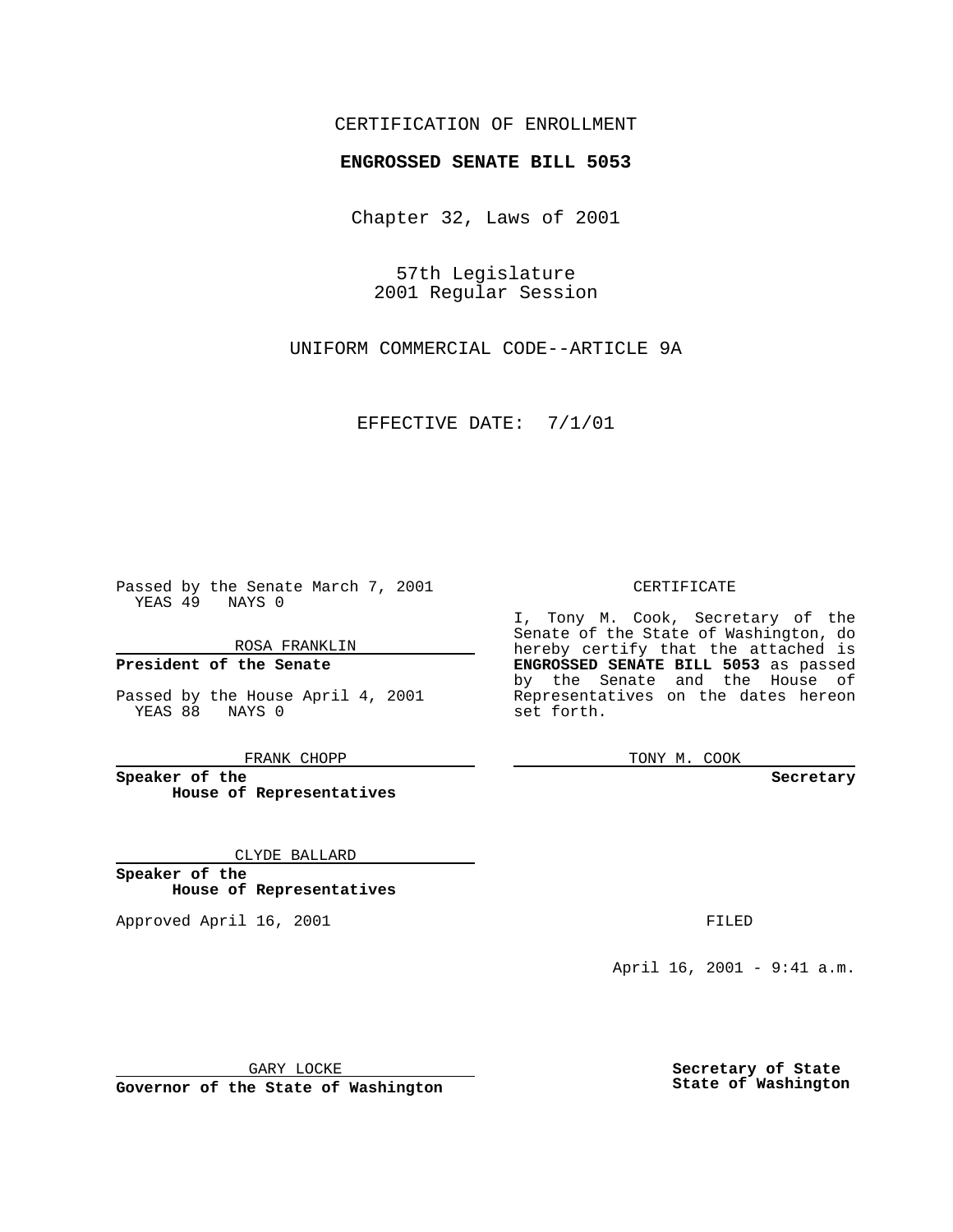## **ENGROSSED SENATE BILL 5053** \_\_\_\_\_\_\_\_\_\_\_\_\_\_\_\_\_\_\_\_\_\_\_\_\_\_\_\_\_\_\_\_\_\_\_\_\_\_\_\_\_\_\_\_\_\_\_

\_\_\_\_\_\_\_\_\_\_\_\_\_\_\_\_\_\_\_\_\_\_\_\_\_\_\_\_\_\_\_\_\_\_\_\_\_\_\_\_\_\_\_\_\_\_\_

Passed Legislature - 2001 Regular Session

**State of Washington 57th Legislature 2001 Regular Session By** Senators Constantine and Johnson

Read first time 01/10/2001. Referred to Committee on Judiciary.

 AN ACT Relating to technical amendments and corrections to Article 9A of the Uniform Commercial Code and related statutes; amending RCW 19.40.081, 43.163.130, 60.10.010, 60.11.030, 60.11.904, 60.56.015, 62A.1-105, 62A.1-201, 62A.2A-303, 62A.2A-306, 62A.3-102, 62A.4-210, 62A.8-110, 62A.8-510, 62A.9A-102, 62A.9A-104, 62A.9A-105, 62A.9A-107, 62A.9A-201, 62A.9A-208, 62A.9A-301, 62A.9A-305, 62A.9A-306, 62A.9A-311, 62A.9A-313, 62A.9A-317, 62A.9A-322, 62A.9A-328, 62A.9A-331, 62A.9A-333, 62A.9A-334, 62A.9A-336, 62A.9A-406, 62A.9A-407, 62A.9A-509, 62A.9A.513, 62A.9A-516, 62A.9A-520, 62A.9A-523, 62A.9A-608, 62A.9A-613, 62A.9A-615, 62A.9A-625, 62A.9A-628, 62A.9A-702, 62A.9A-703, 62A.9A-704, 62A.9A-705, 62A.9A-706, 62A.9A-707, and 62A.9A-708; reenacting and amending RCW 60.13.040; adding a new section to Article 62A.9A RCW; repealing RCW 60.11.9001; providing an effective date; and declaring an emergency.

BE IT ENACTED BY THE LEGISLATURE OF THE STATE OF WASHINGTON:

 **Sec. 1.** RCW 19.40.081 and 1987 c 444 s 8 are each amended to read as follows:

 DEFENSES, LIABILITY, AND PROTECTION OF TRANSFEREE. (a) A transfer or obligation is not voidable under RCW 19.40.041(a)(1) against a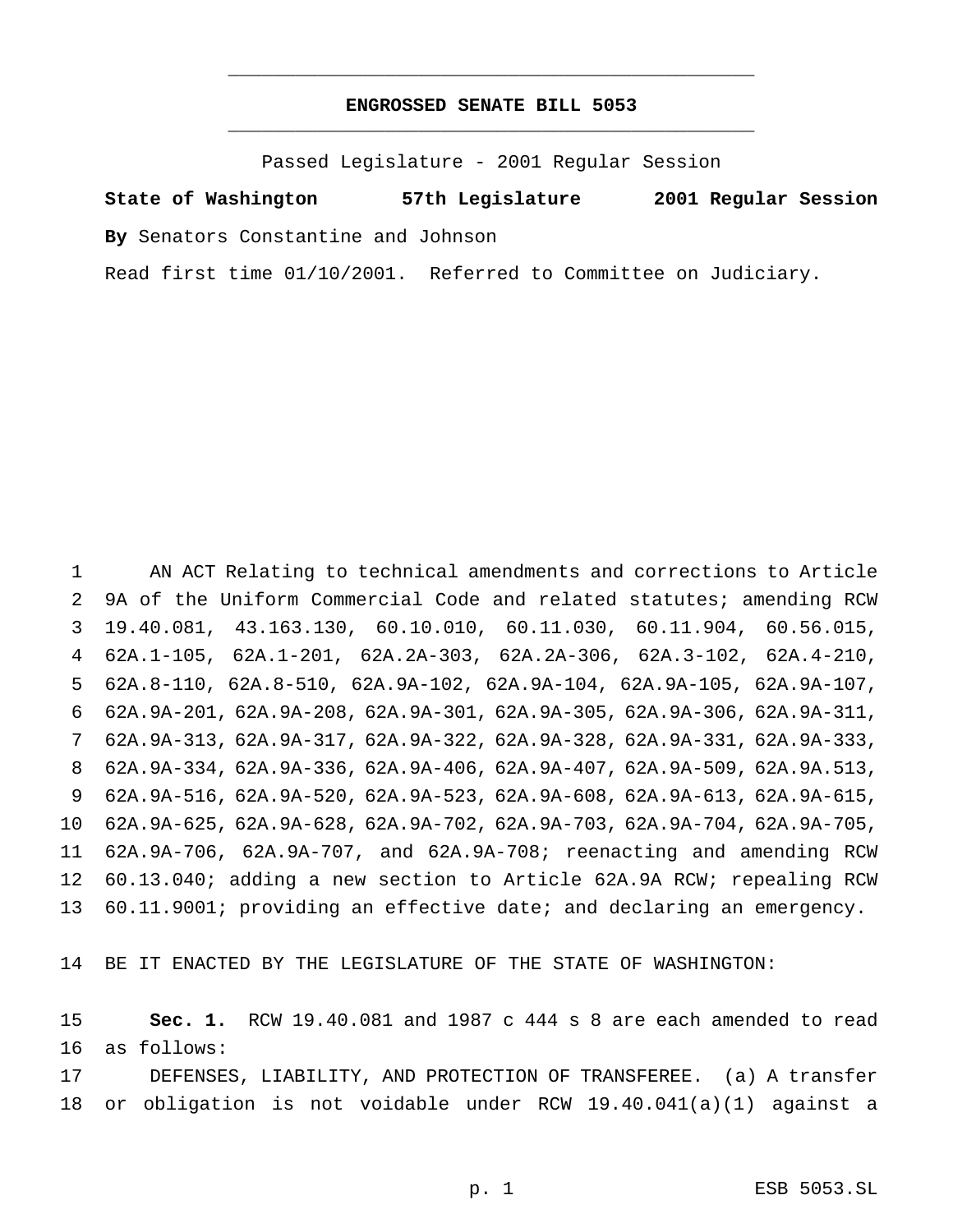person who took in good faith and for a reasonably equivalent value or against any subsequent transferee or obligee.

 (b) Except as otherwise provided in this section, to the extent a transfer is voidable in an action by a creditor under RCW 19.40.071(a)(1), the creditor may recover judgment for the value of the asset transferred, as adjusted under subsection (c) of this section, or the amount necessary to satisfy the creditor's claim, whichever is less. The judgment may be entered against:

 (1) The first transferee of the asset or the person for whose benefit the transfer was made; or

 (2) Any subsequent transferee other than a good-faith transferee or obligee who took for value or from any subsequent transferee or obligee.

 (c) If the judgment under subsection (b) of this section is based upon the value of the asset transferred, the judgment must be for an amount equal to the value of the asset at the time of the transfer, subject to adjustment as the equities may require.

 (d) Notwithstanding voidability of a transfer or an obligation under this chapter, a good-faith transferee or obligee is entitled, to the extent of the value given the debtor for the transfer or obligation, to:

 (1) A lien on or a right to retain any interest in the asset transferred;

(2) Enforcement of any obligation incurred; or

(3) A reduction in the amount of the liability on the judgment.

 (e) A transfer is not voidable under RCW 19.40.041(a)(2) or 19.40.051 if the transfer results from:

 (1) Termination of a lease upon default by the debtor when the termination is pursuant to the lease and applicable law; or

 (2) Enforcement of a security interest in compliance with Article ((9)) 9A of Title 62A RCW.

(f) A transfer is not voidable under RCW 19.40.051(b):

 (1) To the extent the insider gave new value to or for the benefit of the debtor after the transfer was made unless the new value was secured by a valid lien;

 (2) If made in the ordinary course of business or financial affairs of the debtor and the insider; or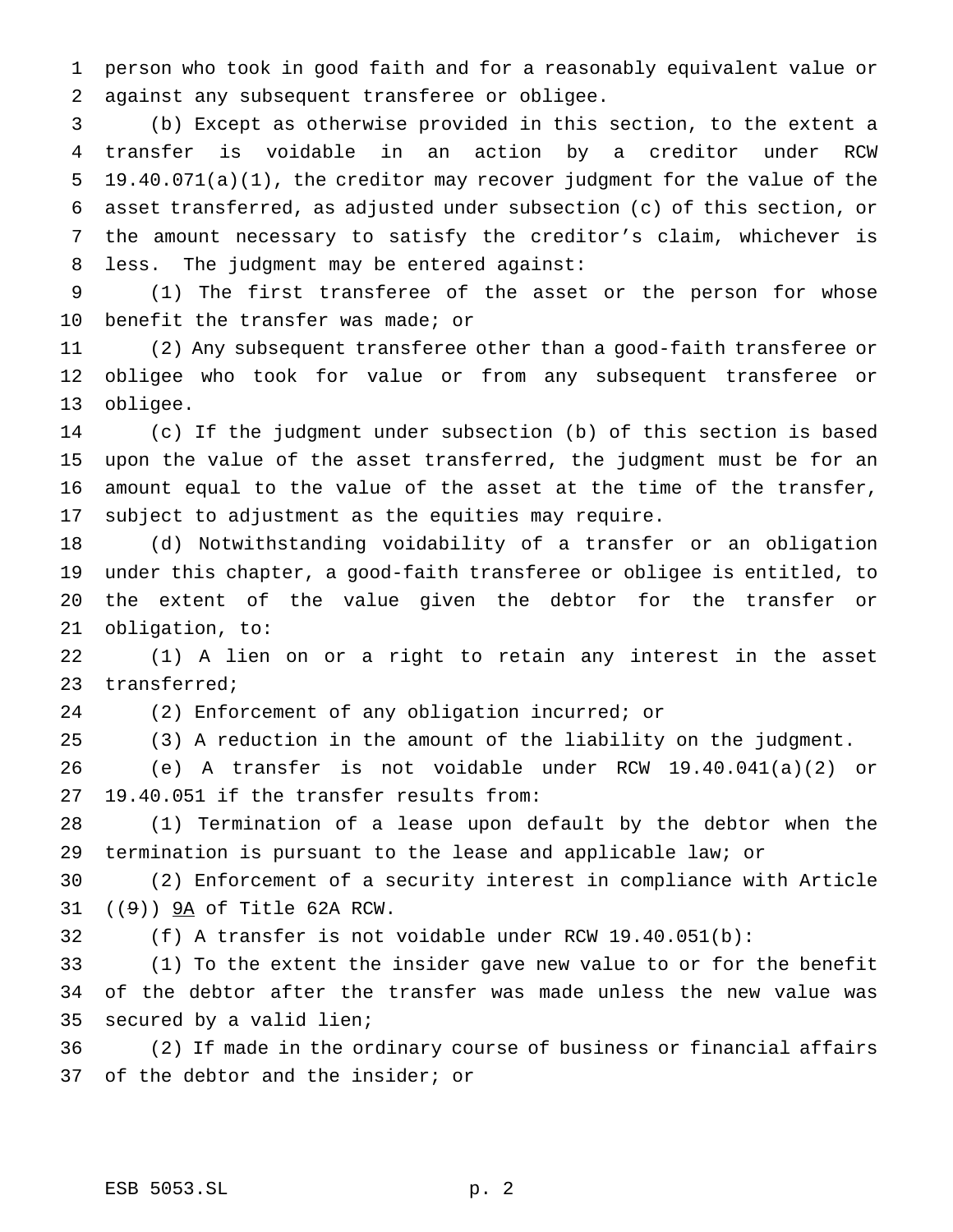(3) If made pursuant to a good-faith effort to rehabilitate the debtor and the transfer secured present value given for that purpose as well as an antecedent debt of the debtor.

 **Sec. 2.** RCW 43.163.130 and 1998 c 48 s 1 are each amended to read as follows:

 NONRECOURSE REVENUE BONDS--ISSUANCE. (1) The authority may issue its nonrecourse revenue bonds in order to obtain the funds to carry out the programs authorized in this chapter. The bonds shall be special obligations of the authority, payable solely out of the special fund or funds established by the authority for their repayment.

 (2) Any bonds issued under this chapter may be secured by a financing document between the authority and the purchasers or owners of such bonds or between the authority and a corporate trustee, which may be any trust company or bank having the powers of a trust company within or without the state.

 (a) The financing document may pledge or assign, in whole or in part, the revenues and funds held or to be received by the authority, any present or future contract or other rights to receive the same, and the proceeds thereof.

 (b) The financing document may contain such provisions for protecting and enforcing the rights, security, and remedies of bondowners as may be reasonable and proper, including, without limiting the generality of the foregoing, provisions defining defaults and providing for remedies in the event of default which may include the acceleration of maturities, restrictions on the individual rights of action by bondowners, and covenants setting forth duties of and limitations on the authority in conduct of its programs and the management of its property.

 (c) In addition to other security provided in this chapter or otherwise by law, bonds issued by the authority may be secured, in whole or in part, by financial guaranties, by insurance or by letters of credit issued to the authority or a trustee or any other person, by any bank, trust company, insurance or surety company or other financial institution, within or without the state. The authority may pledge or assign, in whole or in part, the revenues and funds held or to be received by the authority, any present or future contract or other rights to receive the same, and the proceeds thereof, as security for such guaranties or insurance or for the reimbursement by the authority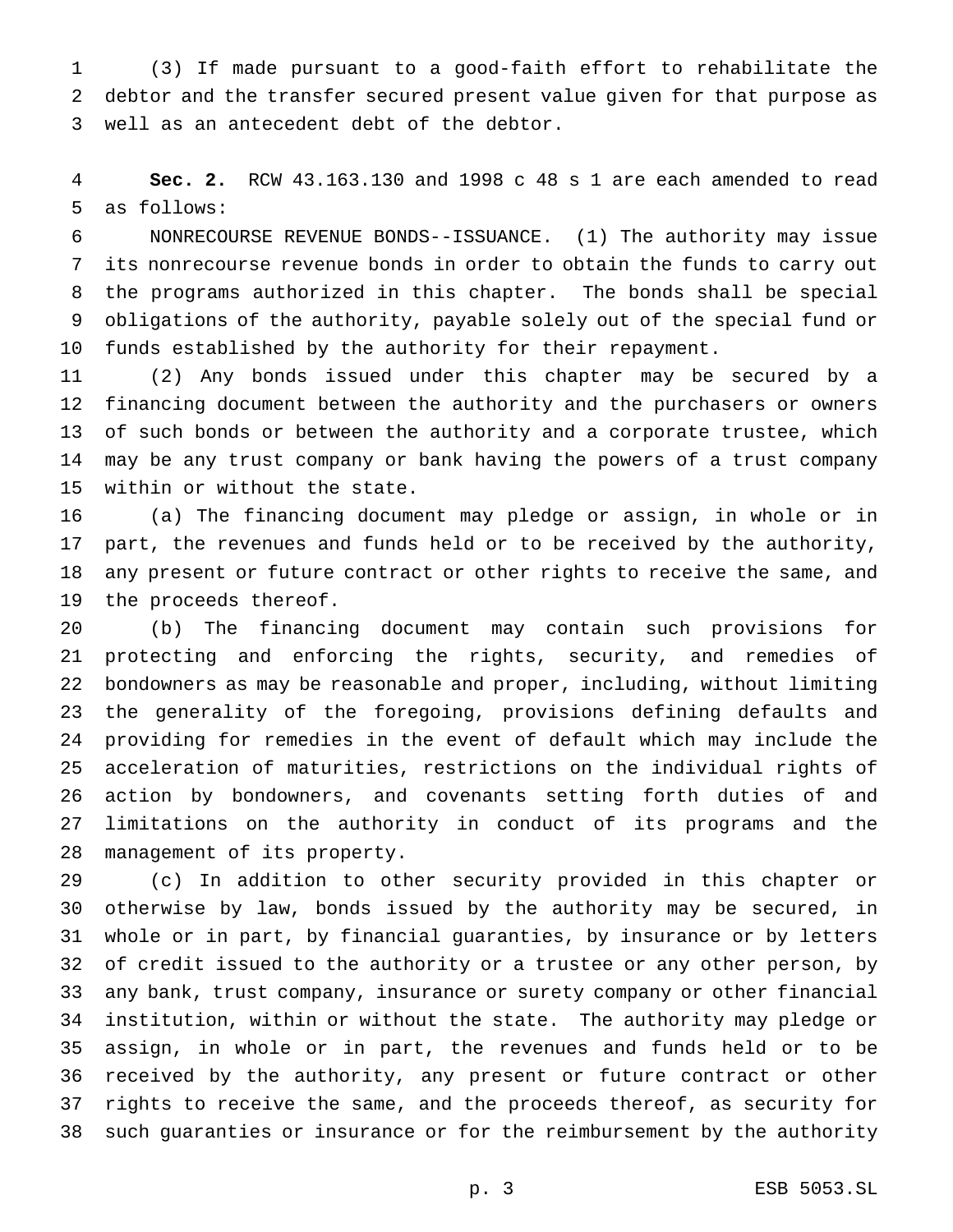to any issuer of such letter of credit of any payments made under such letter of credit.

 (3) Without limiting the powers of the authority contained in this chapter, in connection with each issue of its obligation bonds, the authority shall create and establish one or more special funds, including, but not limited to debt service and sinking funds, reserve funds, project funds, and such other special funds as the authority deems necessary, useful, or convenient.

 (4) Any security interest created against the unexpended bond proceeds and against the special funds created by the authority shall be immediately valid and binding against the money and any securities in which the money may be invested without authority or trustee possession. The security interest shall be prior to any party having any competing claim against the moneys or securities, without filing or 15 recording under Article  $((9))$   $9A$  of the Uniform Commercial Code, Title 62A RCW, and regardless of whether the party has notice of the security interest.

 (5) The bonds may be issued as serial bonds, term bonds or any other type of bond instrument consistent with the provisions of this chapter. The bonds shall bear such date or dates; mature at such time or times; bear interest at such rate or rates, either fixed or variable; be payable at such time or times; be in such denominations; be in such form; bear such privileges of transferability, exchangeability, and interchangeability; be subject to such terms of redemption; and be sold at public or private sale, in such manner, at such time or times, and at such price or prices as the authority shall determine. The bonds shall be executed by the manual or facsimile signatures of the authority's chair and either its secretary or executive director, and may be authenticated by the trustee (if the authority determines to use a trustee) or any registrar which may be designated for the bonds by the authority.

 (6) Bonds may be issued by the authority to refund other outstanding authority bonds, at or prior to maturity of, and to pay any redemption premium on, the outstanding bonds. Bonds issued for refunding purposes may be combined with bonds issued for the financing or refinancing of new projects. Pending the application of the proceeds of the refunding bonds to the redemption of the bonds to be redeemed, the authority may enter into an agreement or agreements with a corporate trustee regarding the interim investment of the proceeds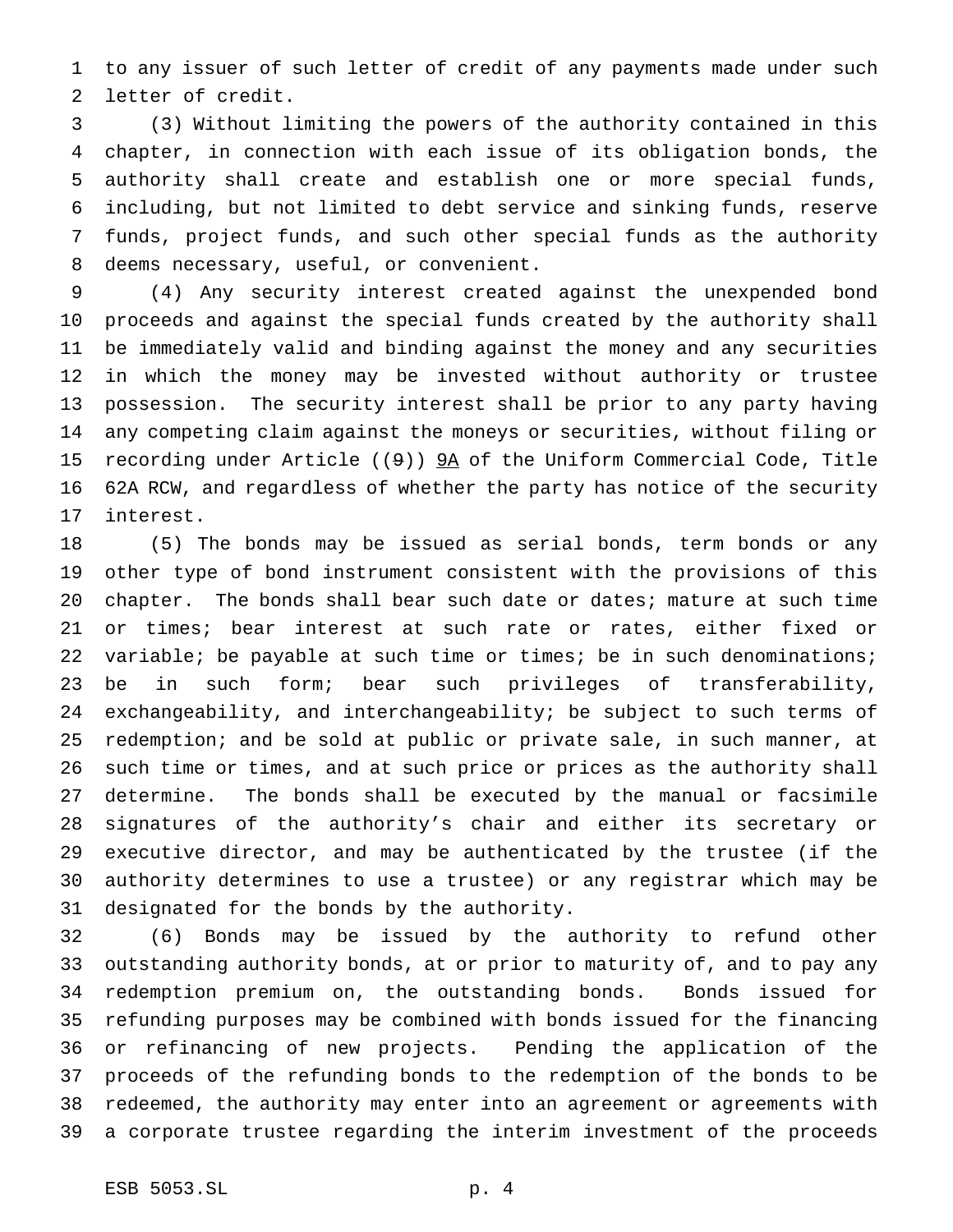and the application of the proceeds and the earnings on the proceeds to the payment of the principal of and interest on, and the redemption of, the bonds to be redeemed.

 (7) The bonds of the authority may be negotiable instruments under Title 62A RCW.

 (8) Neither the members of the authority, nor its employees or agents, nor any person executing the bonds shall be personally liable on the bonds or be subject to any personal liability or accountability by reason of the issuance of the bonds.

 (9) The authority may purchase its bonds with any of its funds available for the purchase. The authority may hold, pledge, cancel or resell the bonds subject to and in accordance with agreements with bondowners.

 (10) The authority shall not exceed five hundred million dollars in total outstanding debt at any time.

 (11) The state finance committee shall be notified in advance of the issuance of bonds by the authority in order to promote the orderly offering of obligations in the financial markets.

(12) The authority may not issue any bonds after June 30, 2004.

 **Sec. 3.** RCW 60.10.010 and 1969 c 82 s 2 are each amended to read as follows:

DEFINITIONS. As used in this chapter:

 (1) The term "lien debtor" means the person who is obligated, owes payment or other performance. Where the lien debtor and the owner of the collateral are not the same person, the term "lien debtor" means the owner of the collateral.

(2) "Collateral" means the property subject to a statutory lien.

 (3) "Lien holder" means a person who, by statute, has acquired a lien on the property of the lien debtor, or such person's successor in interest.

 (4) "Secured party" has the same meaning as used in Article ((9)) 9A of the Uniform Commercial Code (Title 62A RCW).

 **Sec. 4.** RCW 60.11.030 and 2000 c 250 s 9A-826 are each amended to read as follows:

 ATTACHMENT AND EFFECTIVENESS OF LIEN ON CROPS AND PROCEEDS--FILING. (1) Upon the later of both: (a) Execution of the lease or other agreement, or commencement of delivery of such supplies, and/or of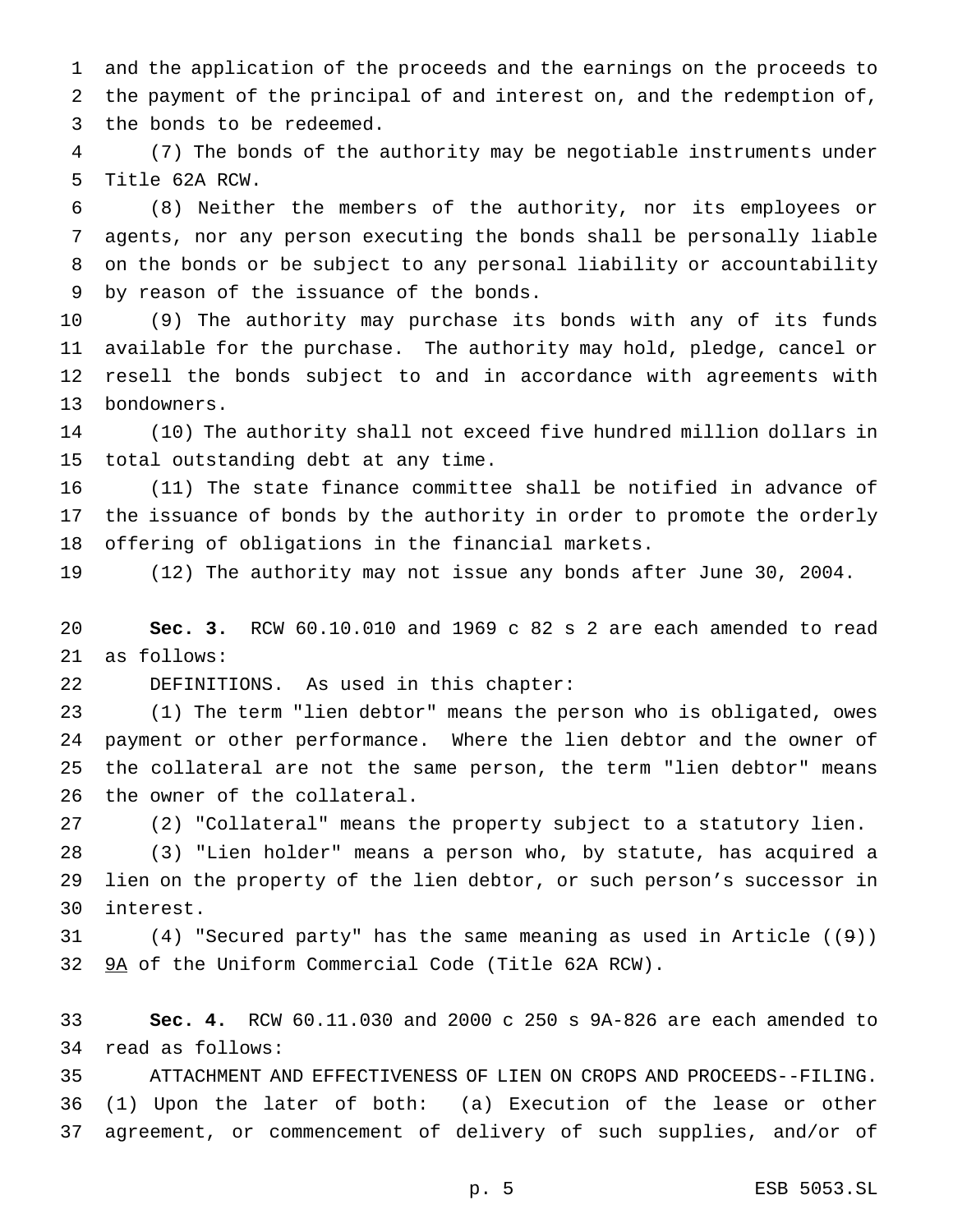provision of such services giving rise to the crop lien; and (b) filing a financing statement as required by RCW 62A.9A-310 and subsection (3) of this section, the crop liens described in RCW 60.11.020 (1) and (2) shall become effective and attach to the subject crop for all sums then and thereafter due and owing the lien holder under this chapter, and those liens shall continue in all identifiable cash proceeds of the crop.

 (2) Upon the delivery of an orchard crop by the lien debtor or another handler to a handler without the necessity of filing, the crop lien described in RCW 60.11.020(3) shall become effective and attach to and be perfected in the delivered orchard crop for all sums then and thereafter due and owing the lien holder under this chapter, and the lien shall continue and be perfected in all proceeds of the orchard 14 crop. ((Upon filing a financing statement as required by RCW 62A.9A-310 and subsection (3) of this section, an effective crop lien described in RCW 60.11.020(3) that has attached to the delivered 17 orchard crop shall be perfected.))

 (3) Except as provided in RCW 60.11.040(4) with respect to the lien of a landlord, and except for the lien of a handler on orchard crops as provided in RCW 60.11.020(3), the lien holder must file the required financing statement during the period after the commencement of delivery of such supplies and/or of provision of such services, but before the completion of the harvest of the crops for which the lien is claimed, or in the case of a lien for furnishing work or labor, before the end of the fortieth day after the cessation of the work or labor for which the lien is claimed. If the lien holder under the crop liens described in RCW 60.11.020 (1) or (2) is to be allowed costs, disbursements, and attorneys' fees, the lien holder must also mail a copy of such financing statement to the last known address of the debtor by certified mail, return receipt requested, within ten days after filing the financing statement.

 **Sec. 5.** RCW 60.11.904 and 2000 c 250 s 9A-835 are each amended to read as follows:

 All statements filed with the department of licensing under this 35 chapter ((<del>prior to</del>)) <u>before</u> July 1, 2001, shall satisfy the requirements of RCW 62A.9A-310 and 60.11.030 for filing a financing 37 statement ((<del>for up to five years from the date they were originally</del>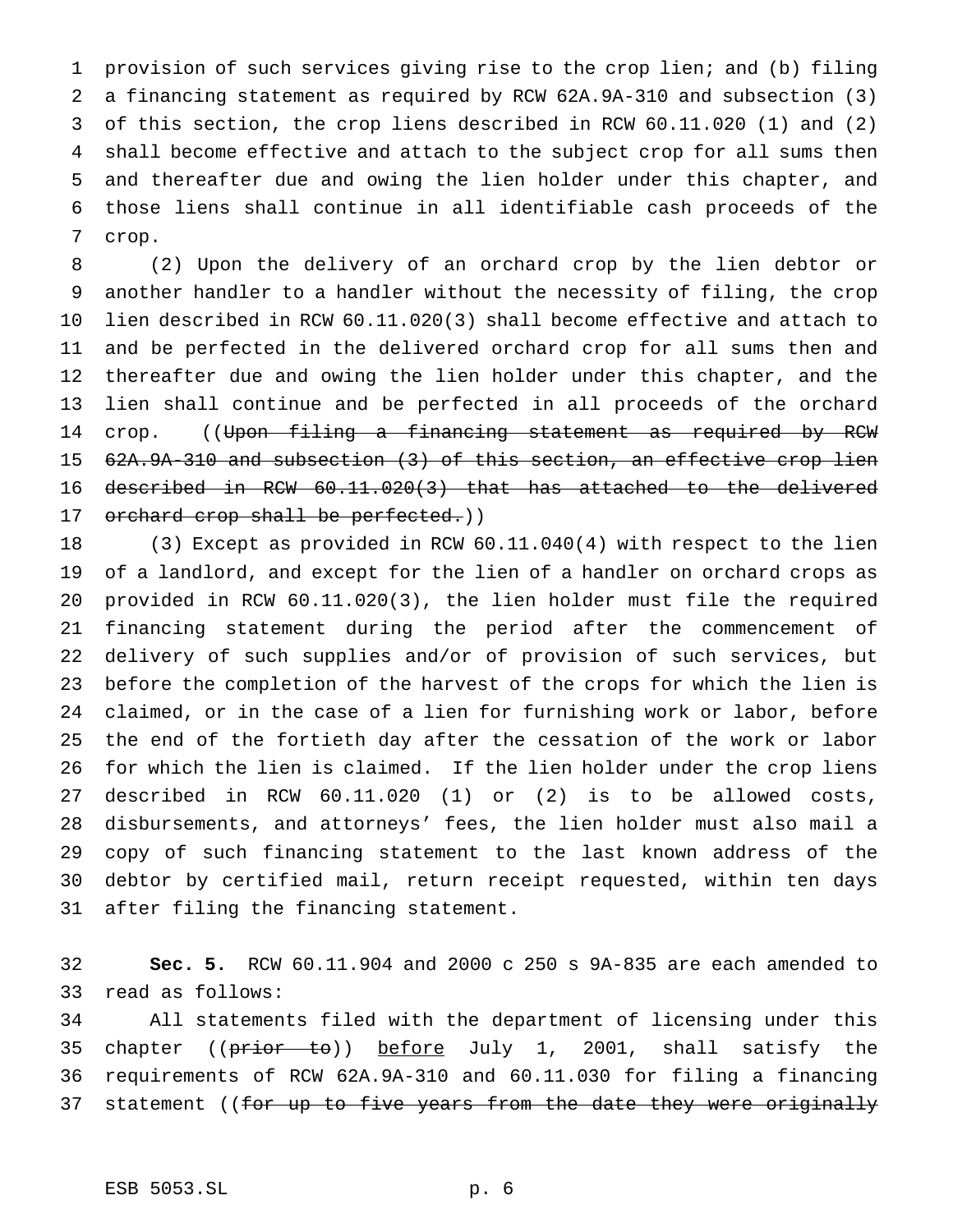filed if and so long as they are found and reported in a search of

2 financing statements performed by the department of licensing)).

 **Sec. 6.** RCW 60.13.040 and 1987 c 189 s 7 and 1987 c 148 s 3 are each reenacted and amended to read as follows:

 (1) A producer or commercial fisherman claiming a processor or preparer lien may file a statement evidencing the lien with the department of licensing after payment from the processor, conditioner, or preparer to the producer or fisherman is due and remains unpaid. For purposes of this subsection and RCW 60.13.050, payment is due on the date specified in the contract, or if not specified, then within thirty days from time of delivery.

12 (2) The statement shall be in ((writing, verified)) a record, 13 authenticated by the producer or fisherman, and shall contain in substance the following information:

 (a) A true statement of the amount demanded after deducting all credits and offsets;

 (b) The name of the processor, conditioner, or preparer who received the agricultural product or fish to be charged with the lien; (c) A description sufficient to identify the agricultural product or fish to be charged with the lien;

 (d) A statement that the amount claimed is a true and bona fide existing debt as of the date of the filing of the notice evidencing the lien;

 (e) The date on which payment was due for the agricultural product 25 or fish to be charged with the lien; and

 (f) The department of licensing may by rule prescribe standard filing forms, fees, and uniform procedures for filing with, and obtaining information from, filing officers.

 **Sec. 7.** RCW 60.56.015 and 1993 c 53 s 3 are each amended to read as follows:

 An agister who holds a lien under RCW 60.56.010 shall perfect the lien by (1) posting notice of the lien in a conspicuous location on the premises where the lien holder is keeping the animal or animals, (2) providing a copy of the posted notice to the owner of the animal or animals, and (3) providing a copy of the posted notice to any lien 36 creditor as defined in RCW  $((62A.9-301(3)))$  62A.9A-102(52) if the amount of the agister lien is in excess of one thousand five hundred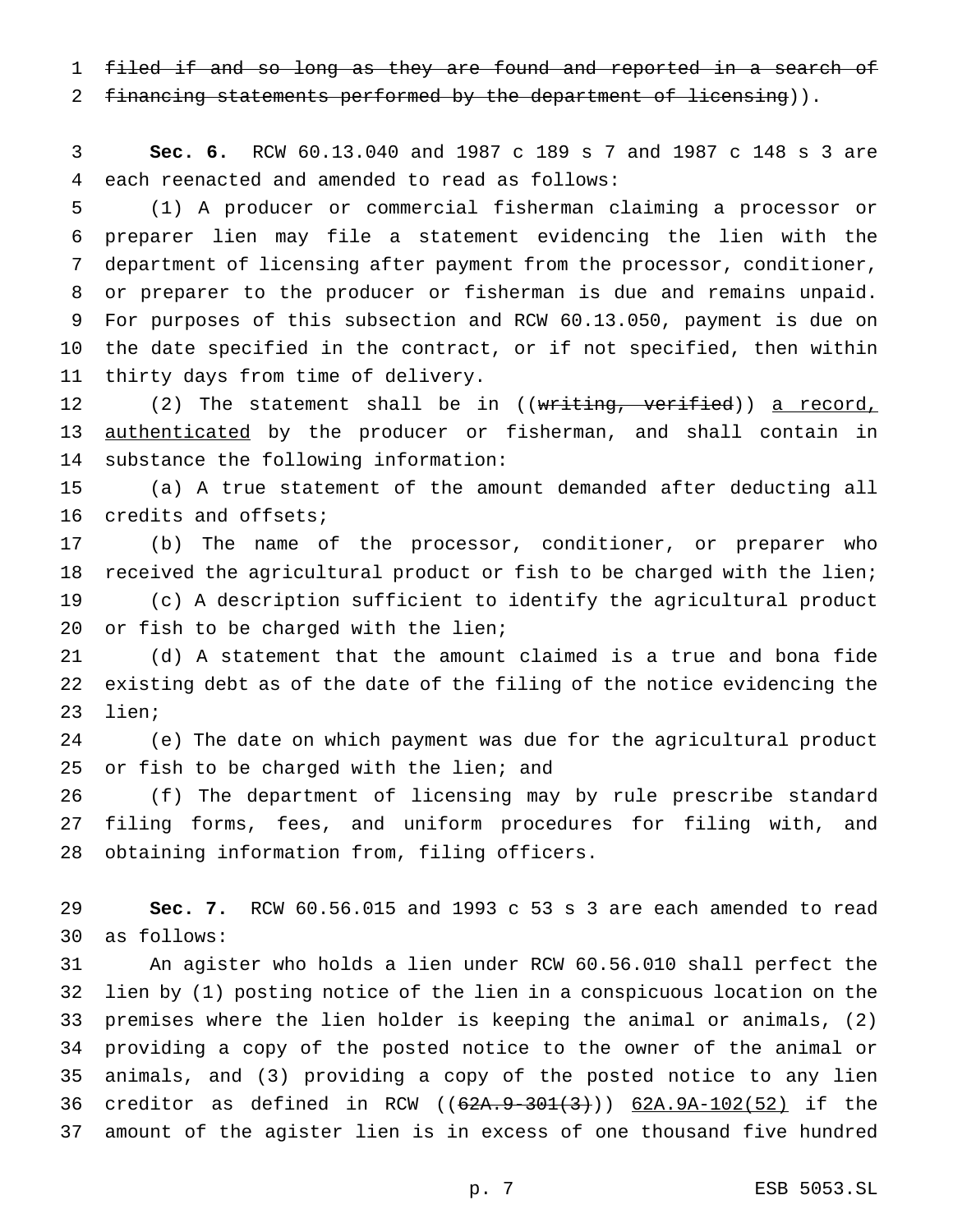dollars. A lien creditor may be determined through a search under RCW ((62A.9-409)) 62A.9A-523 and 62A.9A-526. The lien holder is entitled to collect from the buyer, the seller, or the person selling on a commission basis if there is a failure to make payment to the perfected lien holder.

 **Sec. 8.** RCW 62A.1-105 and 2000 c 250 s 9A-801 are each amended to read as follows:

 TERRITORIAL APPLICATION OF THE TITLE; PARTIES' POWER TO CHOOSE APPLICABLE LAW. (1) Except as provided hereafter in this section, when a transaction bears a reasonable relation to this state and also to another state or nation the parties may agree that the law either of this state or of such other state or nation shall govern their rights and duties. Failing such agreement this Title applies to transactions bearing an appropriate relation to this state.

 (2) Where one of the following provisions of this Title specifies the applicable law, that provision governs and a contrary agreement is effective only to the extent permitted by the law (including the conflict of laws rules) so specified:

Rights of creditors against sold goods. RCW 62A.2-402.

 Applicability of the Article on Leases. RCW 62A.2A-105 and 62A.2A-106.

 Applicability of the Article on Bank Deposits and Collections. RCW 62A.4-102.

 Governing law in the Article on Funds Transfers. RCW 62A.4A-507. Letters of Credit. RCW 62A.5-116.

 Applicability of the Article on Investment Securities. RCW 62A.8-110.

 Law governing perfection, the effect of perfection or 29 nonperfection, and the priority of security interests and agricultural liens. RCW 62A.9A-301 through 62A.9A-307.

 **Sec. 9.** RCW 62A.1-201 and 2000 c 250 s 9A-802 are each amended to read as follows:

 GENERAL DEFINITIONS. Subject to additional definitions contained in the subsequent Articles of this Title which are applicable to specific Articles or Parts thereof, and unless the context otherwise requires, in this Title: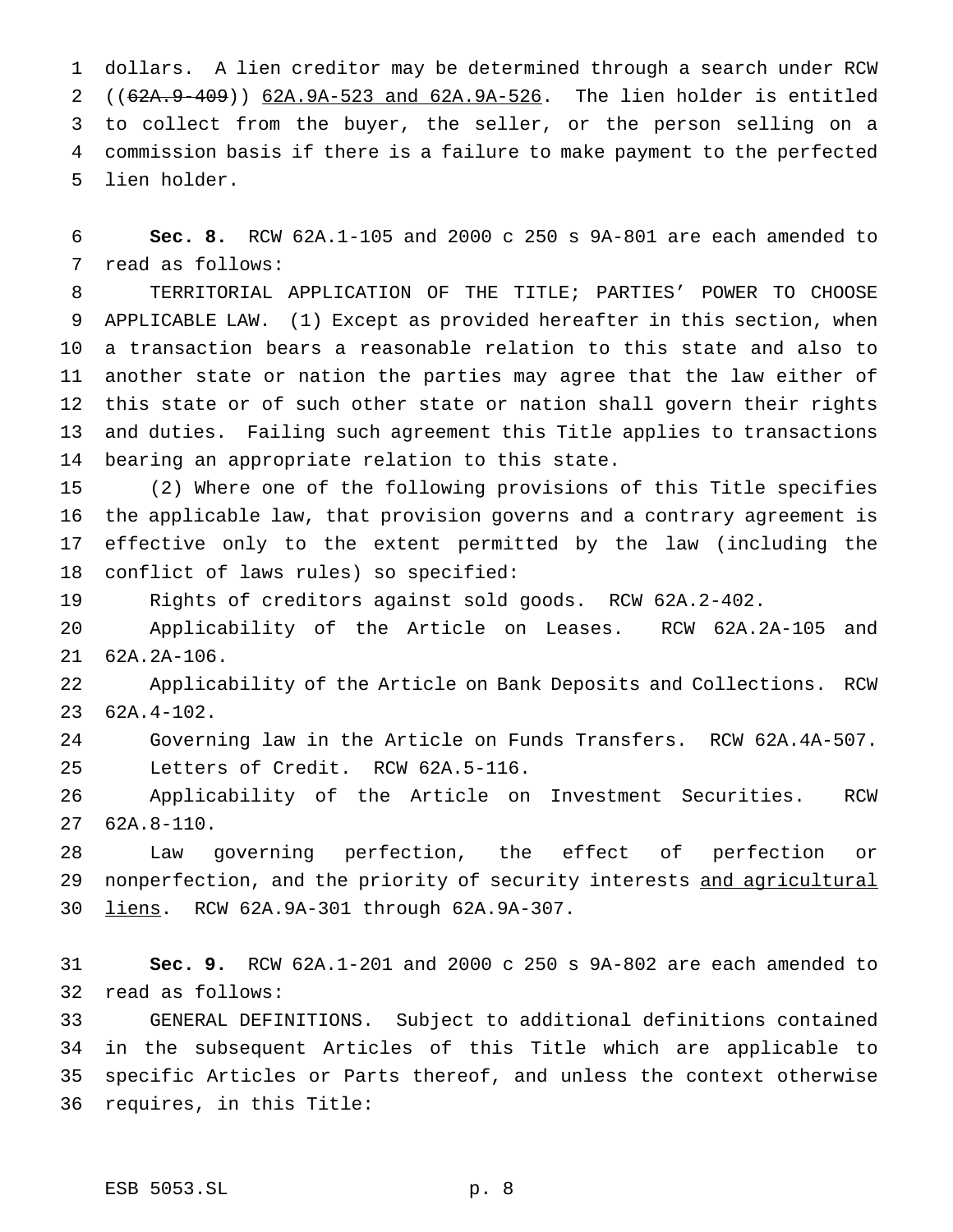(1) "Action" in the sense of a judicial proceeding includes recoupment, counterclaim, set-off, suit in equity and any other proceedings in which rights are determined.

 (2) "Aggrieved party" means a party entitled to resort to a remedy. (3) "Agreement" means the bargain of the parties in fact as found in their language or by implication from other circumstances including course of dealing or usage of trade or course of performance as provided in this Title (RCW 62A.1-205, RCW 62A.2-208, and RCW 62A.2A-207). Whether an agreement has legal consequences is determined by the provisions of this Title, if applicable; otherwise by the law of contracts (RCW 62A.1-103). (Compare "Contract".)

(4) "Bank" means any person engaged in the business of banking.

 (5) "Bearer" means the person in possession of an instrument, document of title, or certificated security payable to bearer or indorsed in blank.

 (6) "Bill of lading" means a document evidencing the receipt of goods for shipment issued by a person engaged in the business of transporting or forwarding goods, and includes an airbill. "Airbill" means a document serving for air transportation as a bill of lading does for marine or rail transportation, and includes an air consignment note or air waybill.

 (7) "Branch" includes a separately incorporated foreign branch of a bank.

 (8) "Burden of establishing" a fact means the burden of persuading the triers of fact that the existence of the fact is more probable than its non-existence.

 (9) "Buyer in ordinary course of business" means a person that buys goods in good faith, without knowledge that the sale violates the rights of another person in the goods, and in the ordinary course from a person, other than a pawnbroker, in the business of selling goods of that kind. A person buys goods in the ordinary course if the sale to the person comports with the usual or customary practices in the kind of business in which the seller is engaged or with the seller's own usual or customary practices. A person that sells oil, gas, or other minerals at the wellhead or minehead is a person in the business of selling goods of that kind. A buyer in ordinary course of business may buy for cash, by exchange of other property, or on secured or unsecured credit, and may acquire goods or documents of title under a pre-existing contract for sale. Only a buyer that takes possession of the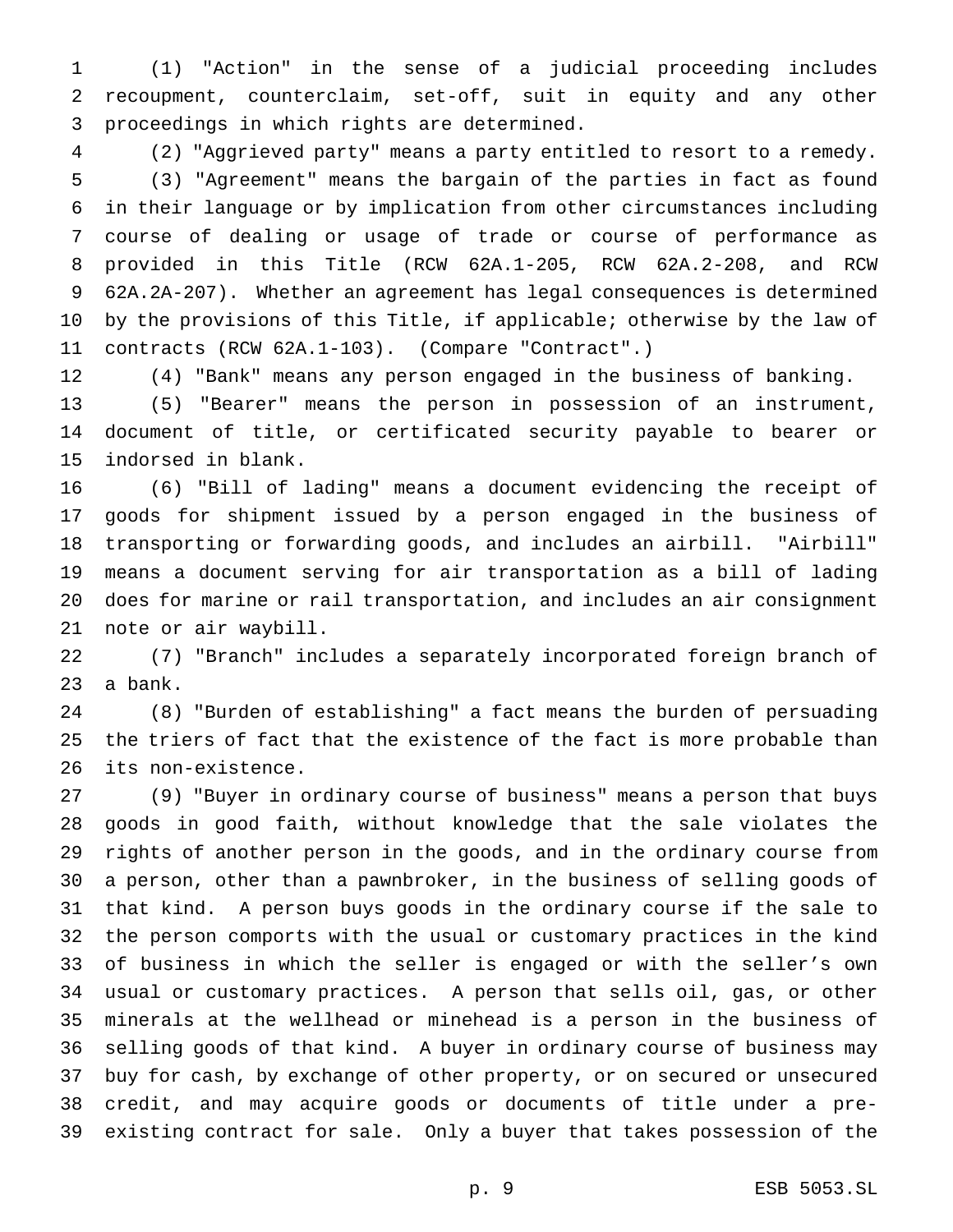goods or has a right to recover the goods from the seller under Article 62A.2 RCW may be a buyer in ordinary course of business. A person that acquires goods in a transfer in bulk or as security for or in total or partial satisfaction of a money debt is not a buyer in ordinary course of business.

 (10) "Conspicuous": A term or clause is conspicuous when it is so written that a reasonable person against whom it is to operate ought to have noticed it. A printed heading in capitals (as: NON-NEGOTIABLE BILL OF LADING) is conspicuous. Language in the body of a form is "conspicuous" if it is in larger or other contrasting type or color. But in a telegram any stated term is "conspicuous". Whether a term or clause is "conspicuous" or not is for decision by the court.

 (11) "Contract" means the total legal obligation which results from the parties' agreement as affected by this Title and any other applicable rules of law. (Compare "Agreement".)

 (12) "Creditor" includes a general creditor, a secured creditor, a lien creditor and any representative of creditors, including an assignee for the benefit of creditors, a trustee in bankruptcy, a receiver in equity and an executor or administrator of an insolvent debtor's or assignor's estate.

 (13) "Defendant" includes a person in the position of defendant in a cross-action or counterclaim.

 (14) "Delivery" with respect to instruments, documents of title, chattel paper, or certificated securities means voluntary transfer of possession.

 (15) "Document of title" includes bill of lading, dock warrant, dock receipt, warehouse receipt or order for the delivery of goods, and also any other document which in the regular course of business or financing is treated as adequately evidencing that the person in possession of it is entitled to receive, hold and dispose of the document and the goods it covers. To be a document of title a document must purport to be issued by or addressed to a bailee and purport to cover goods in the bailee's possession which are either identified or are fungible portions of an identified mass.

(16) "Fault" means wrongful act, omission or breach.

 (17) "Fungible" with respect to goods or securities means goods or securities of which any unit is, by nature or usage of trade, the equivalent of any other like unit. Goods which are not fungible shall be deemed fungible for the purposes of this Title to the extent that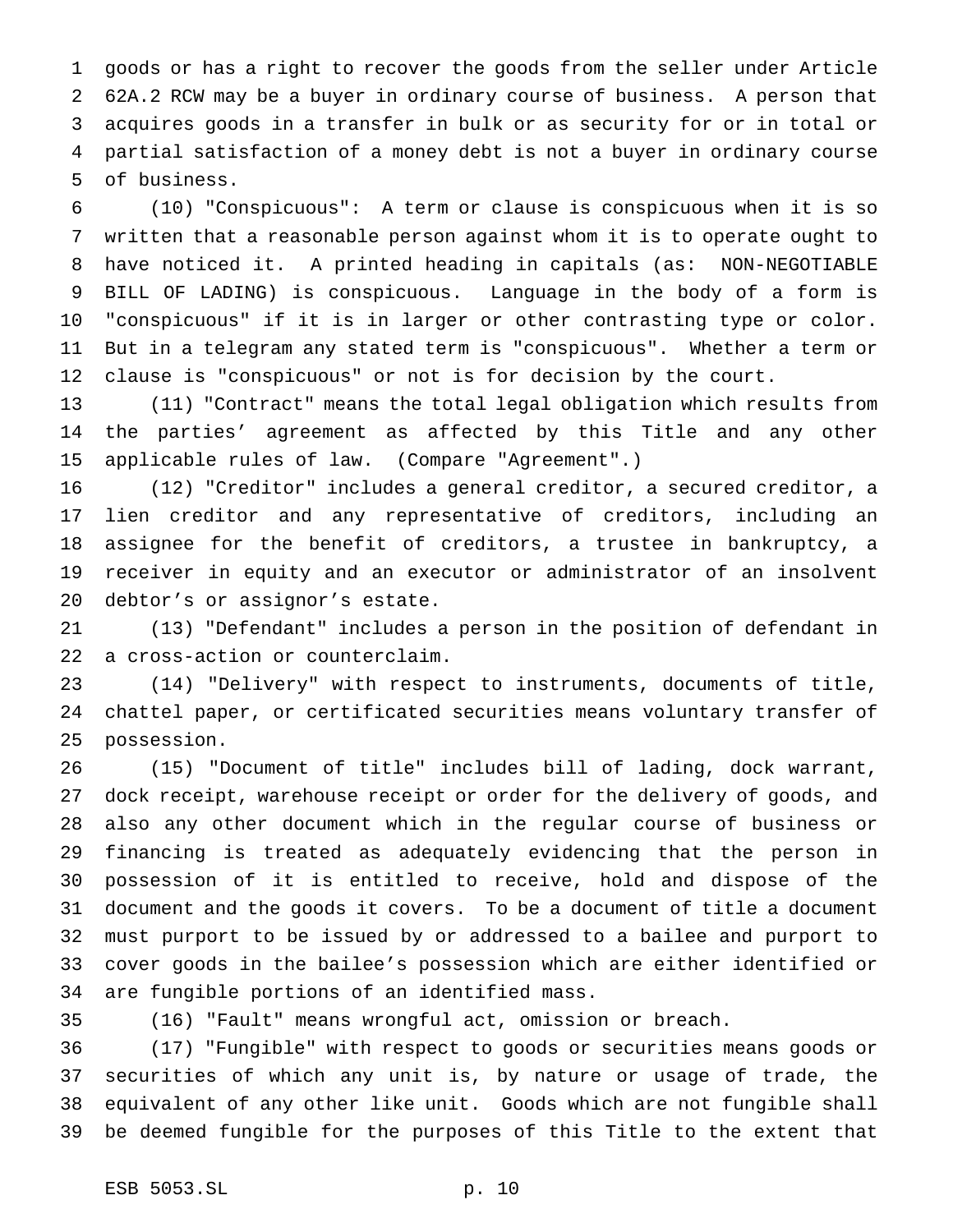under a particular agreement or document unlike units are treated as equivalents.

(18) "Genuine" means free of forgery or counterfeiting.

 (19) "Good faith" means honesty in fact in the conduct or transaction concerned.

 (20) "Holder" with respect to a negotiable instrument, means the person in possession if the instrument is payable to bearer or, in the case of an instrument payable to an identified person, if the identified person is in possession. "Holder" with respect to a document of title means the person in possession if the goods are deliverable to bearer or to the order of the person in possession.

 (21) To "honor" is to pay or to accept and pay, or where a credit so engages to purchase or discount a draft complying with the terms of the credit.

 (22) "Insolvency proceedings" includes any assignment for the benefit of creditors or other proceedings intended to liquidate or rehabilitate the estate of the person involved.

 (23) A person is "insolvent" who either has ceased to pay his or her debts in the ordinary course of business or cannot pay his or her debts as they become due or is insolvent within the meaning of the federal bankruptcy law.

 (24) "Money" means a medium of exchange authorized or adopted by a domestic or foreign government and includes a monetary unit of account established by an intergovernmental organization or by agreement between two or more nations.

(25) A person has "notice" of a fact when

(a) he or she has actual knowledge of it; or

(b) he or she has received a notice or notification of it; or

 (c) from all the facts and circumstances known to him or her at the time in question he or she has reason to know that it exists.

 A person "knows" or has "knowledge" of a fact when he or she has actual knowledge of it. "Discover" or "learn" or a word or phrase of similar import refers to knowledge rather than to reason to know. The time and circumstances under which a notice or notification may cease to be effective are not determined by this Title.

 (26) A person "notifies" or "gives" a notice or notification to another by taking such steps as may be reasonably required to inform the other in ordinary course whether or not such other actually comes to know of it. A person "receives" a notice or notification when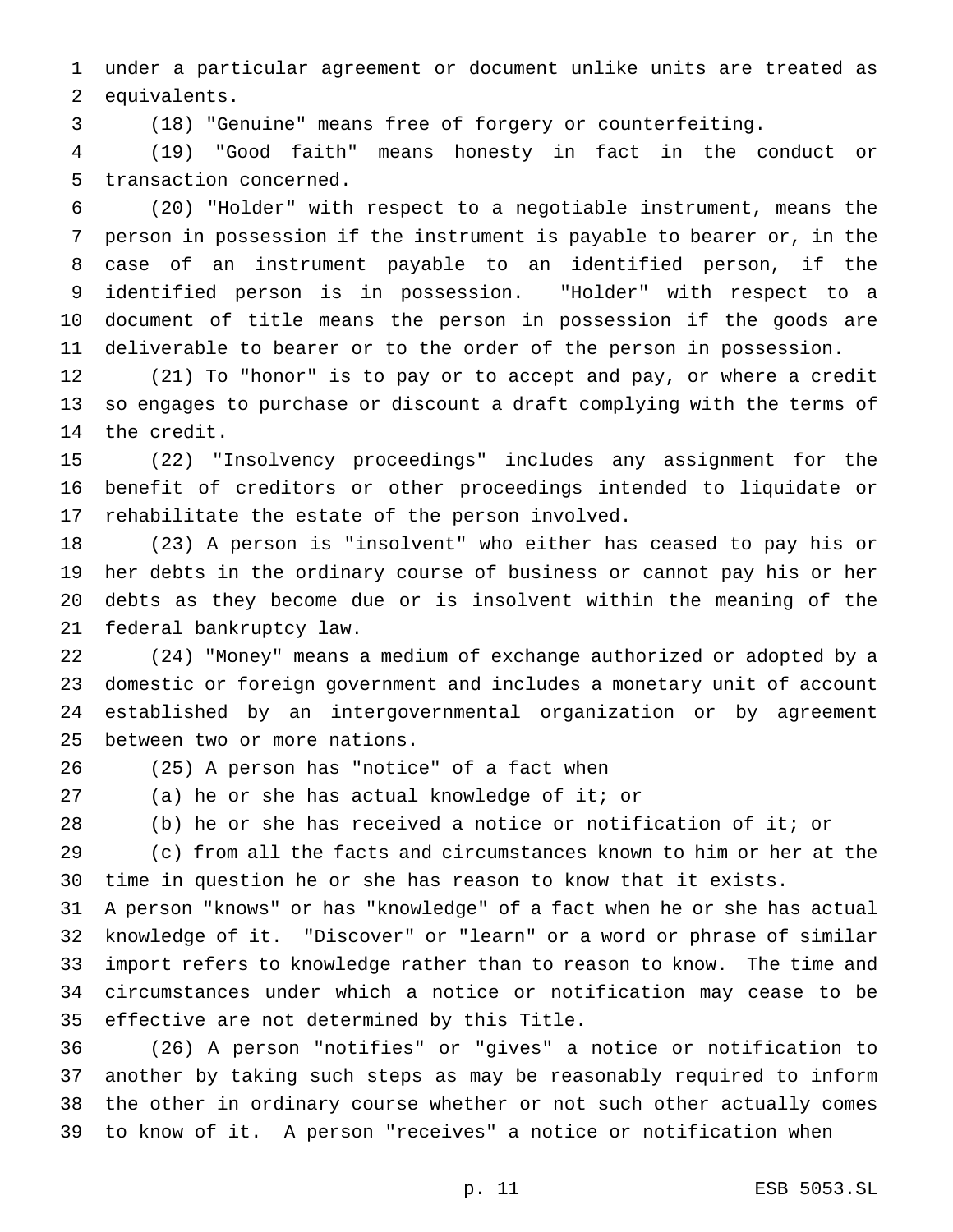(a) it comes to his or her attention; or

 (b) it is duly delivered at the place of business through which the contract was made or at any other place held out by him or her as the place for receipt of such communications.

 (27) Notice, knowledge or a notice or notification received by an organization is effective for a particular transaction from the time when it is brought to the attention of the individual conducting that transaction, and in any event from the time when it would have been brought to his or her attention if the organization had exercised due diligence. An organization exercises due diligence if it maintains reasonable routines for communicating significant information to the person conducting the transaction and there is reasonable compliance with the routines. Due diligence does not require an individual acting for the organization to communicate information unless such communication is part of his or her regular duties or unless he or she has reason to know of the transaction and that the transaction would be materially affected by the information.

 (28) "Organization" includes a corporation, government or governmental subdivision or agency, business trust, estate, trust, partnership or association, two or more persons having a joint or common interest, or any other legal or commercial entity.

 (29) "Party", as distinct from "third party", means a person who has engaged in a transaction or made an agreement within this Title.

 (30) "Person" includes an individual or an organization (See RCW 62A.1-102).

 (31) "Presumption" or "presumed" means that the trier of fact must find the existence of the fact presumed unless and until evidence is introduced which would support a finding of its nonexistence.

 (32) "Purchase" includes taking by sale, discount, negotiation, mortgage, pledge, lien, security interest, issue or re-issue, gift or any other voluntary transaction creating an interest in property.

(33) "Purchaser" means a person who takes by purchase.

 (34) "Remedy" means any remedial right to which an aggrieved party is entitled with or without resort to a tribunal.

 (35) "Representative" includes an agent, an officer of a corporation or association, and a trustee, executor or administrator of an estate, or any other person empowered to act for another.

(36) "Rights" includes remedies.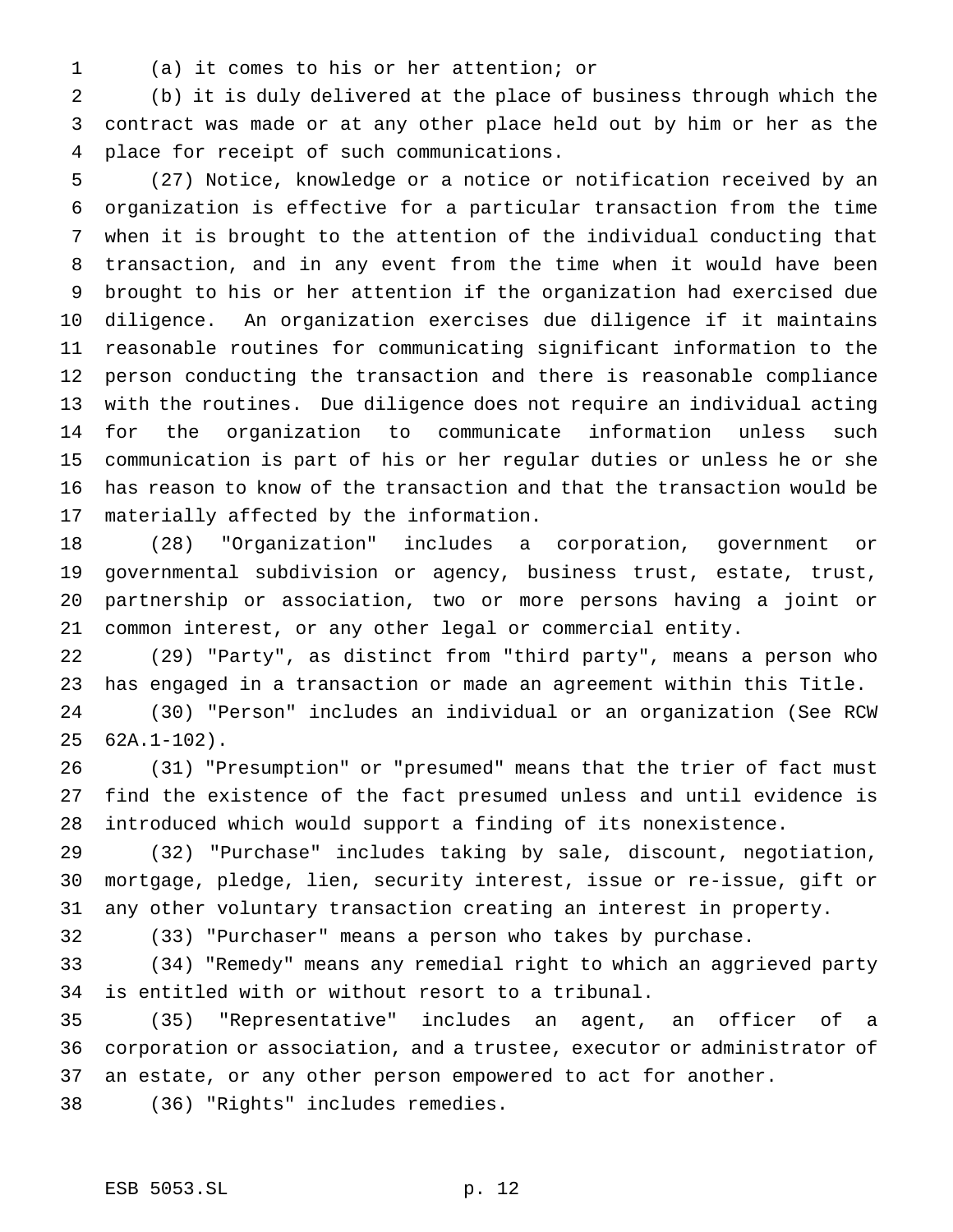(37) "Security interest" means an interest in personal property or fixtures which secures payment or performance of an obligation, except for lease-purchase agreements under chapter 63.19 RCW. The term also includes any interest of a consignor and a buyer of accounts, chattel paper, a payment intangible, or a promissory note in a transaction that 6 is subject to Article ( $(9{+}A)$ )  $9A$ . The special property interest of a buyer of goods on identification of such goods to a contract for sale under RCW 62A.2-401 is not a "security interest", but a buyer may also 9 acquire a "security interest" by complying with Article  $((9{A})^2)$   $(9A)$ . Except as otherwise provided in RCW 62A.2-505, the right of a seller or lessor of goods under Article 2 or 2A to retain or acquire possession of the goods is not a "security interest," but a seller or lessor may 13 also acquire a "security interest" by complying with Article  $((9{A})$ ) 14 9A. The retention or reservation of title by a seller of goods notwithstanding shipment or delivery to the buyer (RCW 62A.2-401) is limited in effect to a reservation of a "security interest."

 Whether a transaction creates a lease or security interest is determined by the facts of each case. However, a transaction creates a security interest if the consideration the lessee is to pay the lessor for the right to possession and use of the goods is an obligation for the term of the lease not subject to termination by the lessee, and:

 (a) The original term of the lease is equal to or greater than the 24 remaining economic life of the goods;

 (b) The lessee is bound to renew the lease for the remaining economic life of the goods or is bound to become the owner of the goods;

 (c) The lessee has an option to renew the lease for the remaining economic life of the goods for no additional consideration or nominal additional consideration upon compliance with the lease agreement; or (d) The lessee has an option to become the owner of the goods for no additional consideration or nominal additional consideration upon compliance with the lease agreement.

 A transaction does not create a security interest merely because it provides that:

 (a) The present value of the consideration the lessee is obligated to pay the lessor for the right to possession and use of the goods is substantially equal to or is greater than the fair market value of the goods at the time the lease is entered into;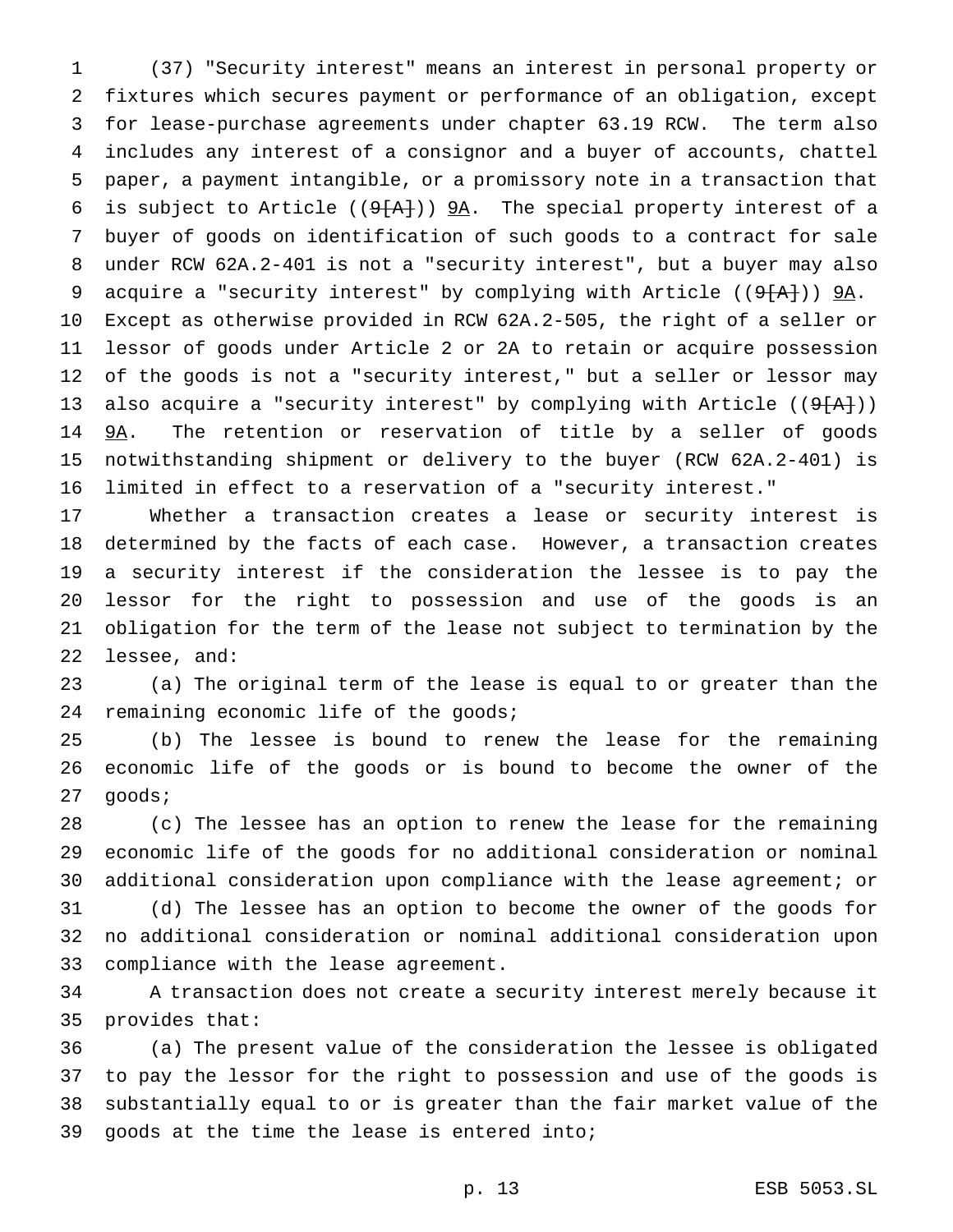(b) The lessee assumes risk of loss of the goods, or agrees to pay taxes, insurance, filing, recording, or registration fees, or service 3 or maintenance costs with respect to the goods;

 (c) The lessee has an option to renew the lease or to become the owner of the goods;

 (d) The lessee has an option to renew the lease for a fixed rent that is equal to or greater than the reasonably predictable fair market rent for the use of the goods for the term of the renewal at the time the option is to be performed;

 (e) The lessee has an option to become the owner of the goods for a fixed price that is equal to or greater than the reasonably predictable fair market value of the goods at the time the option is to be performed; or

 (f) The amount of rental payments may or will be increased or decreased by reference to the amount realized by the lessor upon sale or disposition of the goods.

For purposes of this subsection (37):

 (a) Additional consideration is not nominal if (i) when the option to renew the lease is granted to the lessee the rent is stated to be the fair market rent for the use of the goods for the term of the renewal determined at the time the option is to be performed, or (ii) when the option to become the owner of the goods is granted to the lessee the price is stated to be the fair market value of the goods determined at the time the option is to be performed. Additional consideration is nominal if it is less than the lessee's reasonably predictable cost of performing under the lease agreement if the option is not exercised;

 (b) "Reasonably predictable" and "remaining economic life of the goods" are to be determined with reference to the facts and circumstances at the time the transaction is entered into; and

 (c) "Present value" means the amount as of a date certain of one or more sums payable in the future, discounted to the date certain. The discount is determined by the interest rate specified by the parties if the rate is not manifestly unreasonable at the time the transaction is entered into; otherwise, the discount is determined by a commercially reasonable rate that takes into account the facts and circumstances of each case at the time the transaction was entered into.

 (38) "Send" in connection with any writing or notice means to deposit in the mail or deliver for transmission by any other usual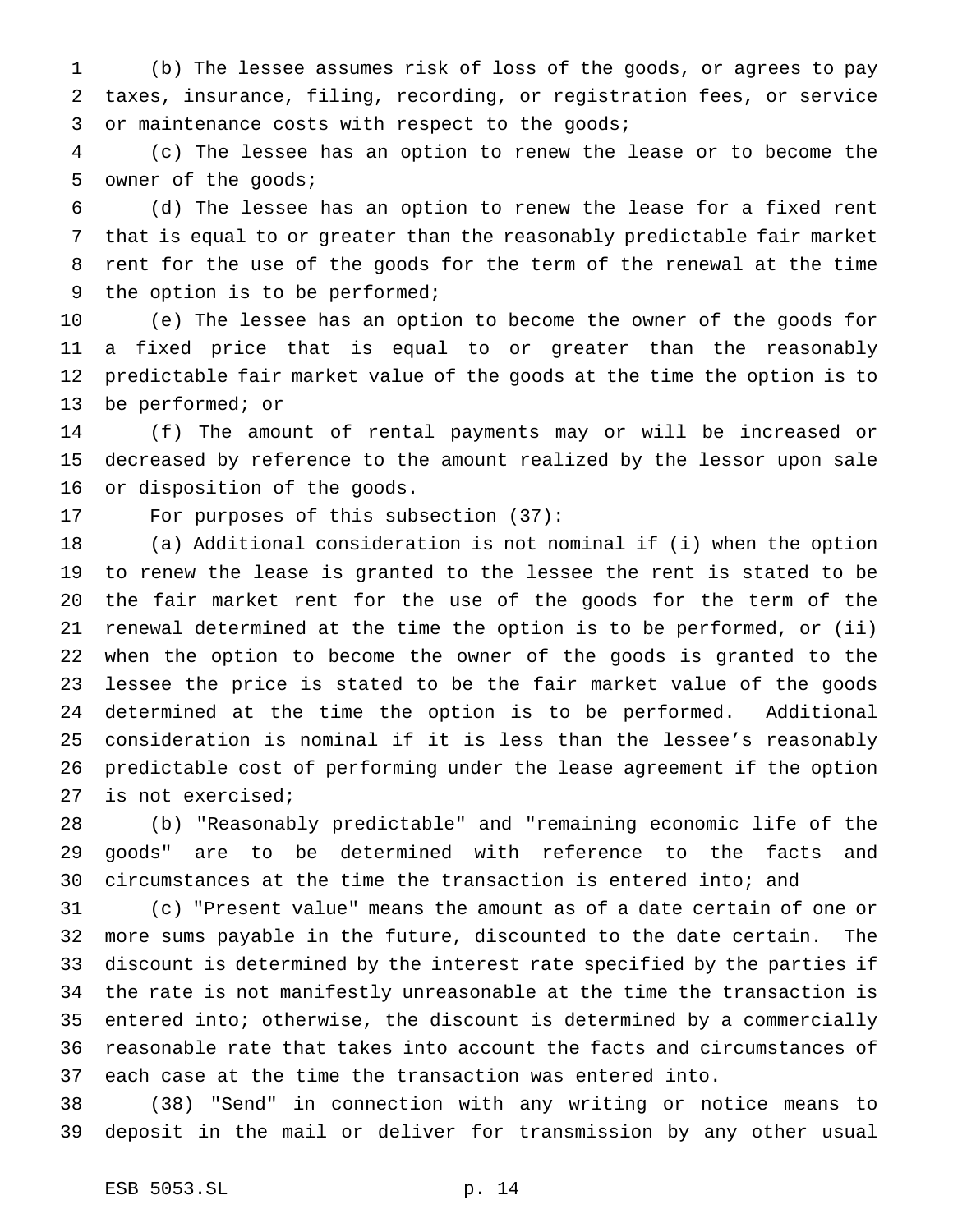means of communication with postage or cost of transmission provided for and properly addressed and in the case of an instrument to an address specified thereon or otherwise agreed, or if there be none to any address reasonable under the circumstances. The receipt of any writing or notice within the time at which it would have arrived if properly sent has the effect of a proper sending.

 (39) "Signed" includes any symbol executed or adopted by a party with present intention to authenticate a writing.

(40) "Surety" includes guarantor.

 (41) "Telegram" includes a message transmitted by radio, teletype, cable, any mechanical method of transmission, or the like.

 (42) "Term" means that portion of an agreement which relates to a particular matter.

 (43) "Unauthorized" signature means one made without actual, implied or apparent authority and includes a forgery.

 (44) "Value". Except as otherwise provided with respect to negotiable instruments and bank collections (RCW 62A.3-303, RCW 62A.4-210, and RCW 62A.4-211) a person gives "value" for rights if he or she acquires them

 (a) in return for a binding commitment to extend credit or for the extension of immediately available credit whether or not drawn upon and whether or not a charge-back is provided for in the event of difficulties in collection; or

 (b) as security for or in total or partial satisfaction of a preexisting claim; or

 (c) by accepting delivery pursuant to a pre-existing contract for purchase; or

 (d) generally, in return for any consideration sufficient to support a simple contract.

 (45) "Warehouse receipt" means a receipt issued by a person engaged in the business of storing goods for hire.

 (46) "Written" or "writing" includes printing, typewriting or any other intentional reduction to tangible form.

 **Sec. 10.** RCW 62A.2A-303 and 2000 c 250 s 9A-809 are each amended to read as follows:

 ALIENABILITY OF PARTY'S INTEREST UNDER LEASE CONTRACT OR OF LESSOR'S RESIDUAL INTEREST IN GOODS; DELEGATION OF PERFORMANCE; TRANSFER OF RIGHTS. (1) As used in this section, "creation of a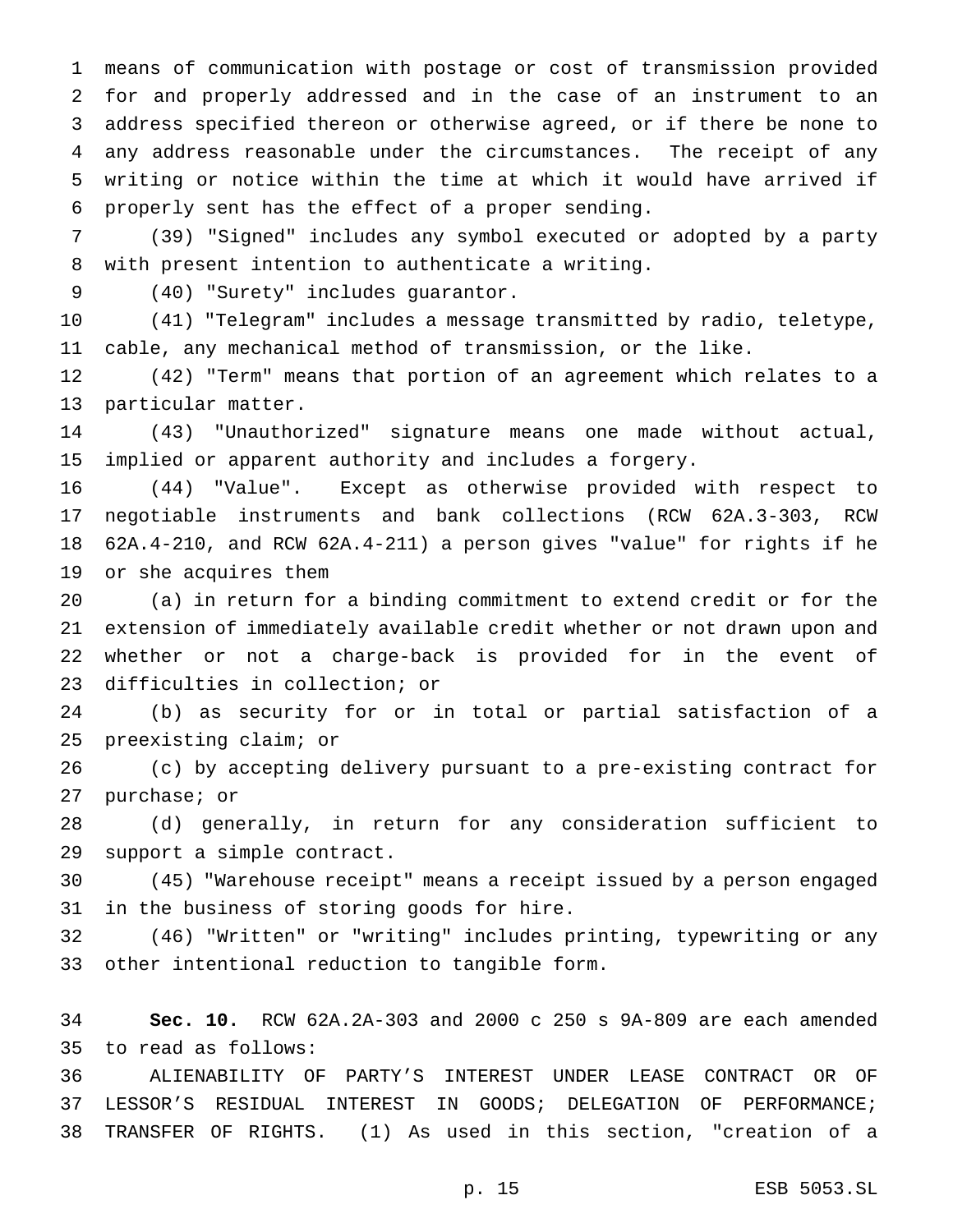security interest" includes the sale of a lease contract that is 2 subject to Article  $((9{A})^2)$   $(9A)$ , Secured Transactions, by reason of RCW 62A.9A-109(a)(3).

 (2) Except as provided in subsection (3) of this section and RCW 62A.9A-407, a provision in a lease agreement which (a) prohibits the voluntary or involuntary transfer, including a transfer by sale, sublease, creation or enforcement of a security interest, or attachment, levy, or other judicial process, of an interest of a party under the lease contract or of the lessor's residual interest in the goods, or (b) makes such a transfer an event of default, gives rise to the rights and remedies provided in subsection (4) of this section, but a transfer that is prohibited or is an event of default under the lease agreement is otherwise effective.

14 (3) A provision in a lease agreement which  $((+i) \{ (a)\})$  (a) prohibits a transfer of a right to damages for default with respect to the whole lease contract or of a right to payment arising out of the transferor's due performance of the transferor's entire obligation, or 18 ( $(\{\pm i\}, \{\leftrightarrow\})$ ) (b) makes such a transfer an event of default, is not enforceable, and such a transfer is not a transfer that materially impairs the prospect of obtaining return performance by, materially changes the duty of, or materially increases the burden or risk imposed on, the other party to the lease contract within the purview of subsection (4) of this section.

 (4) Subject to subsection (3) of this section and RCW 62A.9A-407: (a) If a transfer is made which is made an event of default under a lease agreement, the party to the lease contract not making the transfer, unless that party waives the default or otherwise agrees, has the rights and remedies described in RCW 62A.2A-501(2);

 (b) If subsection (4)(a) of this section is not applicable and if a transfer is made that (i) is prohibited under a lease agreement or (ii) materially impairs the prospect of obtaining return performance by, materially changes the duty of, or materially increases the burden or risk imposed on, the other party to the lease contract, unless the party not making the transfer agrees at any time to the transfer in the lease contract or otherwise, then, except as limited by contract, (A) the transferor is liable to the party not making the transfer for damages caused by the transfer to the extent that the damages could not reasonably be prevented by the party not making the transfer and (B) a court having jurisdiction may grant other appropriate relief, including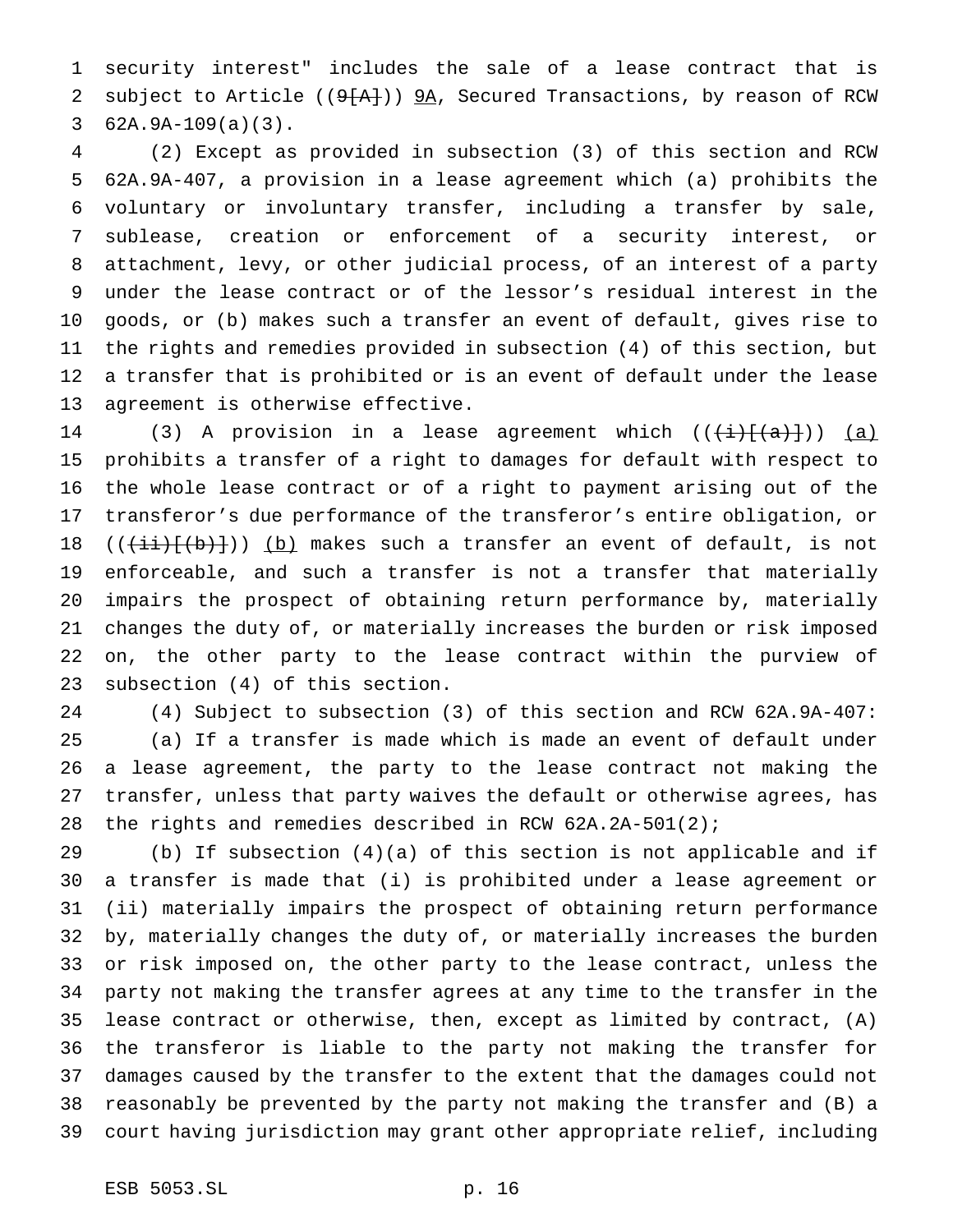cancellation of the lease contract or an injunction against the transfer.

 (5) A transfer of "the lease" or of "all my rights under the lease," or a transfer in similar general terms, is a transfer of rights and, unless the language or the circumstances, as in a transfer for security, indicate the contrary, the transfer is a delegation of duties by the transferor to the transferee. Acceptance by the transferee constitutes a promise by the transferee to perform those duties. The promise is enforceable by either the transferor or the other party to the lease contract.

 (6) Unless otherwise agreed by the lessor and the lessee, a delegation of performance does not relieve the transferor as against the other party of any duty to perform or of any liability for default. (7) In a consumer lease, to prohibit the transfer of an interest of a party under the lease contract or to make a transfer an event of default, the language must be specific, by a writing, and conspicuous.

 **Sec. 11.** RCW 62A.2A-306 and 1993 c 230 s 2A-306 are each amended to read as follows:

19 PRIORITY OF CERTAIN LIENS ARISING BY OPERATION OF LAW. ((<del>If a</del> person in the ordinary course of his or her business furnishes services 21 or materials with respect to goods subject to a lease contract, a lien upon those goods in the possession of that person given by statute or 23 rule of law for those materials or services takes priority over any 24 interest of the lessor or lessee under the lease contract or this 25 Article unless the lien is created by statute and the statute provides 26 otherwise or unless the lien is created by rule of law and the rule of law provides otherwise.)) (a) **"Possessory lien."** In this section, "possessory lien" has the meaning defined in RCW 62A.9A-333.

 (b) **Priority of possessory lien.** A possessory lien on goods 30 subject to a lease contract has priority over any interest of the 31 lessor or the lessee under the lease contract or this Article only if 32 the lien is created by a statute that expressly so provides.

 (c) A preparer lien or processor lien properly created pursuant to chapter 60.13 RCW or a depositor's lien created pursuant to chapter 35 22.09 RCW takes priority over any perfected or unperfected security 36 interest.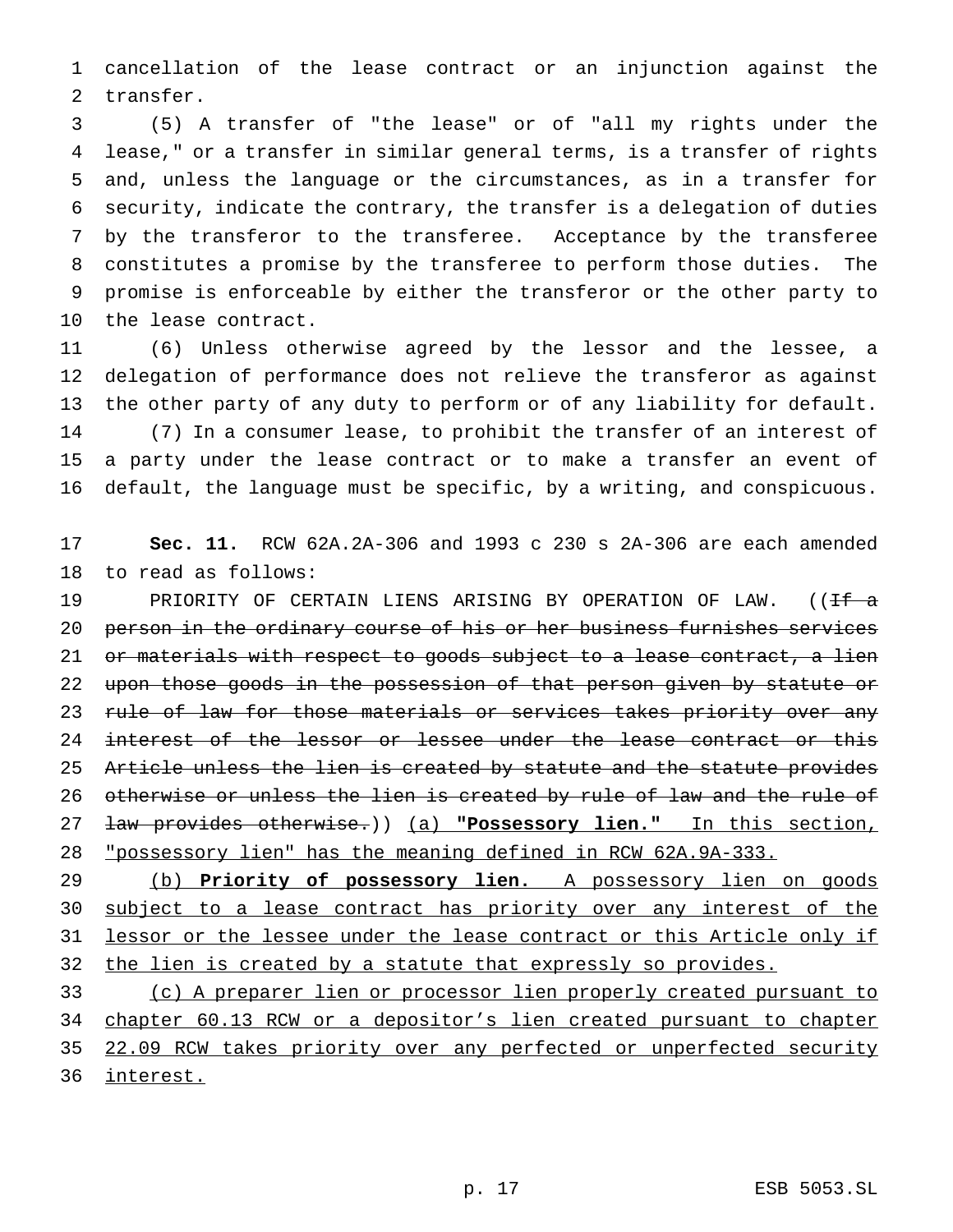**Sec. 12.** RCW 62A.3-102 and 1993 c 229 s 4 are each amended to read as follows:

 SUBJECT MATTER. (a) This Article applies to negotiable instruments. It does not apply to money, to payment orders governed by Article 4A, or to securities governed by Article 8.

 (b) If there is conflict between this Article and Article 4 or 7  $((9))$   $9A$ , Articles 4 and  $((9))$   $9A$  govern.

 (c) Regulations of the Board of Governors of the Federal Reserve System and operating circulars of the Federal Reserve Banks supersede any inconsistent provision of this Article to the extent of the inconsistency.

 **Sec. 13.** RCW 62A.4-210 and 2000 c 250 s 9A-813 are each amended to read as follows:

 SECURITY INTEREST OF COLLECTING BANK IN ITEMS, ACCOMPANYING DOCUMENTS AND PROCEEDS. (a) A collecting bank has a security interest in an item and any accompanying documents or the proceeds of either:

 (1) In case of an item deposited in an account, to the extent to which credit given for the item has been withdrawn or applied;

 (2) In case of an item for which it has given credit available for withdrawal as of right, to the extent of the credit given whether or not the credit is drawn upon or there is a right of charge-back; or (3) If it makes an advance on or against the item.

 (b) If credit given for several items received at one time or pursuant to a single agreement is withdrawn or applied in part, the security interest remains upon all the items, any accompanying documents or the proceeds of either. For the purpose of this section, credits first given are first withdrawn.

 (c) Receipt by a collecting bank of a final settlement for an item is a realization on its security interest in the item, accompanying documents, and proceeds. So long as the bank does not receive final settlement for the item or give up possession of the item or accompanying documents for purposes other than collection, the security 33 interest continues to that extent and is subject to Article  $((9{A})$ ) 34 9A, but:

 (1) No security agreement is necessary to make the security interest enforceable RCW 62A.9A-203(b)(3)(A);

(2) No filing is required to perfect the security interest; and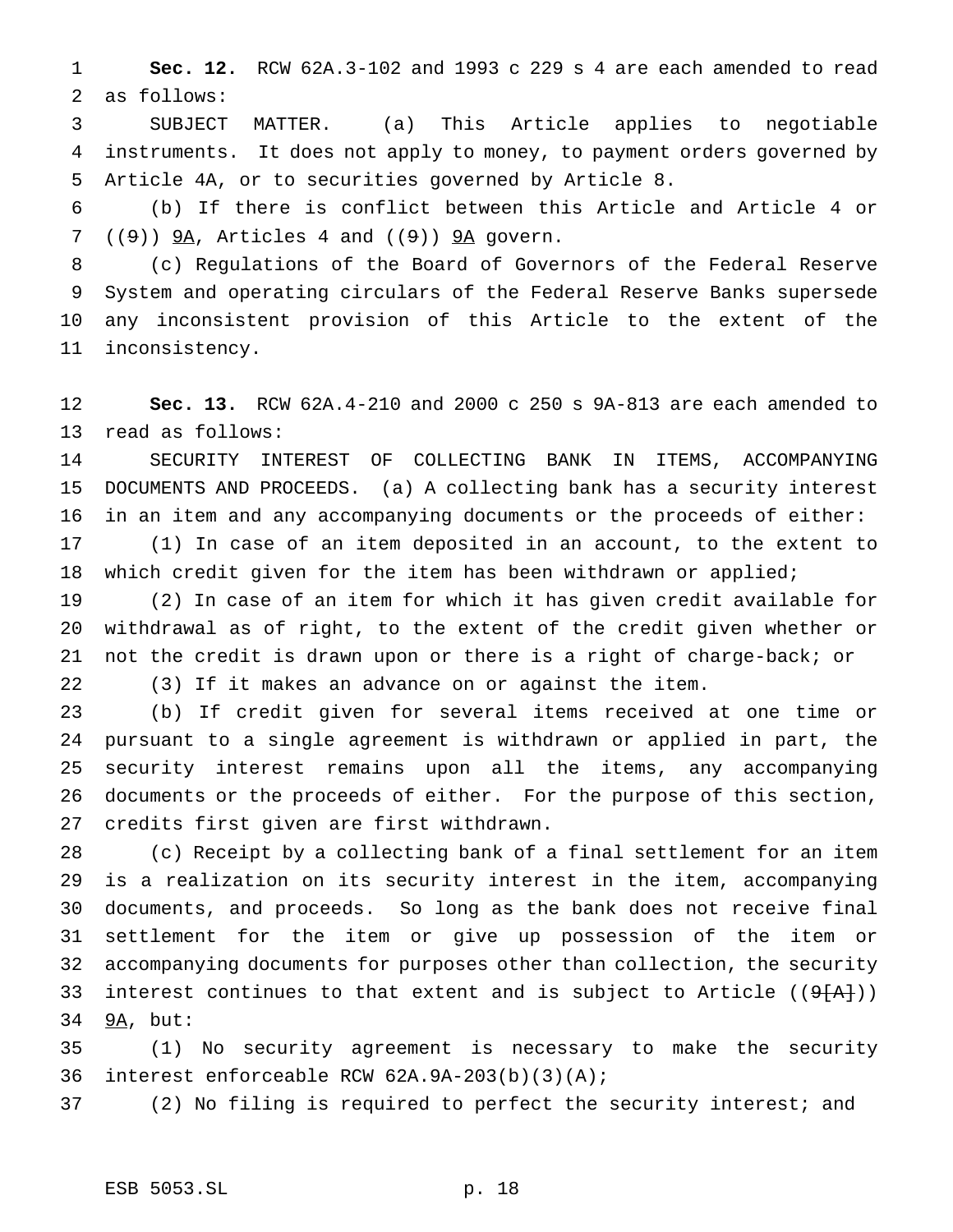(3) The security interest has priority over conflicting perfected security interests in the item, accompanying documents, or proceeds.

 **Sec. 14.** RCW 62A.8-110 and 2000 c 250 s 9A-817 are each amended to read as follows:

 APPLICABILITY; CHOICE OF LAW. (1) The local law of the issuer's jurisdiction, as specified in subsection (4) of this section, governs:

(a) The validity of a security;

 (b) The rights and duties of the issuer with respect to registration of transfer;

 (c) The effectiveness of registration of transfer by the issuer; (d) Whether the issuer owes any duties to an adverse claimant to a security; and

 (e) Whether an adverse claim can be asserted against a person to whom transfer of a certificated or uncertificated security is registered or a person who obtains control of an uncertificated security.

 (2) The local law of the securities intermediary's jurisdiction, as specified in subsection (5) of this section, governs:

 (a) Acquisition of a security entitlement from the securities intermediary;

 (b) The rights and duties of the securities intermediary and 22 entitlement holder arising out of a security entitlement;

 (c) Whether the securities intermediary owes any duties to an adverse claimant to a security entitlement; and

 (d) Whether an adverse claim can be asserted against a person who acquires a security entitlement from the securities intermediary or a person who purchases a security entitlement or interest therein from an entitlement holder.

 (3) The local law of the jurisdiction in which a security certificate is located at the time of delivery governs whether an adverse claim can be asserted against a person to whom the security certificate is delivered.

 (4) "Issuer's jurisdiction" means the jurisdiction under which the issuer of the security is organized or, if permitted by the law of that jurisdiction, the law of another jurisdiction specified by the issuer. An issuer organized under the law of this state may specify the law of another jurisdiction as the law governing the matters specified in subsection (1)(b) through (e) of this section.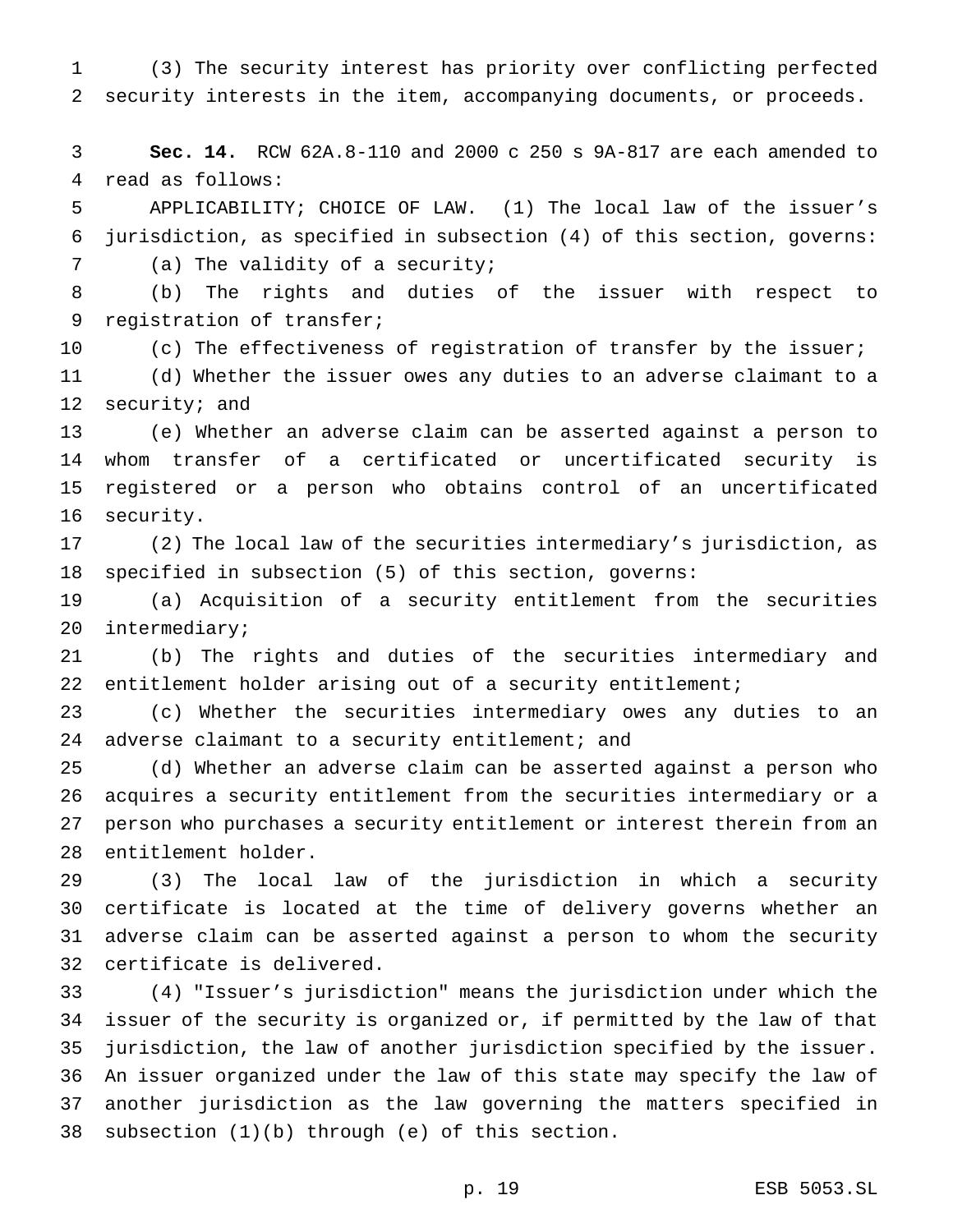(5) The following rules determine a "securities intermediary's jurisdiction" for purposes of this section:

 (a) If an agreement between the securities intermediary and its entitlement holder governing the securities account expressly provides that a particular jurisdiction is the securities intermediary's 6 jurisdiction for purposes of this part, this Article, or ((chapter 250, 7 Laws of 2000)) Article 62A.9A RCW, that jurisdiction is the securities intermediary's jurisdiction.

9 (b) If  $((+5)^{n})$  (a) of this ((section  $\{(a)$  of this subsection $\})$ ) 10 subsection does not apply and an agreement between the securities intermediary and its entitlement holder governing the securities account expressly provides that the agreement is governed by the law of a particular jurisdiction, that jurisdiction is the securities intermediary's jurisdiction.

15 (c) If neither  $((+5))$  (a) nor (b) of this ((section  $\{(a)$  nor  $(b)$  of 16 this subsection})) subsection applies, and an agreement between the securities intermediary and its entitlement holder governing the securities account expressly provides that the securities account is maintained at an office in a particular jurisdiction, that jurisdiction is the securities intermediary's jurisdiction.

21 (d) If  $((+5))$ (a), (b), and (c) of this ((section  $\{(a), (b),$  and  $(e)$  of this subsection $)$ ) subsection do not apply, the securities intermediary's jurisdiction is the jurisdiction in which the office identified in an account statement as the office serving the entitlement holder's account is located.

 (e) If (a), (b), (c), and (d) of this subsection do not apply, the securities intermediary's jurisdiction is the jurisdiction in which the chief executive office of the securities intermediary is located.

 (6) A securities intermediary's jurisdiction is not determined by the physical location of certificates representing financial assets, or by the jurisdiction in which is organized the issuer of the financial asset with respect to which an entitlement holder has a security entitlement, or by the location of facilities for data processing or other recordkeeping concerning the account.

 **Sec. 15.** RCW 62A.8-510 and 2000 c 250 s 9A-820 are each amended to read as follows:

 RIGHTS OF PURCHASER OF SECURITY ENTITLEMENT FROM ENTITLEMENT HOLDER. (1) In a case not covered by the priority rules in Article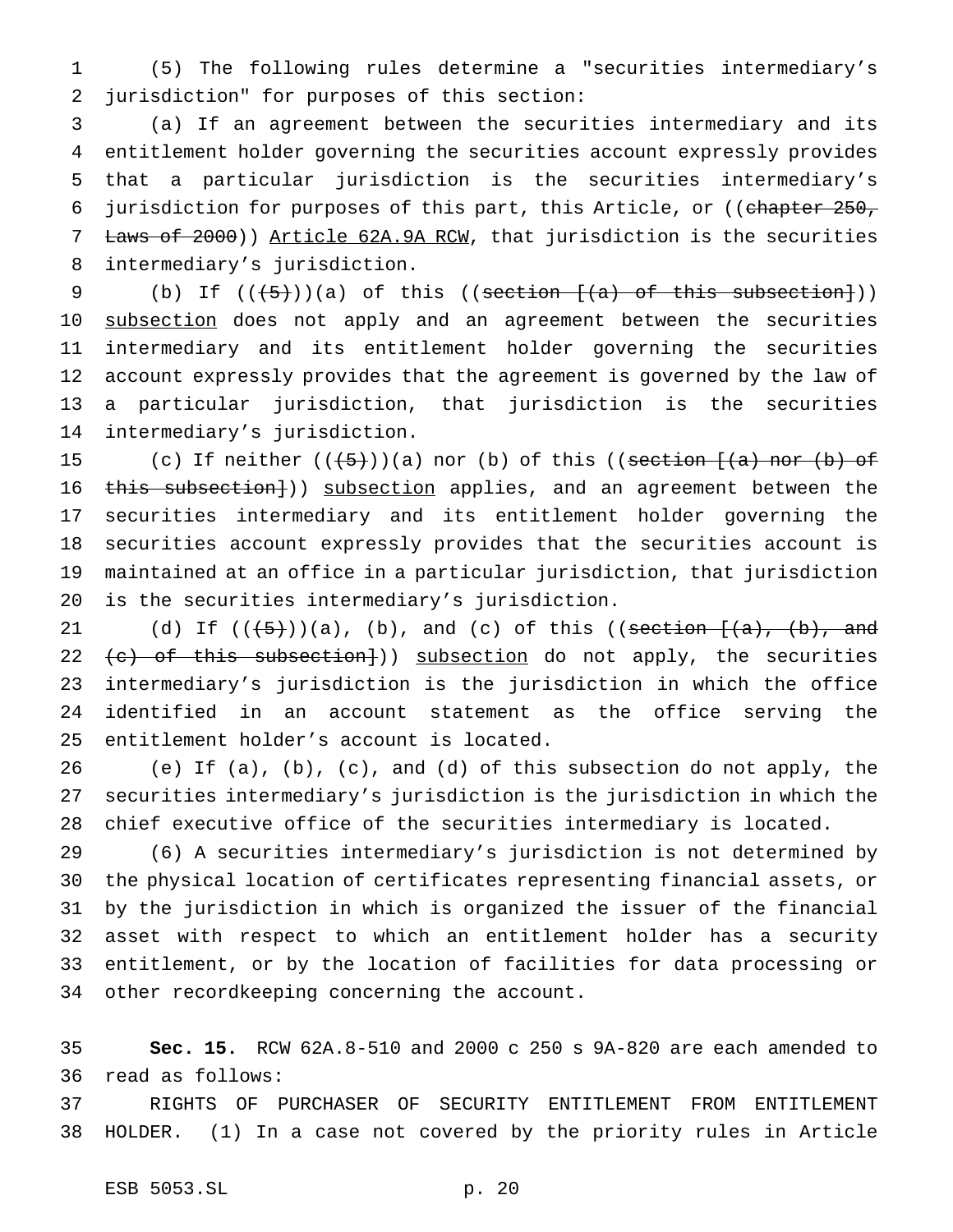1 ( $(9{A})$ )  $9A$  or the rules stated in subsection (3) of this section, an action based on an adverse claim to a financial asset or security entitlement, whether framed in conversion, replevin, constructive trust, equitable lien, or other theory, may not be asserted against a person who purchases a security entitlement, or an interest therein, from an entitlement holder if the purchaser gives value, does not have notice of the adverse claim, and obtains control.

 (2) If an adverse claim could not have been asserted against an entitlement holder under RCW 62A.8-502, the adverse claim cannot be asserted against a person who purchases a security entitlement, or an interest therein, from the entitlement holder.

12 (3) In a case not covered by the priority rules in Article  $((9{A})$ )  $9A$ , a purchaser for value of a security entitlement, or an interest therein, who obtains control has priority over a purchaser of a security entitlement, or an interest therein, who does not obtain control. Except as otherwise provided in subsection (4) of this section, purchasers who have control rank according to priority in time of:

 (a) The purchaser's becoming the person for whom the securities account, in which the security entitlement is carried, is maintained, 21 if the purchaser obtained control under RCW  $62A.8-106$  ( $\left(\frac{d}{d+1}\right)$  $\{+4+(a)+\}$ )  $(4)(a)$ ;

 (b) The securities intermediary's agreement to comply with the purchaser's entitlement orders with respect to security entitlements carried or to be carried in the securities account in which the security entitlement is carried, if the purchaser obtained control 27 under RCW 62A.8-106( $(\overline{(d)(2)}$   $\overline{(+4)(b)}$ )) (4)(b); or

 (c) If the purchaser obtained control through another person under 29 RCW  $62A.8-106((\frac{d}{3}+3) - \frac{4(c)}{3}))(\frac{4}{c})$ , the time on which priority would be based under this subsection if the other person were the secured party.

 (4) A securities intermediary as purchaser has priority over a conflicting purchaser who has control unless otherwise agreed by the securities intermediary.

 **Sec. 16.** RCW 62A.9A-102 and 2000 c 250 s 9A-102 are each amended to read as follows:

 DEFINITIONS AND INDEX OF DEFINITIONS. (a) **Article ((9[A])) 9A definitions.** In this Article:

p. 21 ESB 5053.SL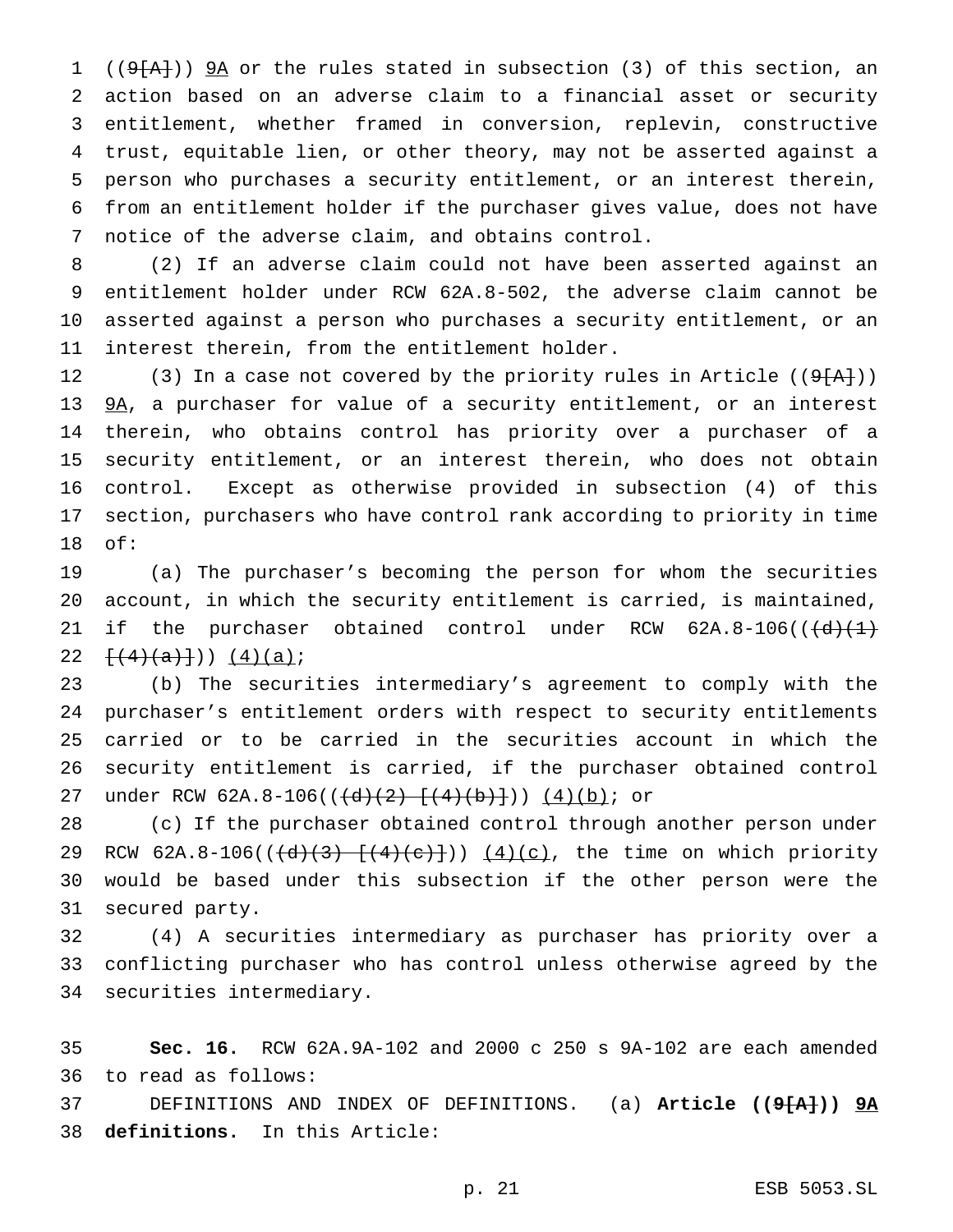(1) "Accession" means goods that are physically united with other goods in such a manner that the identity of the original goods is not lost.

 (2)(A) "Account," except as used in "account for," means a right to payment of a monetary obligation, whether or not earned by performance, (i) for property that has been or is to be sold, leased, licensed, assigned, or otherwise disposed of, (ii) for services rendered or to be rendered, (iii) for a policy of insurance issued or to be issued, (iv) for a secondary obligation incurred or to be incurred, (v) for energy provided or to be provided, (vi) for the use or hire of a vessel under a charter or other contract, (vii) arising out of the use of a credit or charge card or information contained on or for use with the card, or (viii) as winnings in a lottery or other game of chance operated or sponsored by a state, governmental unit of a state, or person licensed or authorized to operate the game by a state or governmental unit of a state. The term includes health-care-insurance receivables.

 (B) The term does not include (i) rights to payment evidenced by chattel paper or an instrument, (ii) commercial tort claims, (iii) deposit accounts, (iv) investment property, (v) letter-of-credit rights or letters of credit, or (vi) rights to payment for money or funds advanced or sold, other than rights arising out of the use of a credit or charge card or information contained on or for use with the card.

 (3) "Account debtor" means a person obligated on an account, chattel paper, or general intangible. The term does not include persons obligated to pay a negotiable instrument, even if the instrument constitutes part of chattel paper.

 (4) "Accounting," except as used in "accounting for," means a record:

(A) Authenticated by a secured party;

 (B) Indicating the aggregate unpaid secured obligations as of a date not more than thirty-five days earlier or thirty-five days later than the date of the record; and

 (C) Identifying the components of the obligations in reasonable detail.

 (5) "Agricultural lien" means an interest, other than a security interest, in farm products:

(A) Which secures payment or performance of an obligation for:

 (i) Goods or services furnished in connection with a debtor's farming operation; or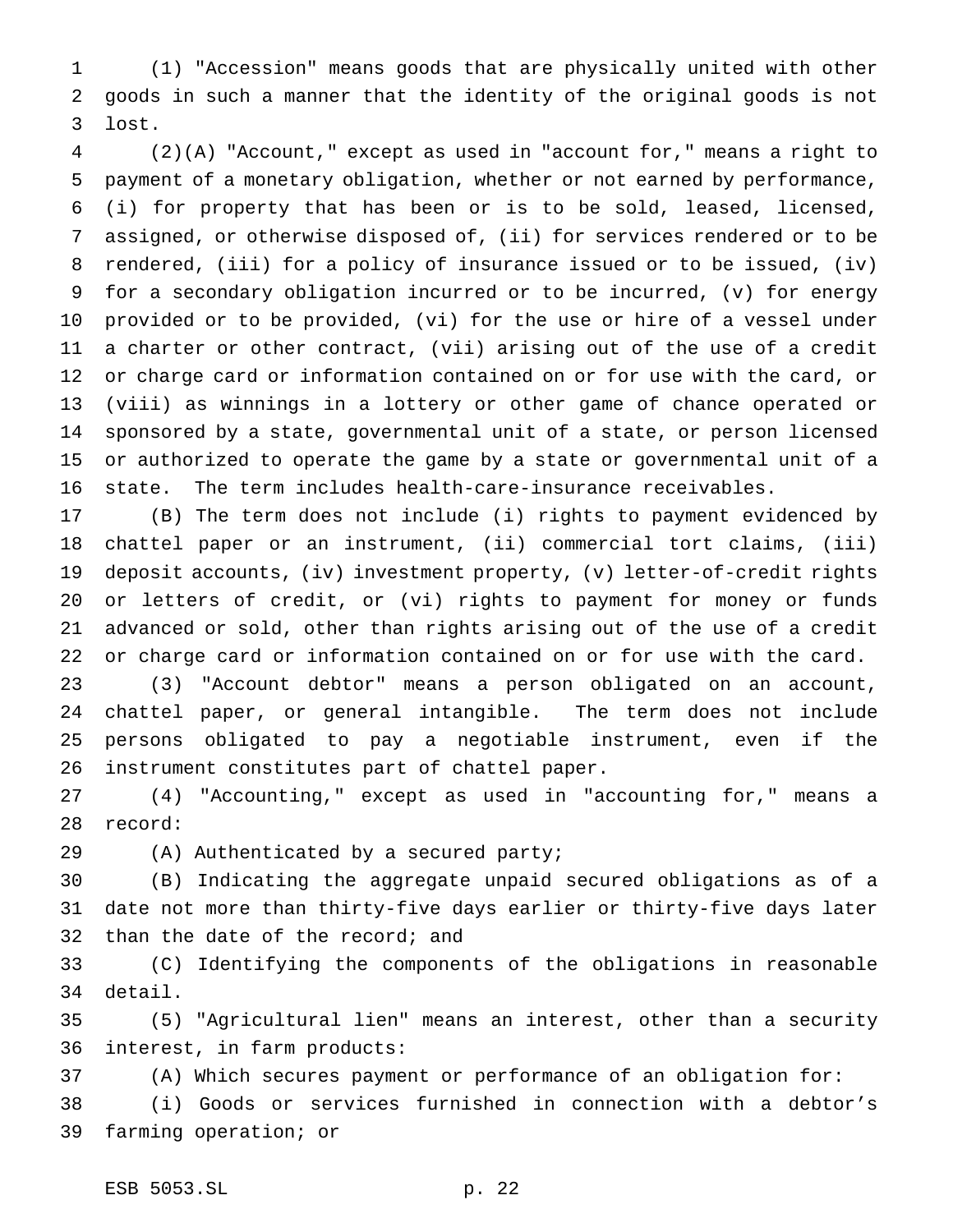(ii) Rent on real property leased by a debtor in connection with its farming operation;

(B) Which is created by statute in favor of a person that:

 (i) In the ordinary course of its business, furnished goods or services to a debtor in connection with a debtor's farming operation; or

 (ii) Leased real property to a debtor in connection with the debtor's farming operation; and

 (C) Whose effectiveness does not depend on the person's possession of the personal property.

(6) "As-extracted collateral" means:

 (A) Oil, gas, or other minerals that are subject to a security interest that:

 (i) Is created by a debtor having an interest in the minerals before extraction; and

(ii) Attaches to the minerals as extracted; or

 (B) Accounts arising out of the sale at the wellhead or minehead of oil, gas, or other minerals in which the debtor had an interest before extraction.

(7) "Authenticate" means:

(A) To sign; or

 (B) To execute or otherwise adopt a symbol, or encrypt or similarly process a record in whole or in part, with the present intent of the authenticating person to identify the person and adopt or accept a record.

 (8) "Bank" means an organization that is engaged in the business of banking. The term includes savings banks, savings and loan associations, credit unions, and trust companies.

 (9) "Cash proceeds" means proceeds that are money, checks, deposit accounts, or the like.

 (10) "Certificate of title" means a certificate of title with respect to which a statute provides for the security interest in question to be indicated on the certificate as a condition or result of the security interest's obtaining priority over the rights of a lien creditor with respect to the collateral.

 (11) "Chattel paper" means a record or records that evidence both a monetary obligation and a security interest in specific goods, a security interest in specific goods and software used in the goods, a security interest in specific goods and license of software used in the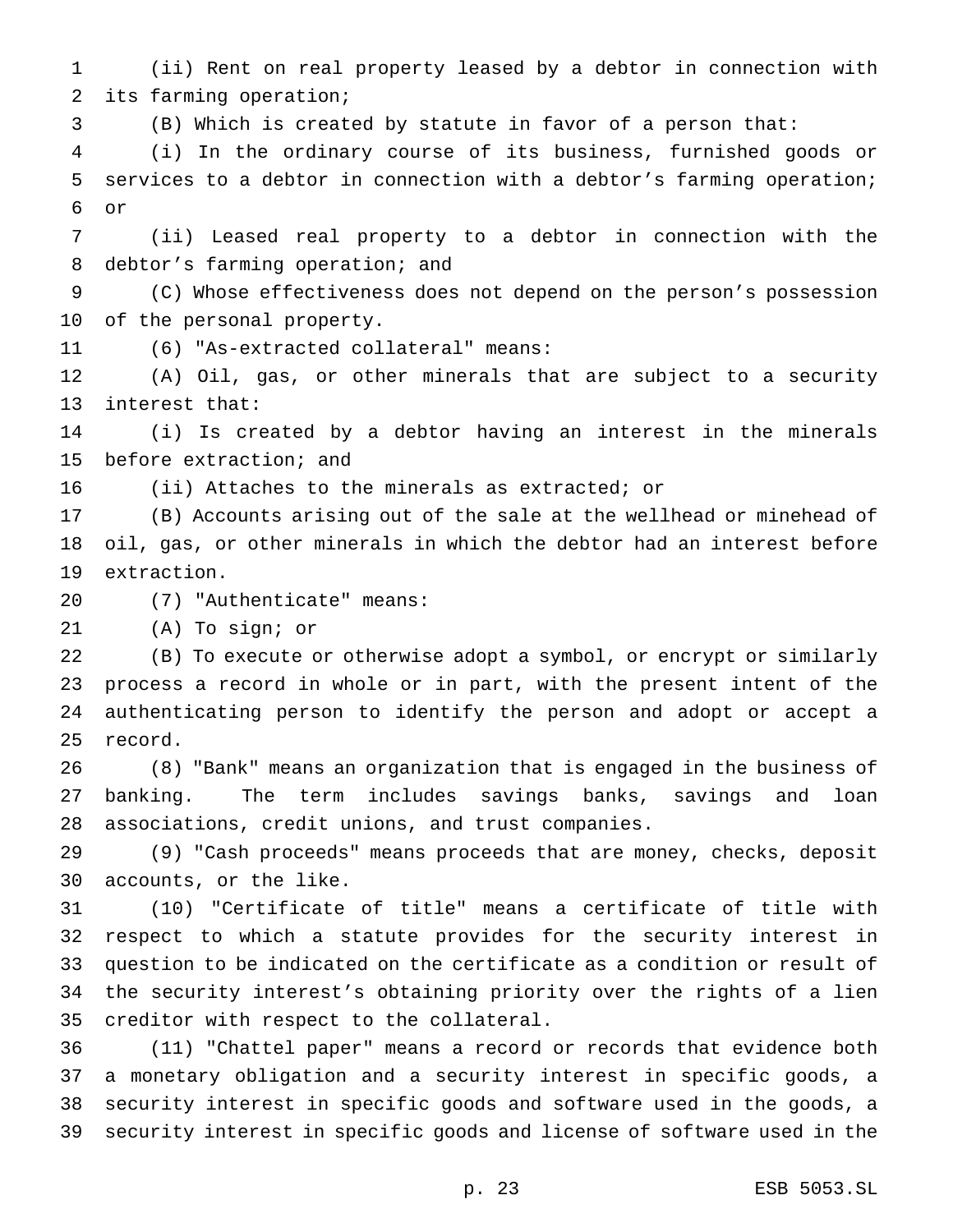goods, a lease of specific goods, or a lease of specific goods and license of software used in the goods. In this subsection, "monetary obligation" means a monetary obligation secured by the goods or owed under a lease of the goods and includes a monetary obligation with respect to software used in the goods. The term "chattel paper" does 6 not include  $(A)$  charters or other contracts involving the use or hire 7 of a vessel or (B) records that evidence a right to payment arising out of the use of a credit or charge card or information contained on or 9 for use with the card. If a transaction is evidenced by records that include an instrument or series of instruments, the group of records taken together constitutes chattel paper.

 (12) "Collateral" means the property subject to a security interest or agricultural lien. The term includes:

(A) Proceeds to which a security interest attaches;

 (B) Accounts, chattel paper, payment intangibles, and promissory notes that have been sold; and

(C) Goods that are the subject of a consignment.

 (13) "Commercial tort claim" means a claim arising in tort with respect to which:

(A) The claimant is an organization; or

(B) The claimant is an individual, and the claim:

 (i) Arose in the course of the claimant's business or profession; and

 (ii) Does not include damages arising out of personal injury to, or the death of, an individual.

 (14) "Commodity account" means an account maintained by a commodity intermediary in which a commodity contract is carried for a commodity customer.

 (15) "Commodity contract" means a commodity futures contract, an option on a commodity futures contract, a commodity option, or another contract if the contract or option is:

 (A) Traded on or subject to the rules of a board of trade that has been designated as a contract market for such a contract pursuant to federal commodities laws; or

 (B) Traded on a foreign commodity board of trade, exchange, or market, and is carried on the books of a commodity intermediary for a commodity customer.

 (16) "Commodity customer" means a person for which a commodity intermediary carries a commodity contract on its books.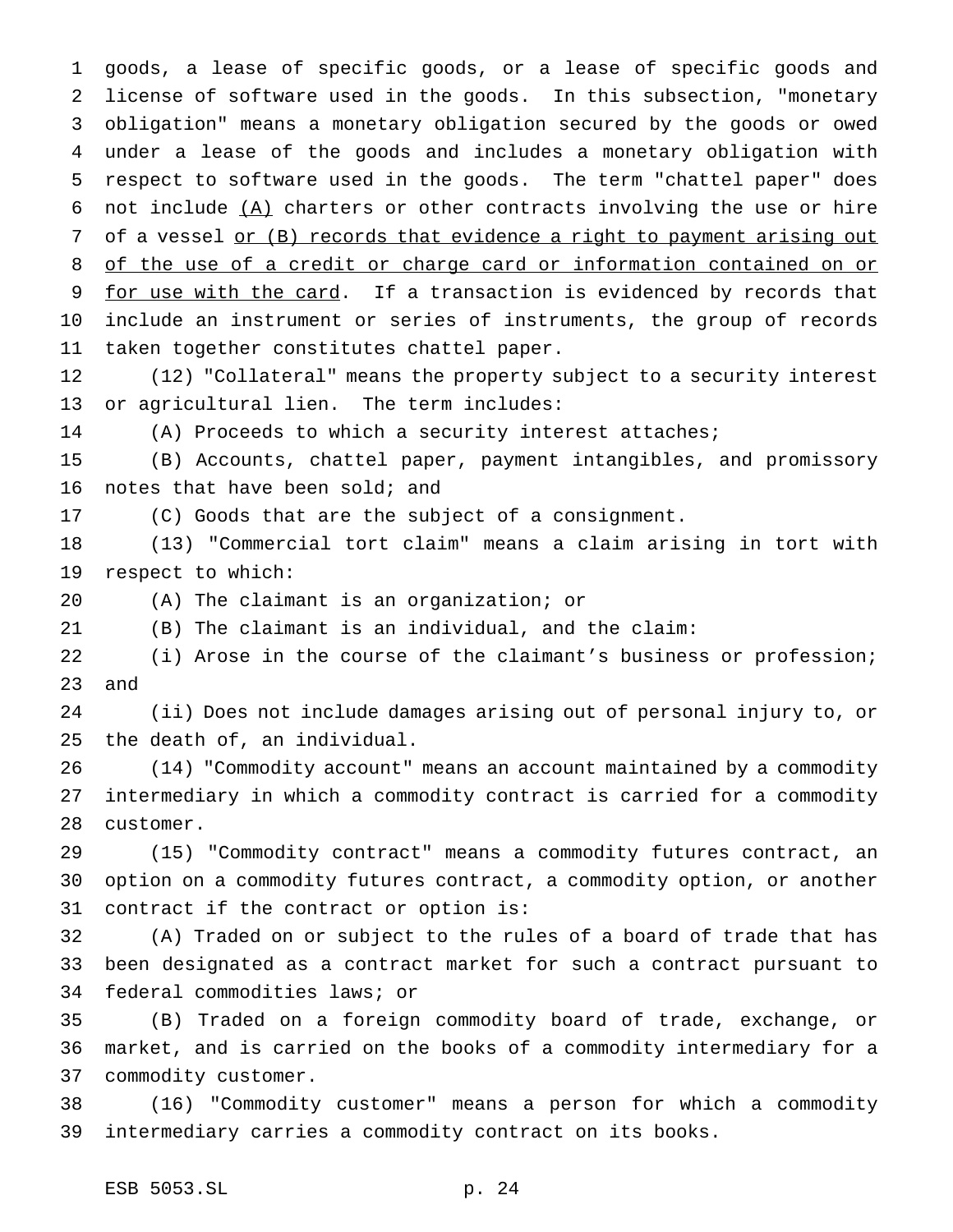(17) "Commodity intermediary" means a person that:

 (A) Is registered as a futures commission merchant under federal commodities law; or

 (B) In the ordinary course of its business, provides clearance or settlement services for a board of trade that has been designated as a contract market pursuant to federal commodities law.

(18) "Communicate" means:

8 (A) To send a written or other tangible record;

 (B) To transmit a record by any means agreed upon by the persons sending and receiving the record; or

 (C) In the case of transmission of a record to or by a filing office, to transmit a record by any means prescribed by filing-office rule.

 (19) "Consignee" means a merchant to which goods are delivered in a consignment.

 (20) "Consignment" means a transaction, regardless of its form, in which a person delivers goods to a merchant for the purpose of sale and:

(A) The merchant:

 (i) Deals in goods of that kind under a name other than the name of the person making delivery;

(ii) Is not an auctioneer; and

 (iii) Is not generally known by its creditors to be substantially 24 engaged in selling the goods of others;

 (B) With respect to each delivery, the aggregate value of the goods is one thousand dollars or more at the time of delivery;

27 (C) The goods are not consumer goods immediately before delivery; and

 (D) The transaction does not create a security interest that secures an obligation.

 (21) "Consignor" means a person that delivers goods to a consignee in a consignment.

(22) "Consumer debtor" means a debtor in a consumer transaction.

 (23) "Consumer goods" means goods that are used or bought for use primarily for personal, family, or household purposes.

 (24) "Consumer-goods transaction" means a consumer transaction in which:

(A) An individual incurs a consumer obligation; and

(B) A security interest in consumer goods secures the obligation.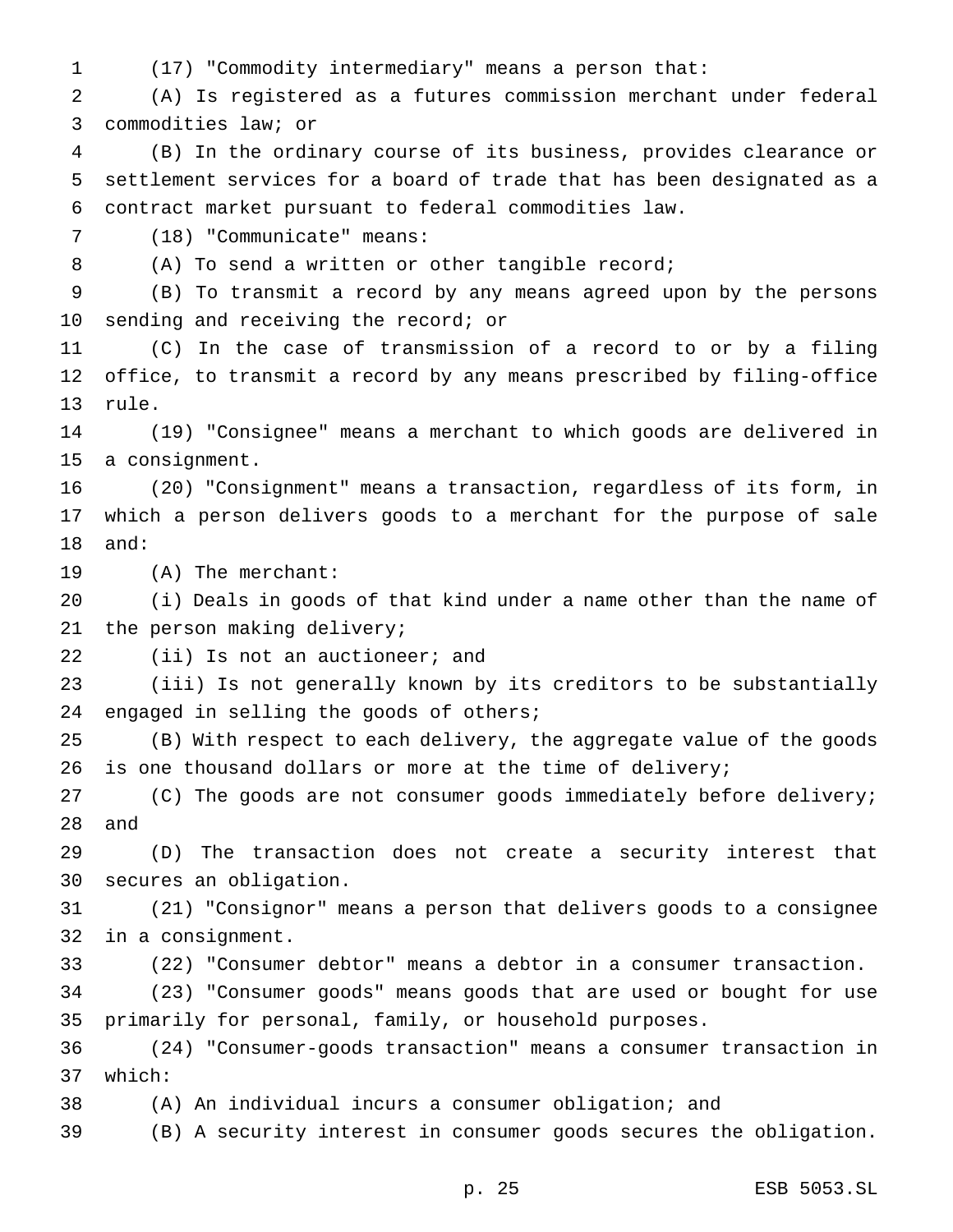(25) "Consumer obligation" means an obligation which:

 (A) Is incurred as part of a transaction entered into primarily for personal, family, or household purposes; and

 (B) Arises from an extension of credit, or commitment to extend credit, in an aggregate amount not exceeding forty thousand dollars, or is secured by personal property used or expected to be used as a principal dwelling.

 "Consumer obligor" means an obligor who is an individual and who incurred a consumer obligation.

 (26) "Consumer transaction" means a transaction in which (A) an individual incurs a consumer obligation, (B) a security interest secures the obligation, and (C) the collateral is held or acquired primarily for personal, family, or household purposes. The term includes consumer-goods transactions.

 (27) "Continuation statement" means an amendment of a financing statement which:

 (A) Identifies, by its file number, the initial financing statement to which it relates; and

 (B) Indicates that it is a continuation statement for, or that it is filed to continue the effectiveness of, the identified financing statement.

(28) "Debtor" means:

 (A) A person having an interest, other than a security interest or 24 other lien, in the collateral, whether or not the person is an obligor; (B) A seller of accounts, chattel paper, payment intangibles, or promissory notes; or

(C) A consignee.

 (29) "Deposit account" means a demand, time, savings, passbook, or similar account maintained with a bank. The term does not include investment property or accounts evidenced by an instrument.

 (30) "Document" means a document of title or a receipt of the type described in RCW 62A.7-201(2).

 (31) "Electronic chattel paper" means chattel paper evidenced by a record or records consisting of information stored in an electronic medium.

 (32) "Encumbrance" means a right, other than an ownership interest, in real property. The term includes mortgages and other liens on real property.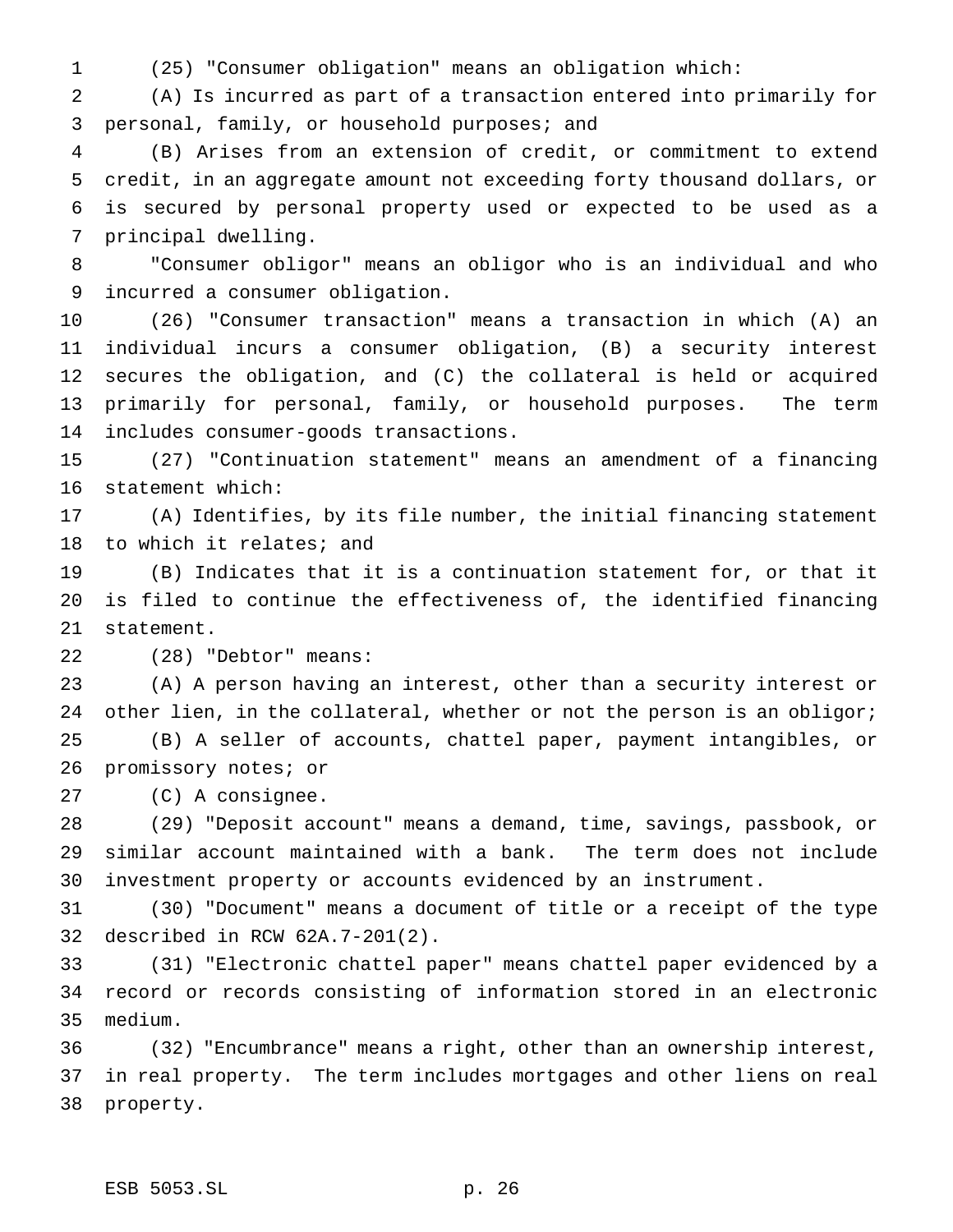(33) "Equipment" means goods other than inventory, farm products, or consumer goods.

 (34) "Farm products" means goods, other than standing timber, with respect to which the debtor is engaged in a farming operation and which are:

(A) Crops grown, growing, or to be grown, including:

(i) Crops produced on trees, vines, and bushes; and

8 (ii) Aquatic goods produced in aquacultural operations;

 (B) Livestock, born or unborn, including aquatic goods produced in aquacultural operations;

(C) Supplies used or produced in a farming operation; or

 (D) Products of crops or livestock in their unmanufactured states. (35) "Farming operation" means raising, cultivating, propagating, fattening, grazing, or any other farming, livestock, or aquacultural operation.

 (36) "File number" means the number assigned to an initial financing statement pursuant to RCW 62A.9A-519(a).

 (37) "Filing office" means an office designated in RCW 62A.9A-501 as the place to file a financing statement.

 (38) "Filing-office rule" means a rule adopted pursuant to RCW 62A.9A-526.

 (39) "Financing statement" means a record or records composed of an initial financing statement and any filed record relating to the initial financing statement.

 (40) "Fixture filing" means the filing of a financing statement covering goods that are or are to become fixtures and satisfying RCW 62A.9A-502 (a) and (b). The term includes the filing of a financing statement covering goods of a transmitting utility which are or are to become fixtures.

 (41) "Fixtures" means goods that have become so related to particular real property that an interest in them arises under real property law.

 (42) "General intangible" means any personal property, including things in action, other than accounts, chattel paper, commercial tort claims, deposit accounts, documents, goods, instruments, investment property, letter-of-credit rights, letters of credit, money, and oil, gas, or other minerals before extraction. The term includes payment intangibles and software.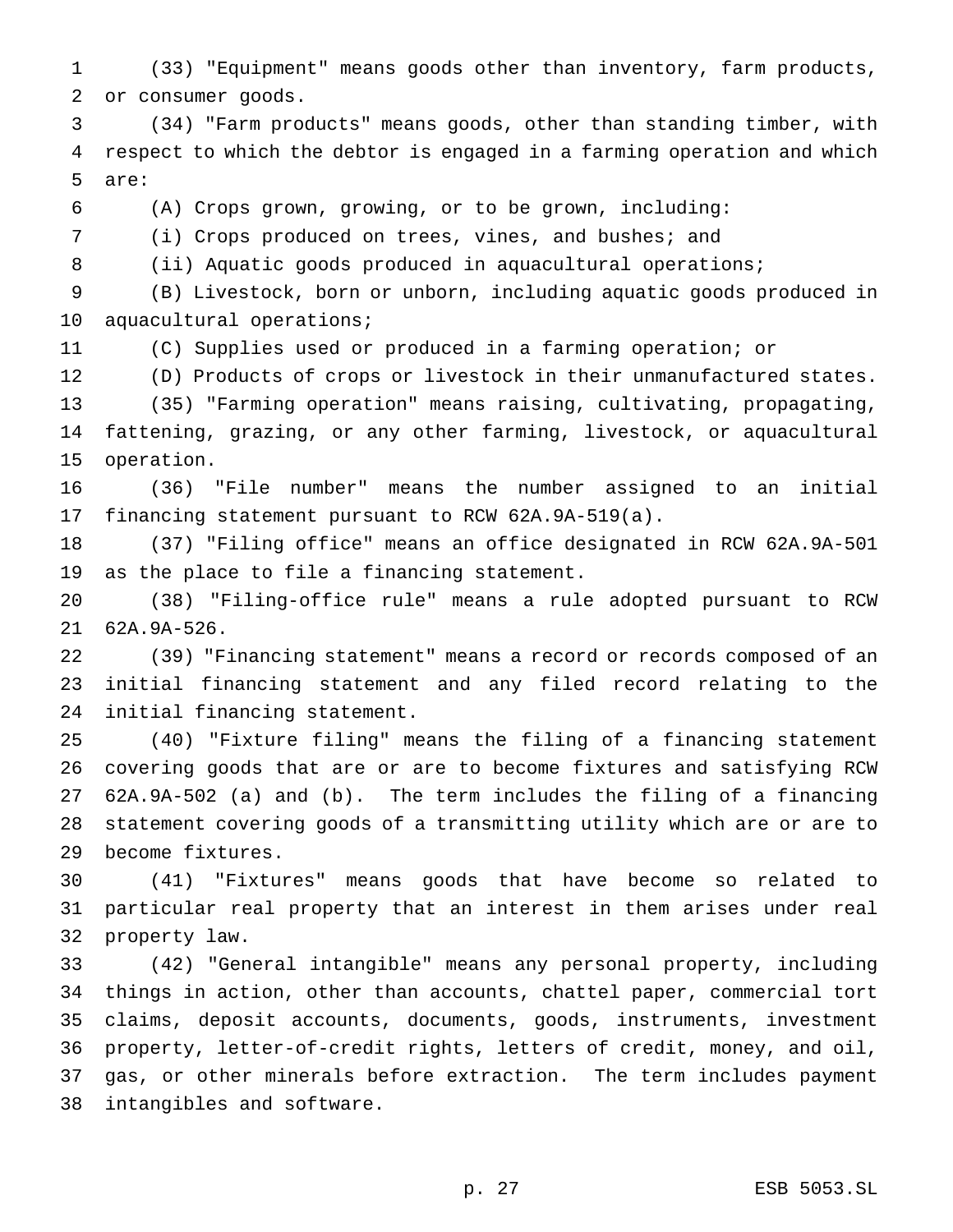(43) "Good faith" means honesty in fact and the observance of reasonable commercial standards of fair dealing.

 (44) "Goods" means all things that are movable when a security interest attaches. The term includes (A) fixtures, (B) standing timber that is to be cut and removed under a conveyance or contract for sale, (C) the unborn young of animals, (D) crops grown, growing, or to be grown, even if the crops are produced on trees, vines, or bushes, and (E) manufactured homes. The term also includes a computer program embedded in goods and any supporting information provided in connection with a transaction relating to the program if (i) the program is associated with the goods in such a manner that it customarily is considered part of the goods, or (ii) by becoming the owner of the goods, a person acquires a right to use the program in connection with the goods. The term does not include a computer program embedded in goods that consist solely of the medium in which the program is embedded. The term also does not include accounts, chattel paper, commercial tort claims, deposit accounts, documents, general intangibles, instruments, investment property, letter-of-credit rights, letters of credit, money, or oil, gas, or other minerals before extraction or a manufactured home converted to real property under chapter 65.20 RCW.

 (45) "Governmental unit" means a subdivision, agency, department, county, parish, municipality, or other unit of the government of the United States, a state, or a foreign country. The term includes an organization having a separate corporate existence if the organization is eligible to issue debt on which interest is exempt from income taxation under the laws of the United States.

 (46) "Health-care-insurance receivable" means an interest in or claim under a policy of insurance which is a right to payment of a monetary obligation for health-care goods or services provided.

 (47) "Instrument" means a negotiable instrument or any other writing that evidences a right to the payment of a monetary obligation, is not itself a security agreement or lease, and is of a type that in ordinary course of business is transferred by delivery with any necessary indorsement or assignment. The term does not include (A) investment property, (B) letters of credit, (C) writings that evidence a right to payment arising out of the use of a credit or charge card or information contained on or for use with the card, (D) writings that do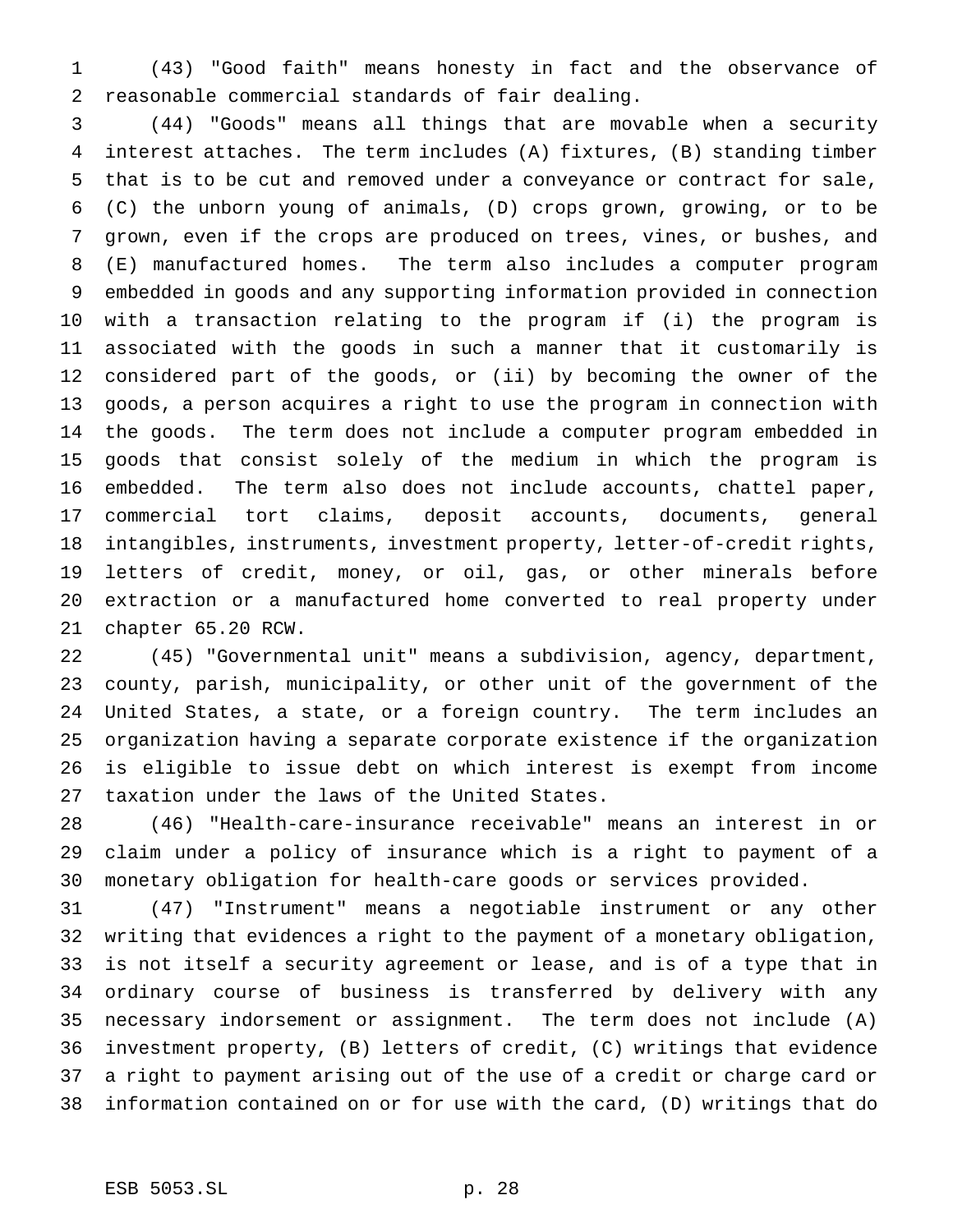not contain a promise or order to pay, or (E) writings that are expressly nontransferable or nonassignable.

(48) "Inventory" means goods, other than farm products, which:

(A) Are leased by a person as lessor;

 (B) Are held by a person for sale or lease or to be furnished under a contract of service;

(C) Are furnished by a person under a contract of service; or

 (D) Consist of raw materials, work in process, or materials used or consumed in a business.

 (49) "Investment property" means a security, whether certificated or uncertificated, security entitlement, securities account, commodity contract, or commodity account.

 (50) "Jurisdiction of organization," with respect to a registered organization, means the jurisdiction under whose law the organization is organized.

 (51) "Letter-of-credit right" means a right to payment or performance under a letter of credit, whether or not the beneficiary has demanded or is at the time entitled to demand payment or performance. The term does not include the right of a beneficiary to demand payment or performance under a letter of credit.

(52) "Lien creditor" means:

 (A) A creditor that has acquired a lien on the property involved by 23 attachment, levy, or the like;

 (B) An assignee for benefit of creditors from the time of assignment;

 (C) A trustee in bankruptcy from the date of the filing of the petition; or

(D) A receiver in equity from the time of appointment.

 (53) "Manufactured home" means a manufactured home or mobile home as defined in RCW 46.04.302.

(54) [Reserved]

 (55) "Mortgage" means a consensual interest in real property, including fixtures, which secures payment or performance of an obligation.

 (56) "New debtor" means a person that becomes bound as debtor under RCW 62A.9A-203(d) by a security agreement previously entered into by another person.

 (57) "New value" means (A) money, (B) money's worth in property, services, or new credit, or (C) release by a transferee of an interest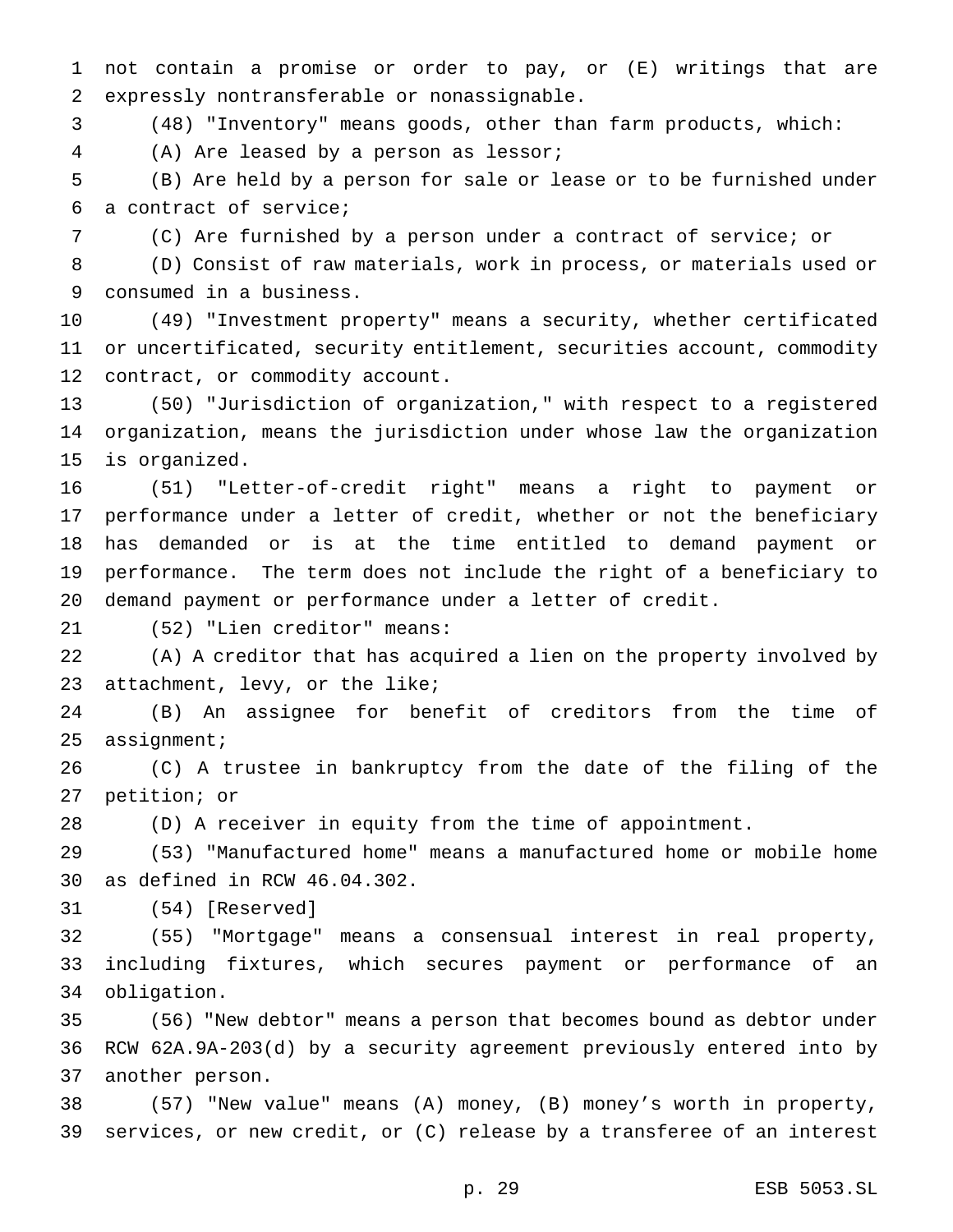in property previously transferred to the transferee. The term does not include an obligation substituted for another obligation.

(58) "Noncash proceeds" means proceeds other than cash proceeds.

 (59) "Obligor" means a person that, with respect to an obligation secured by a security interest in or an agricultural lien on the collateral, (A) owes payment or other performance of the obligation, (B) has provided property other than the collateral to secure payment or other performance of the obligation, or (C) is otherwise accountable in whole or in part for payment or other performance of the obligation. The term does not include issuers or nominated persons under a letter of credit.

12 (60) "Original debtor", except as used in RCW 62A.9A-310(c), means a person that, as debtor, entered into a security agreement to which a new debtor has become bound under RCW 62A.9A-203(d).

 (61) "Payment intangible" means a general intangible under which the account debtor's principal obligation is a monetary obligation.

(62) "Person related to," with respect to an individual, means:

(A) The spouse of the individual;

 (B) A brother, brother-in-law, sister, or sister-in-law of the individual;

 (C) An ancestor or lineal descendant of the individual or the individual's spouse; or

 (D) Any other relative, by blood or marriage, of the individual or the individual's spouse who shares the same home with the individual.

(63) "Person related to," with respect to an organization, means:

(A) A person directly or indirectly controlling, controlled by, or

under common control with the organization;

 (B) An officer or director of, or a person performing similar functions with respect to, the organization;

 (C) An officer or director of, or a person performing similar 31 functions with respect to, a person described in  $((64) - (63) +$ )) (63)(A) of this subsection;

33  $(D)$  The spouse of an individual described in  $((64) + (63) +)$  $34 \quad (63)(A)$ , (B), or (C) of this subsection; or

 (E) An individual who is related by blood or marriage to an 36 individual described in  $((64)$   $((63)$  ))  $(63)$  (A), (B), (C), or (D) of this subsection and shares the same home with the individual.

 (64) "Proceeds", except as used in RCW 62A.9A-609(b), means the following property: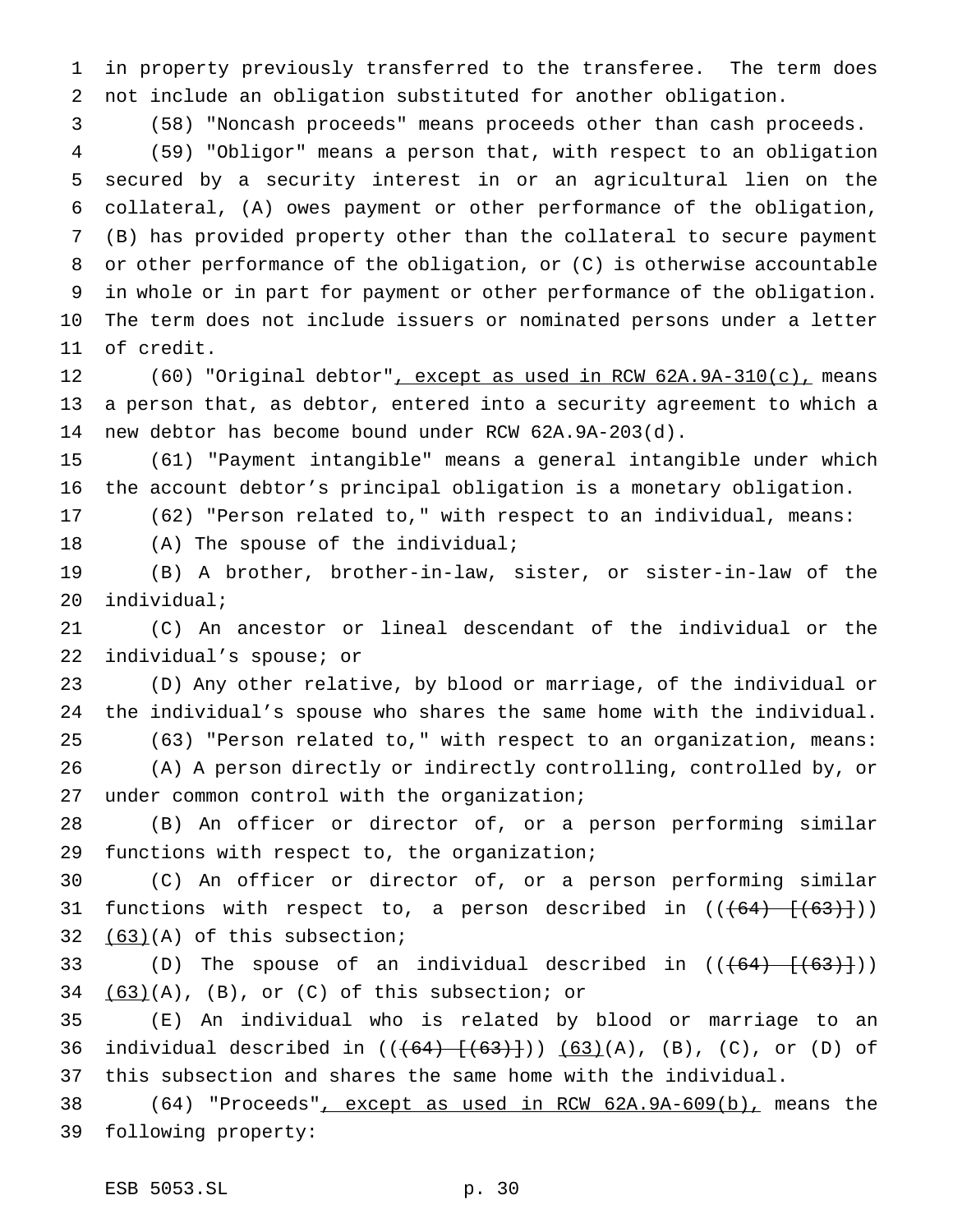(A) Whatever is acquired upon the sale, lease, license, exchange, or other disposition of collateral;

 (B) Whatever is collected on, or distributed on account of, collateral;

(C) Rights arising out of collateral;

 (D) To the extent of the value of collateral, claims arising out of the loss, nonconformity, or interference with the use of, defects or infringement of rights in, or damage to, the collateral; or

 (E) To the extent of the value of collateral and to the extent payable to the debtor or the secured party, insurance payable by reason of the loss or nonconformity of, defects or infringement of rights in, or damage to, the collateral.

 (65) "Promissory note" means an instrument that evidences a promise to pay a monetary obligation, does not evidence an order to pay, and does not contain an acknowledgment by a bank that the bank has received for deposit a sum of money or funds.

 (66) "Proposal" means a record authenticated by a secured party, which includes the terms on which the secured party is willing to accept collateral in full or partial satisfaction of the obligation it secures pursuant to RCW 62A.9A-620, 62A.9A-621, and 62A.9A-622.

 (67) "Public-finance transaction" means a secured transaction in connection with which:

(A) Debt securities are issued;

 (B) All or a portion of the securities issued have an initial 25 stated maturity of at least twenty years; and

 (C) The debtor, obligor, secured party, account debtor or other person obligated on collateral, assignor or assignee of a secured obligation, or assignor or assignee of a security interest is a state or a governmental unit of a state.

 (68) "Pursuant to commitment," with respect to an advance made or other value given by a secured party, means pursuant to the secured party's obligation, whether or not a subsequent event of default or other event not within the secured party's control has relieved or may relieve the secured party from its obligation.

 (69) "Record," except as used in "for record," "of record," "record or legal title," and "record owner," means information that is inscribed on a tangible medium or which is stored in an electronic or other medium and is retrievable in perceivable form.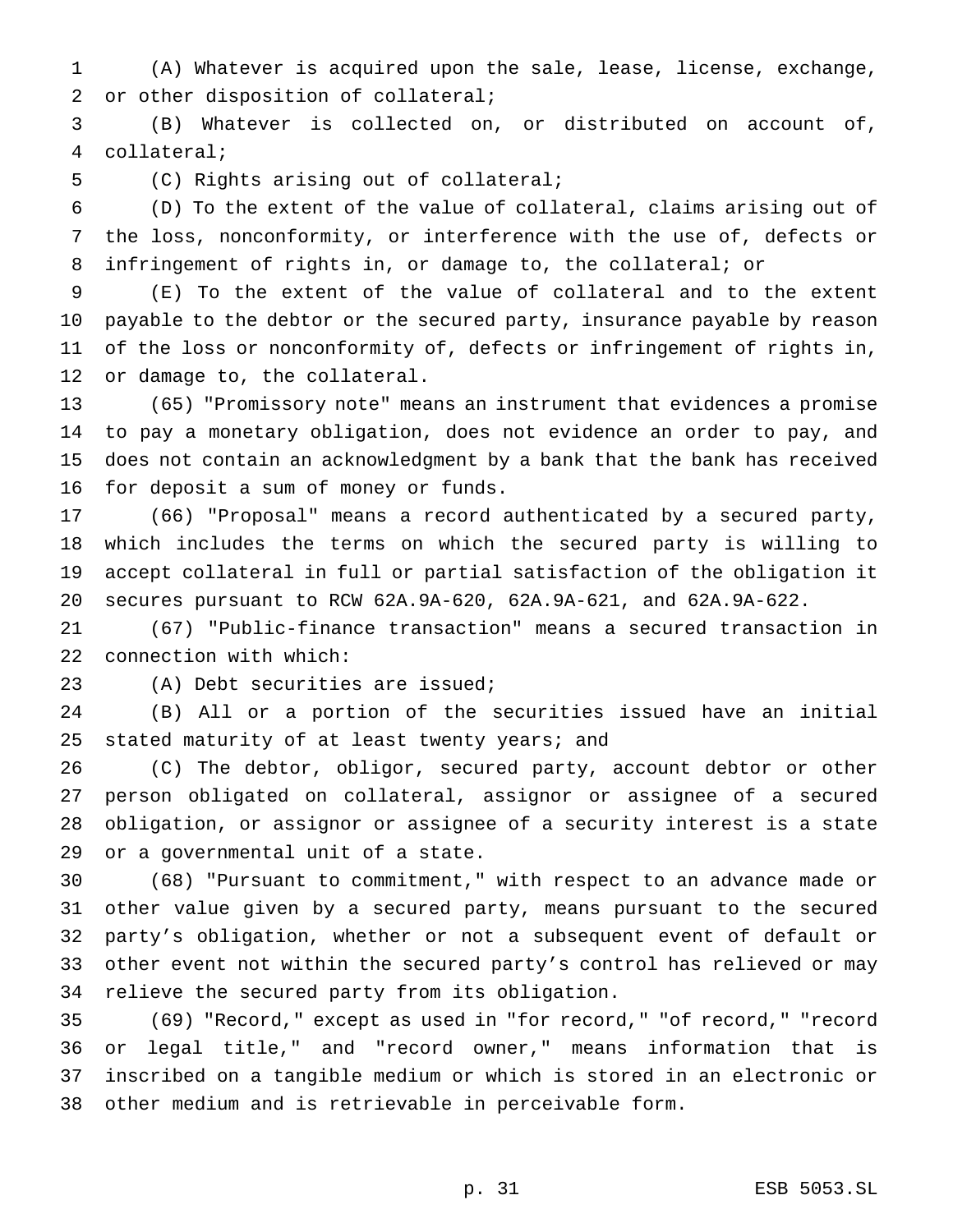(70) "Registered organization" means an organization organized solely under the law of a single state or the United States and as to which the state or the United States must maintain a public record showing the organization to have been organized.

(71) "Secondary obligor" means an obligor to the extent that:

(A) The obligor's obligation is secondary; or

 (B) The obligor has a right of recourse with respect to an obligation secured by collateral against the debtor, another obligor, or property of either.

(72) "Secured party" means:

 (A) A person in whose favor a security interest is created or provided for under a security agreement, whether or not any obligation to be secured is outstanding;

(B) A person that holds an agricultural lien;

(C) A consignor;

 (D) A person to which accounts, chattel paper, payment intangibles, 17 or promissory notes have been sold;

 (E) A trustee, indenture trustee, agent, collateral agent, or other representative in whose favor a security interest or agricultural lien is created or provided for; or

 (F) A person that holds a security interest arising under RCW 62A.2-401, 62A.2-505, 62A.2-711(3), 62A.2A-508(5), 62A.4-210, or 62A.5-118.

 (73) "Security agreement" means an agreement that creates or provides for a security interest.

(74) "Send," in connection with a record or notification, means:

 (A) To deposit in the mail, deliver for transmission, or transmit by any other usual means of communication, with postage or cost of transmission provided for, addressed to any address reasonable under the circumstances; or

 (B) To cause the record or notification to be received within the 32 time that it would have been received if properly sent under  $((+75)$ 33  $+(74)$ )) (A) of this subsection.

 (75) "Software" means a computer program and any supporting information provided in connection with a transaction relating to the program. The term does not include a computer program that is included in the definition of goods.

 (76) "State" means a state of the United States, the District of Columbia, Puerto Rico, the United States Virgin Islands, or any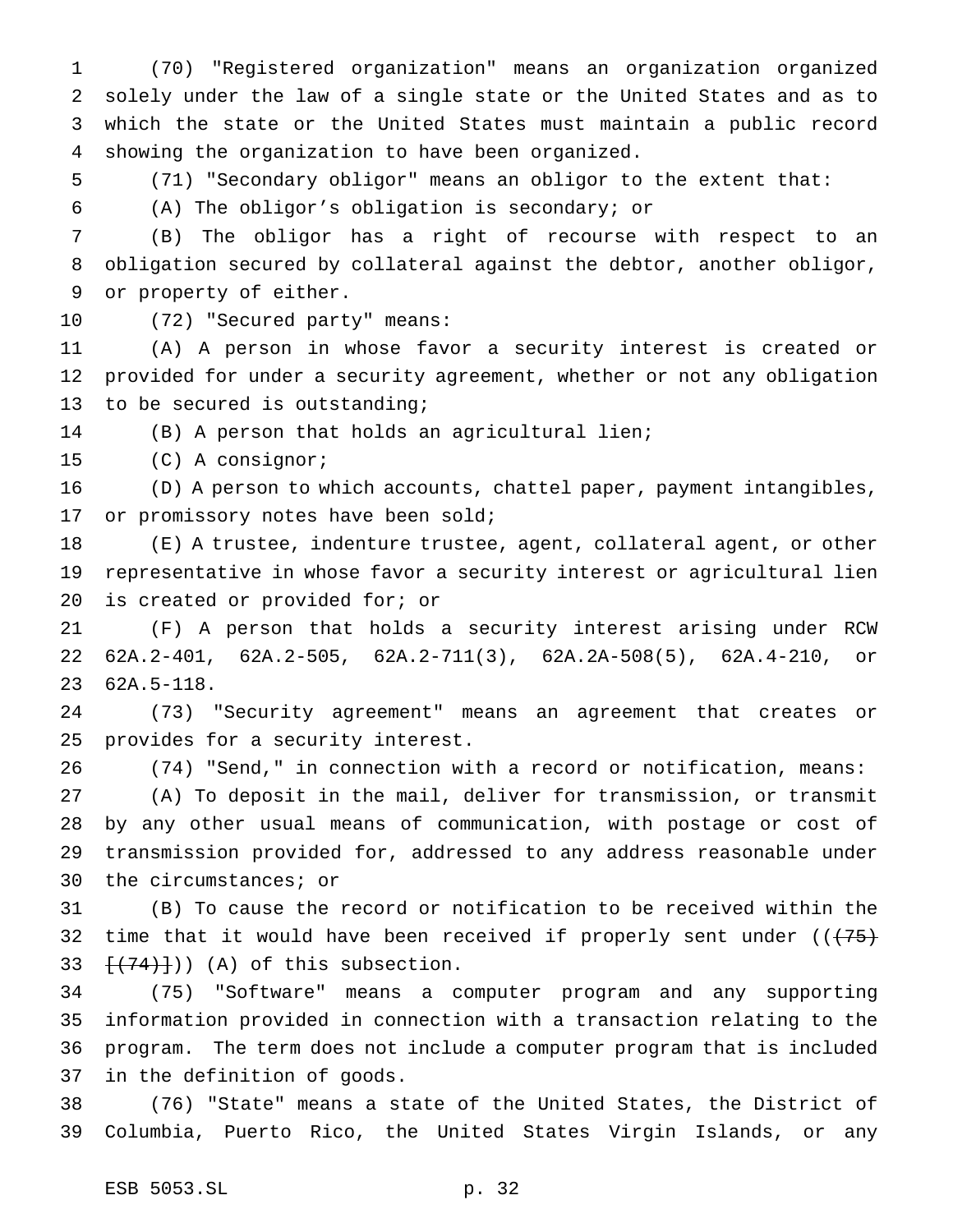territory or insular possession subject to the jurisdiction of the United States.

 (77) "Supporting obligation" means a letter-of-credit right or secondary obligation that supports the payment or performance of an account, chattel paper, a document, a general intangible, an instrument, or investment property.

 (78) "Tangible chattel paper" means chattel paper evidenced by a record or records consisting of information that is inscribed on a tangible medium.

 (79) "Termination statement" means an amendment of a financing statement which:

 (A) Identifies, by its file number, the initial financing statement to which it relates; and

 (B) Indicates either that it is a termination statement or that the identified financing statement is no longer effective.

 (80) "Transmitting utility" means a person primarily engaged in the business of:

 (A) Operating a railroad, subway, street railway, or trolley bus; (B) Transmitting communications electrically, electromagnetically, or by light;

(C) Transmitting goods by pipeline or sewer; or

 (D) Transmitting or producing and transmitting electricity, steam, gas, or water.

 (b) **Definitions in other Articles.** The following definitions in other Articles apply to this Article:

| 26 | "Applicant."                              | RCW 62A.5-102. |
|----|-------------------------------------------|----------------|
| 27 | "Beneficiary."                            | RCW 62A.5-102. |
| 28 | "Broker."                                 | RCW 62A.8-102. |
| 29 | "Certificated security."                  | RCW 62A.8-102. |
| 30 | "Check."                                  | RCW 62A.3-104. |
| 31 | "Clearing corporation."                   | RCW 62A.8-102. |
| 32 | "Contract for sale."                      | RCW 62A.2-106. |
| 33 | "Customer."                               | RCW 62A.4-104. |
| 34 | "Entitlement holder."                     | RCW 62A.8-102. |
| 35 | "Financial asset."                        | RCW 62A.8-102. |
| 36 | "Holder in due course."                   | RCW 62A.3-302. |
| 37 | "Issuer" with respect to                  |                |
| 38 | a letter of credit                        |                |
| 39 | or letter-of-credit right. RCW 62A.5-102. |                |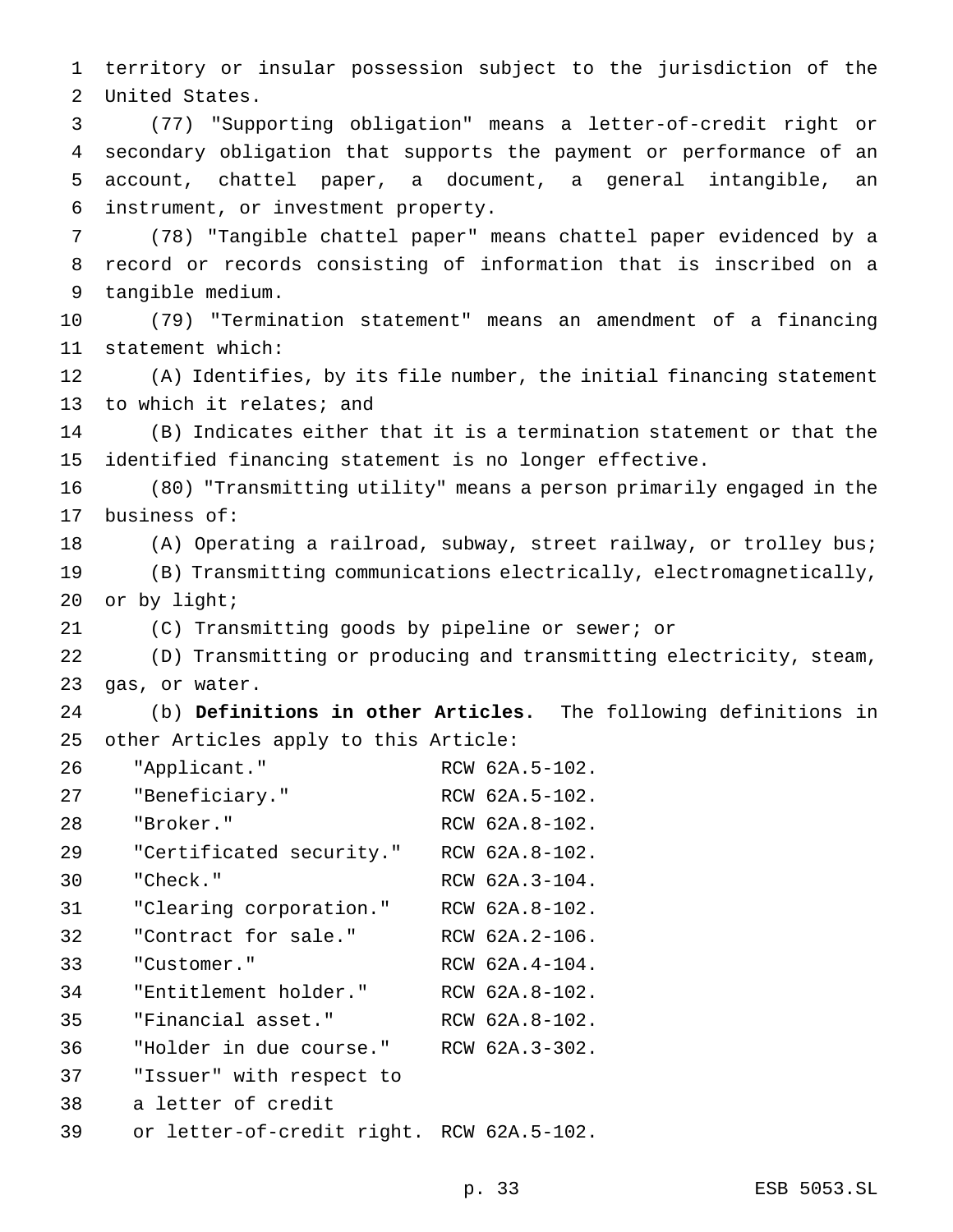| 1              | "Issuer" with respect to a |                 |
|----------------|----------------------------|-----------------|
| 2              | security.                  | RCW 62A.8-201.  |
| 3              | "Lease."                   | RCW 62A.2A-103. |
| $\overline{4}$ | "Lease agreement."         | RCW 62A.2A-103. |
| 5              | "Lease contract."          | RCW 62A.2A-103. |
| 6              | "Leasehold interest."      | RCW 62A.2A-103. |
| 7              | "Lessee."                  | RCW 62A.2A-103. |
| 8              | "Lessee in ordinary course |                 |
| 9              | of business."              | RCW 62A.2A-103. |
| 10             | "Lessor."                  | RCW 62A.2A-103. |
| 11             | "Lessor's residual         |                 |
| 12             | interest."                 | RCW 62A.2A-103. |
| 13             | "Letter of credit."        | RCW 62A.5-102.  |
| 14             | "Merchant."                | RCW 62A.2-104.  |
| 15             | "Negotiable instrument."   | RCW 62A.3-104.  |
| 16             | "Nominated person."        | RCW 62A.5-102.  |
| 17             | "Note."                    | RCW 62A.3-104.  |
| 18             | "Proceeds of a letter      |                 |
| 19             | of credit."                | RCW 62A.5-114.  |
| 20             | "Prove."                   | RCW 62A.3-103.  |
| 21             | "Sale."                    | RCW 62A.2-106.  |
| 22             | "Securities account."      | RCW 62A.8-501.  |
| 23             | "Securities intermediary." | RCW 62A.8-102.  |
| 24             | "Security."                | RCW 62A.8-102.  |
| 25             | "Security certificate."    | RCW 62A.8-102.  |
| 26             | "Security entitlement."    | RCW 62A.8-102.  |
| 27             | "Uncertificated security." | RCW 62A.8-102.  |
|                |                            |                 |

 (c) **Article 1 definitions and principles.** Article 1 contains general definitions and principles of construction and interpretation applicable throughout this Article.

 **Sec. 17.** RCW 62A.9A-104 and 2000 c 250 s 9A-104 are each amended to read as follows:

 CONTROL OF DEPOSIT ACCOUNT. (a) **Requirements for control.** A secured party has control of a deposit account if:

 (1) The secured party is the bank with which the deposit account is maintained;

 (2) The debtor, secured party, and bank have agreed in an authenticated record that the bank will comply with instructions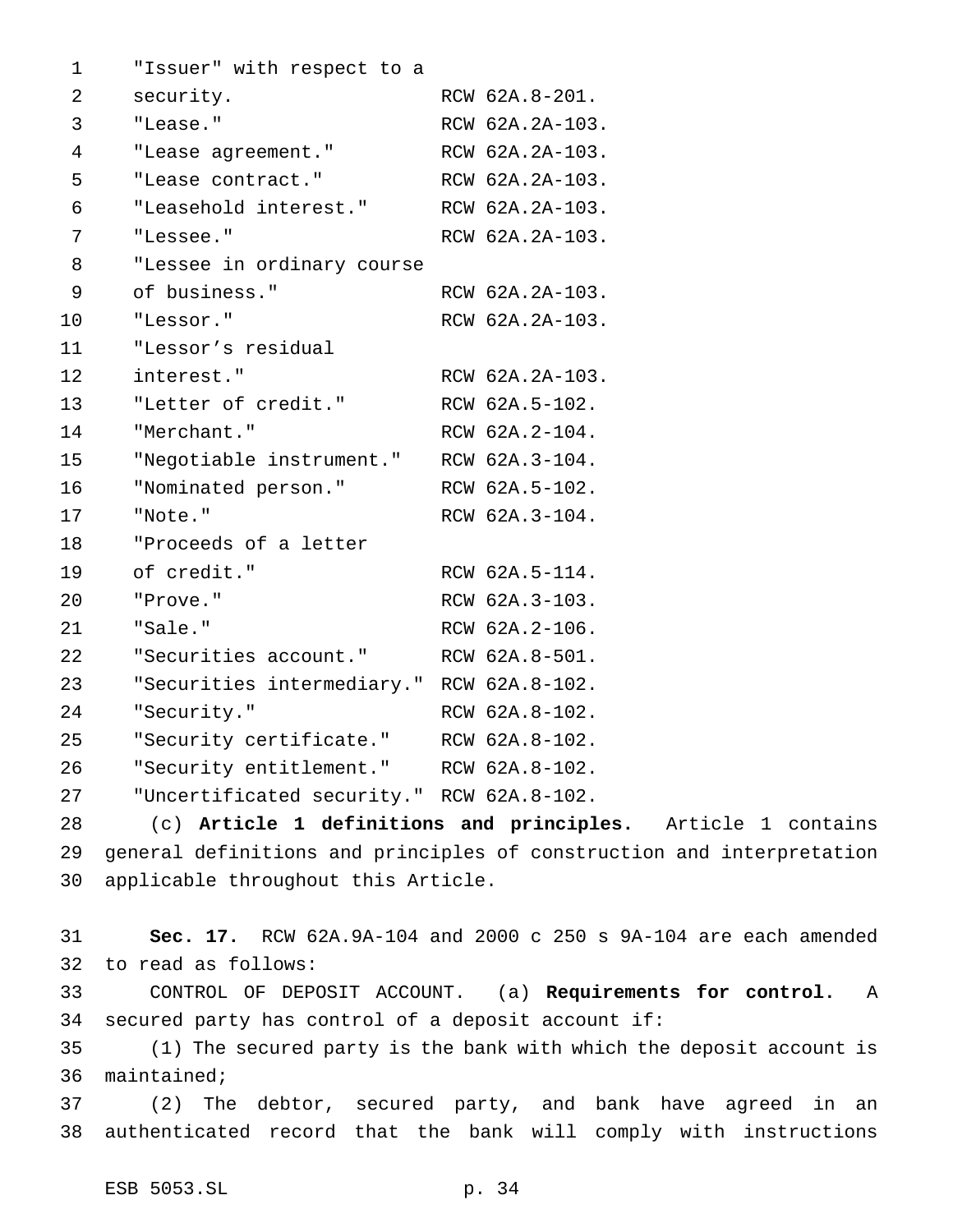originated by the secured party directing disposition of the funds in 2 the deposit account without further consent by the debtor; or

 (3) The secured party becomes the bank's customer with respect to the deposit account.

 (b) **Debtor's right to direct disposition.** A secured party that has satisfied subsection (a) of this section has control, even if the debtor retains the right to direct the disposition of funds from the deposit account.

 **Sec. 18.** RCW 62A.9A-105 and 2000 c 250 s 9A-105 are each amended to read as follows:

 CONTROL OF ELECTRONIC CHATTEL PAPER. A secured party has control of electronic chattel paper if the record or records comprising the chattel paper are created, stored, and assigned in such a manner that: (1) A single authoritative copy of the record or records exists which is unique, identifiable and, except as otherwise provided in 16 (( ${\text{subsections}}$ )) subsections (4), (5), and (6) of this section, unalterable;

 (2) The authoritative copy identifies the secured party as the assignee of the record or records;

 (3) The authoritative copy is communicated to and maintained by the secured party or its designated custodian;

 (4) Copies or revisions that add or change an identified assignee of the authoritative copy can be made only with the participation of the secured party;

 (5) Each copy of the authoritative copy and any copy of a copy is 26 readily identifiable as a copy that is not the authoritative copy; and (6) Any revision of the authoritative copy is readily identifiable as an authorized or unauthorized revision.

 **Sec. 19.** RCW 62A.9A-107 and 2000 c 250 s 9A-107 are each amended to read as follows:

 CONTROL OF LETTER-OF-CREDIT RIGHT. A secured party has control of a letter-of-credit right to the extent of any right to payment or performance by the issuer or any nominated person if the issuer or nominated person has consented to an assignment of proceeds of the 35 letter of credit under RCW  $62A.5-114((\leftarrow +\frac{1}{3})+))$  (3) or otherwise applicable law or practice.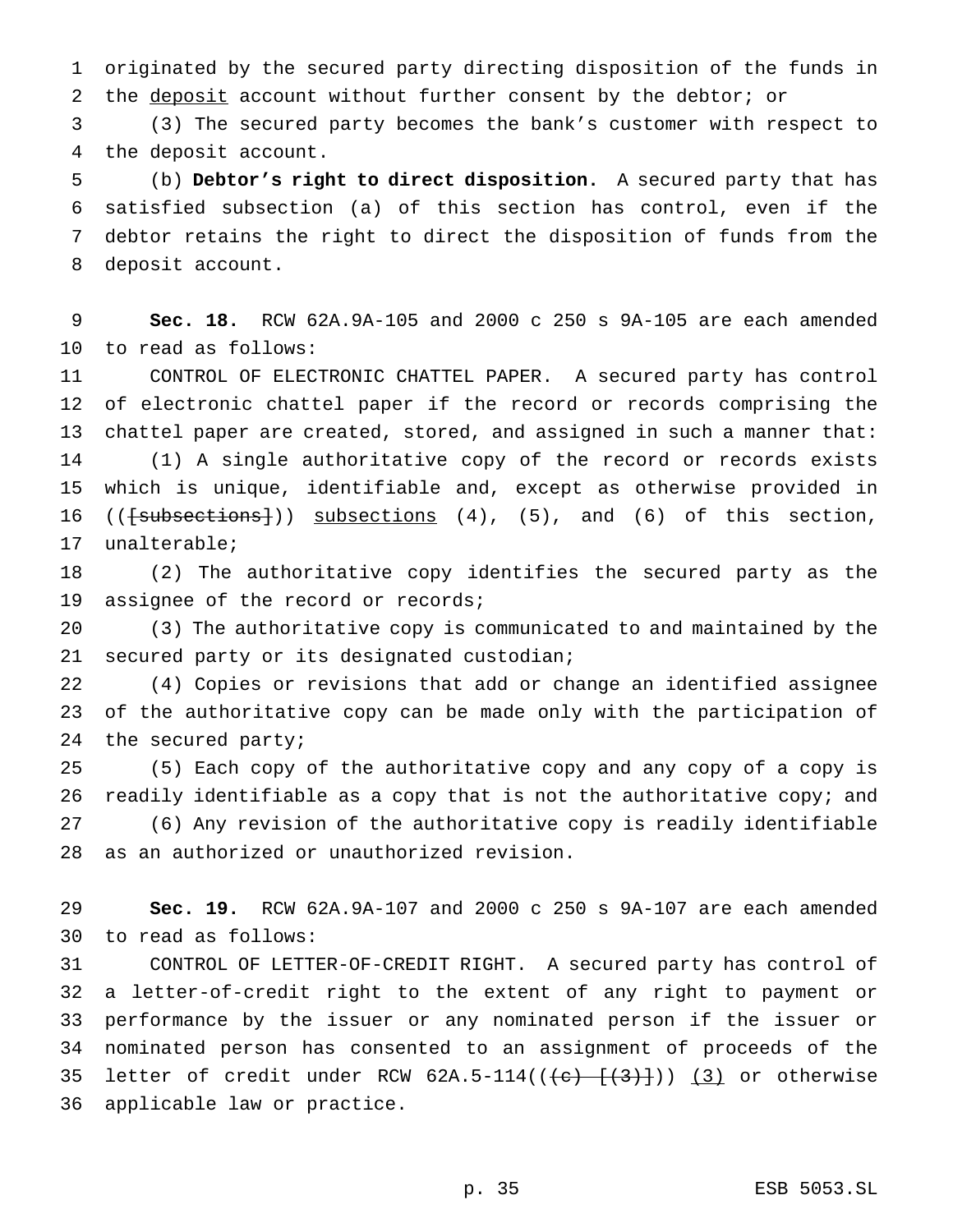**Sec. 20.** RCW 62A.9A-201 and 2000 c 250 s 9A-201 are each amended to read as follows:

 GENERAL EFFECTIVENESS OF SECURITY AGREEMENT. (a) **General effectiveness.** Except as otherwise provided in the Uniform Commercial Code, a security agreement is effective according to its terms between the parties, against purchasers of the collateral, and against creditors.

 (b) **Applicable consumer laws and other law.** A transaction subject to this Article is subject to any applicable rule of law which 10 establishes a different rule for consumers and  $((+i) + ((1+i)))(1)$  any other statute or regulation that regulates the rates, charges, agreements, and practices for loans, credit sales, or other extensions 13 of credit and  $((+i+1)+(2)+))$   $(2)$  any consumer-protection statute or regulation.

 (c) **Other applicable law controls.** In case of conflict between this Article and a rule of law, statute, or regulation described in subsection (b) of this section, the rule of law, statute, or regulation controls. Failure to comply with a statute or regulation described in subsection (b) of this section has only the effect the statute or regulation specifies.

 (d) **Further deference to other applicable law.** This Article does not:

 (1) Validate any rate, charge, agreement, or practice that violates a rule of law, statute, or regulation described in subsection (b) of this section; or

 (2) Extend the application of the rule of law, statute, or regulation to a transaction not otherwise subject to it.

 **Sec. 21.** RCW 62A.9A-208 and 2000 c 250 s 9A-208 are each amended to read as follows:

ADDITIONAL DUTIES OF SECURED PARTY HAVING CONTROL OF COLLATERAL.

 (a) **Applicability of section.** This section applies to cases in which there is no outstanding secured obligation and the secured party is not committed to make advances, incur obligations, or otherwise give value.

 (b) **Duties of secured party after receiving demand from debtor.** Within ten days after receiving an authenticated demand by the debtor: (1) A secured party having control of a deposit account under RCW 62A.9A-104(a)(2) shall send to the bank with which the deposit account is maintained an authenticated statement that releases the bank from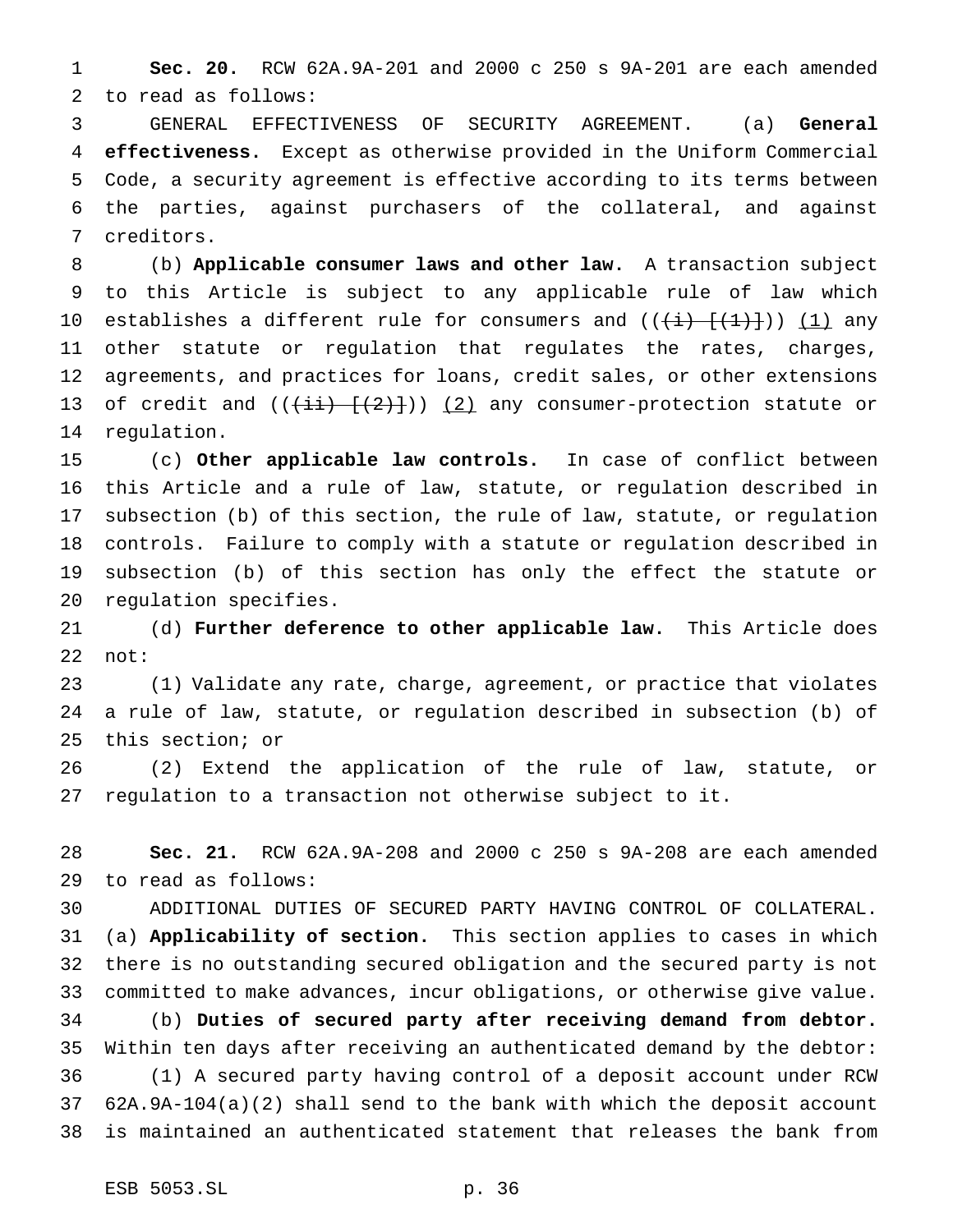any further obligation to comply with instructions originated by the secured party;

 (2) A secured party having control of a deposit account under RCW 62A.9A-104(a)(3) shall:

 (A) Pay the debtor the balance on deposit in the deposit account; or

 (B) Transfer the balance on deposit into a deposit account in the debtor's name;

 (3) A secured party, other than a buyer, having control of electronic chattel paper under RCW 62A.9A-105 shall:

 (A) Communicate the authoritative copy of the electronic chattel 12 paper to the debtor or its designated custodian;

 (B) If the debtor designates a custodian that is the designated custodian with which the authoritative copy of the electronic chattel paper is maintained for the secured party, communicate to the custodian an authenticated record releasing the designated custodian from any further obligation to comply with instructions originated by the secured party and instructing the custodian to comply with instructions originated by the debtor; and

 (C) Take appropriate action to enable the debtor or its designated custodian to make copies of or revisions to the authoritative copy which add or change an identified assignee of the authoritative copy 23 without the consent of the secured party;

 (4) A secured party having control of investment property under RCW 25 62A.8-106( $(\overline{(d)}(2)$   $\overline{(+4)}(b)$ ))  $(4)(b)$  or 62A.9A-106(b) shall send to the securities intermediary or commodity intermediary with which the security entitlement or commodity contract is maintained an authenticated record that releases the securities intermediary or commodity intermediary from any further obligation to comply with entitlement orders or directions originated by the secured party; and (5) A secured party having control of a letter-of-credit right under RCW 62A.9A-107 shall send to each person having an unfulfilled obligation to pay or deliver proceeds of the letter of credit to the secured party an authenticated release from any further obligation to pay or deliver proceeds of the letter of credit to the secured party.

 **Sec. 22.** RCW 62A.9A-301 and 2000 c 250 s 9A-301 are each amended to read as follows: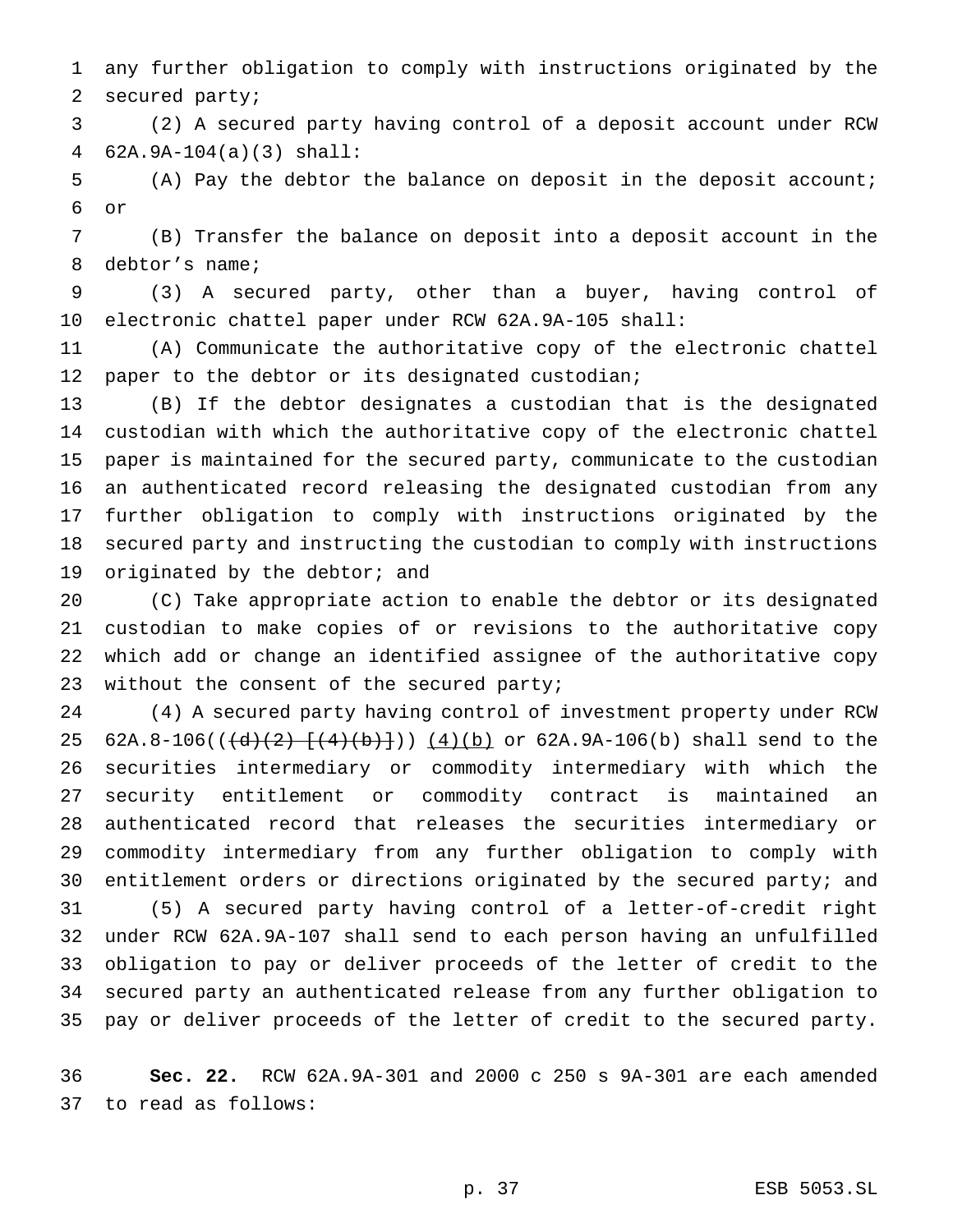LAW GOVERNING PERFECTION AND PRIORITY OF SECURITY INTERESTS. Except as otherwise provided in RCW 62A.9A-303 through 62A.9A-306, the following rules determine the law governing perfection, the effect of perfection or nonperfection, and the priority of a security interest in collateral:

 (1) Except as otherwise provided in this section, while a debtor is located in a jurisdiction, the local law of that jurisdiction governs perfection, the effect of perfection or nonperfection, and the priority of a security interest in collateral.

 (2) While collateral is located in a jurisdiction, the local law of that jurisdiction governs perfection, the effect of perfection or nonperfection, and the priority of a possessory security interest in that collateral.

14 (3) Except as otherwise provided in (( $\{\text{subsection}\}(4)$ ) of this section, while negotiable documents, goods, instruments, money, or tangible chattel paper is located in a jurisdiction, the local law of that jurisdiction governs:

 (A) Perfection of a security interest in the goods by filing a fixture filing;

 (B) Perfection of a security interest in timber to be cut; and (C) The effect of perfection or nonperfection and the priority of a nonpossessory security interest in the collateral.

 (4) The local law of the jurisdiction in which the wellhead or minehead is located governs perfection, the effect of perfection or nonperfection, and the priority of a security interest in as-extracted collateral.

 **Sec. 23.** RCW 62A.9A-305 and 2000 c 250 s 9A-305 are each amended to read as follows:

 LAW GOVERNING PERFECTION AND PRIORITY OF SECURITY INTERESTS IN INVESTMENT PROPERTY. (a) **Governing law: General rules.** Except as otherwise provided in subsection (c) of this section, the following rules apply:

 (1) While a security certificate is located in a jurisdiction, the local law of that jurisdiction governs perfection, the effect of perfection or nonperfection, and the priority of a security interest in the certificated security represented thereby.

 (2) The local law of the issuer's jurisdiction as specified in RCW 38 62A.8-110( $(\overline{(4)}$  $(\overline{4})$ ))  $(4)$  governs perfection, the effect of perfection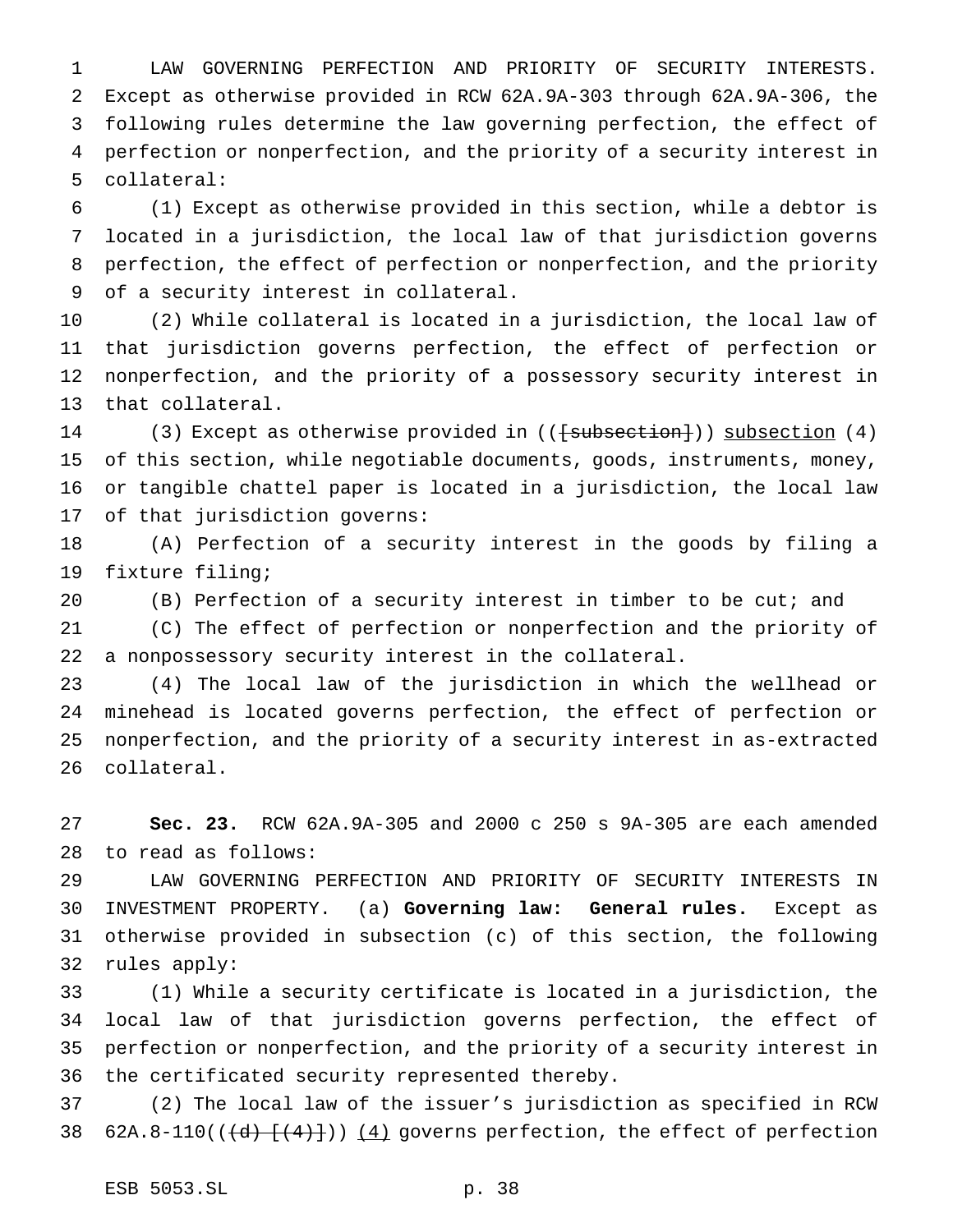or nonperfection, and the priority of a security interest in an uncertificated security.

 (3) The local law of the securities intermediary's jurisdiction as 4 specified in RCW  $62A.8-110((e)$   $(6+1)$ ) (5) governs perfection, the effect of perfection or nonperfection, and the priority of a security interest in a security entitlement or securities account.

 (4) The local law of the commodity intermediary's jurisdiction governs perfection, the effect of perfection or nonperfection, and the priority of a security interest in a commodity contract or commodity account.

 (b) **Commodity intermediary's jurisdiction.** The following rules determine a commodity intermediary's jurisdiction for purposes of this part:

 (1) If an agreement between the commodity intermediary and commodity customer governing the commodity account expressly provides that a particular jurisdiction is the commodity intermediary's jurisdiction for purposes of this part, this Article, or the Uniform Commercial Code, that jurisdiction is the commodity intermediary's jurisdiction.

 (2) If (1) of this subsection does not apply and an agreement between the commodity intermediary and commodity customer governing the commodity account expressly provides that the agreement is governed by the law of a particular jurisdiction, that jurisdiction is the commodity intermediary's jurisdiction.

 (3) If neither (1) nor (2) of this subsection applies and an agreement between the commodity intermediary and commodity customer governing the commodity account expressly provides that the commodity account is maintained at an office in a particular jurisdiction, that jurisdiction is the commodity intermediary's jurisdiction.

 (4) If (1) through (3) of this subsection do not apply, the commodity intermediary's jurisdiction is the jurisdiction in which the office identified in an account statement as the office serving the commodity customer's account is located.

 (5) If (1) through (4) of this subsection do not apply, the commodity intermediary's jurisdiction is the jurisdiction in which the chief executive office of the commodity intermediary is located.

 (c) **When perfection governed by law of jurisdiction where debtor located.** The local law of the jurisdiction in which the debtor is located governs: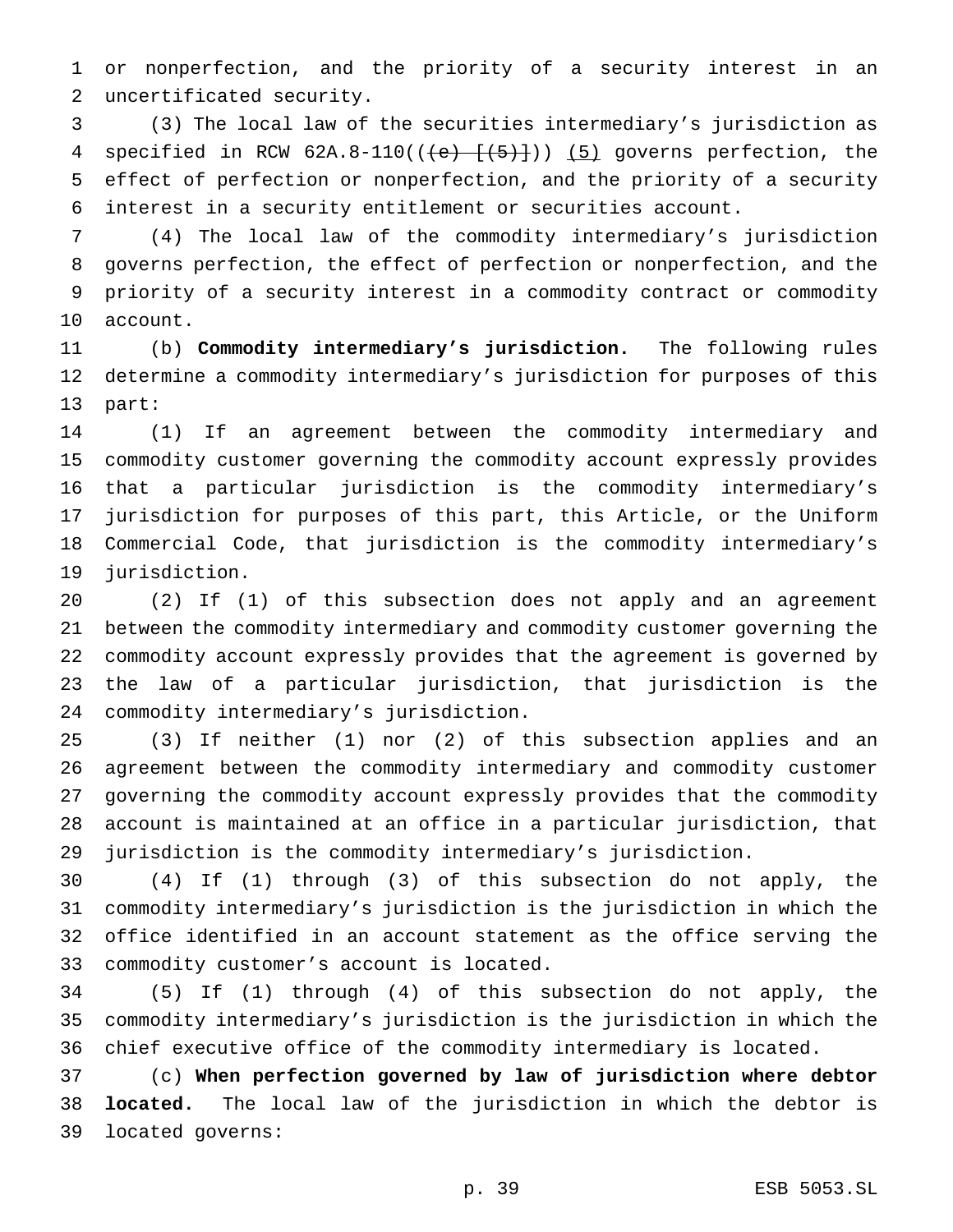(1) Perfection of a security interest in investment property by filing;

 (2) Automatic perfection of a security interest in investment property created by a broker or securities intermediary; and

 (3) Automatic perfection of a security interest in a commodity contract or commodity account created by a commodity intermediary.

 **Sec. 24.** RCW 62A.9A-306 and 2000 c 250 s 9A-306 are each amended to read as follows:

 LAW GOVERNING PERFECTION AND PRIORITY OF SECURITY INTERESTS IN LETTER-OF-CREDIT RIGHTS. (a) **Governing law: ((Issuers)) Issuer's or nominated person's jurisdiction.** Subject to subsection (c) of this section, the local law of the issuer's jurisdiction or a nominated person's jurisdiction governs perfection, the effect of perfection or nonperfection, and the priority of a security interest in a letter-of- credit right if the issuer's jurisdiction or nominated person's jurisdiction is a state.

 (b) **Issuer's or nominated person's jurisdiction.** For purposes of this part, an issuer's jurisdiction or nominated person's jurisdiction is the jurisdiction whose law governs the liability of the issuer or nominated person with respect to the letter-of-credit right as provided in RCW 62A.5-116.

 (c) **When section not applicable.** This section does not apply to a security interest that is perfected only under RCW 62A.9A-308(d).

 **Sec. 25.** RCW 62A.9A-311 and 2000 c 250 s 9A-311 are each amended to read as follows:

 PERFECTION OF SECURITY INTERESTS IN PROPERTY SUBJECT TO CERTAIN STATUTES, REGULATIONS, AND TREATIES. (a) **Security interest subject to other law.** Except as otherwise provided in subsection (d) of this section, the filing of a financing statement is not necessary or effective to perfect a security interest in property subject to:

 (1) A statute, regulation, or treaty of the United States whose requirements for a security interest's obtaining priority over the rights of a lien creditor with respect to the property preempt RCW 62A.9A-310(a);

(2) RCW 46.12.095 or 88.02.070, or chapter 65.12 RCW; or

 (3) A certificate-of-title statute of another jurisdiction which provides for a security interest to be indicated on the certificate as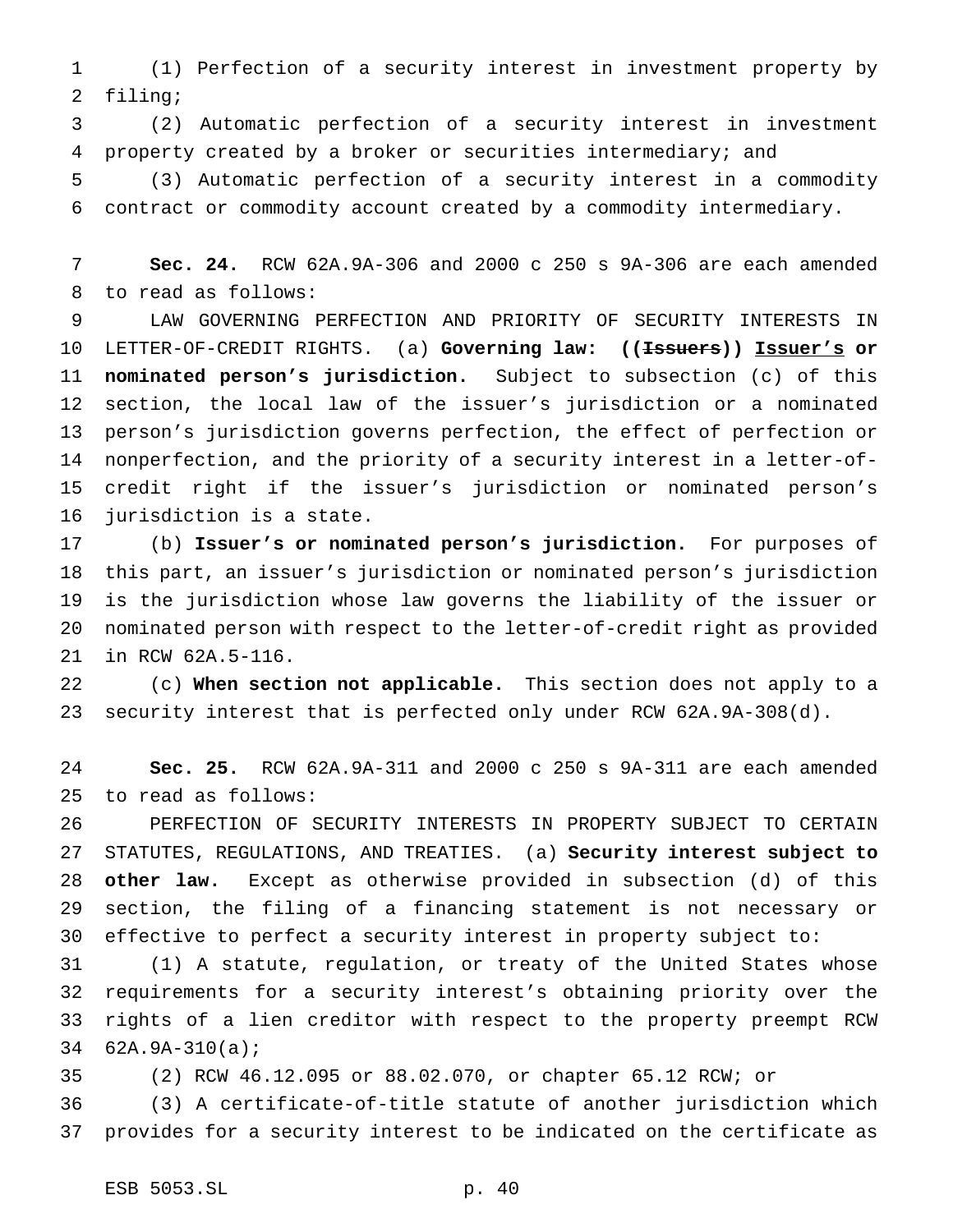a condition or result of the security interest's obtaining priority over the rights of a lien creditor with respect to the property.

 (b) **Compliance with other law.** Compliance with the requirements of a statute, regulation, or treaty described in subsection (a) of this section for obtaining priority over the rights of a lien creditor is equivalent to the filing of a financing statement under this Article. Except as otherwise provided in subsection (d) of this section, RCW 62A.9A-313, and 62A.9A-316 (d) and (e) for goods covered by a certificate of title, a security interest in property subject to a statute, regulation, or treaty described in subsection (a) of this section may be perfected only by compliance with those requirements, and a security interest so perfected remains perfected notwithstanding a change in the use or transfer of possession of the collateral.

 (c) **Duration and renewal of perfection.** Except as otherwise provided in subsection (d) of this section and RCW 62A.9A-316 (d) and (e), duration and renewal of perfection of a security interest perfected by compliance with the requirements prescribed by a statute, regulation, or treaty described in subsection (a) of this section are governed by the statute, regulation, or treaty. In other respects, the security interest is subject to this Article.

 (d) **Inapplicability to certain inventory.** During any period in 22 which collateral subject to RCW 46.12.095 or 88.02.070, or chapter 23 65.12 RCW is inventory held for sale or lease by a person or leased by that person as lessor and that person is in the business of selling 25 ((or leasing)) goods of that kind, this section does not apply to a 26 security interest in that collateral created by that person ((as debtor)).

 **Sec. 26.** RCW 62A.9A-313 and 2000 c 250 s 9A-313 are each amended to read as follows:

 WHEN POSSESSION BY OR DELIVERY TO SECURED PARTY PERFECTS SECURITY INTEREST WITHOUT FILING. (a) **Perfection by possession or delivery.** Except as otherwise provided in subsection (b) of this section, a secured party may perfect a security interest in negotiable documents, goods, instruments, money, or tangible chattel paper by taking possession of the collateral. A secured party may perfect a security interest in certificated securities by taking delivery of the certificated securities under RCW 62A.8-301.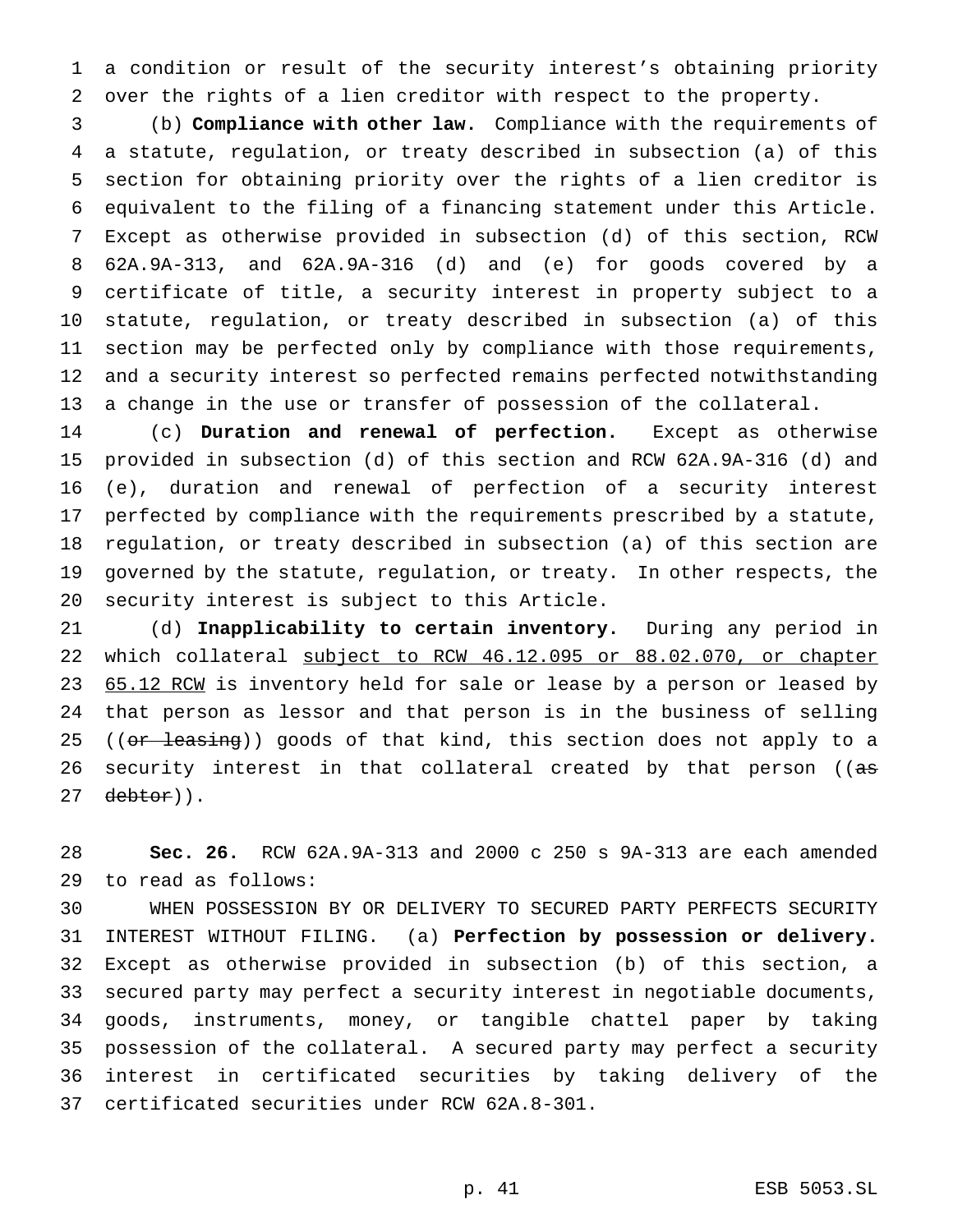(b) **Goods covered by certificate of title.** With respect to goods covered by a certificate of title issued by this state, a secured party may perfect a security interest in the goods by taking possession of the goods only in the circumstances described in RCW 62A.9A-316(d).

 (c) **Collateral in possession of person other than debtor.** With respect to collateral other than certificated securities and goods covered by a document, a secured party takes possession of collateral in the possession of a person other than the debtor, the secured party, or a lessee of the collateral from the debtor in the ordinary course of the debtor's business, when:

 (1) The person in possession authenticates a record acknowledging that it holds possession of the collateral for the secured party's benefit; or

 (2) The person takes possession of the collateral after having authenticated a record acknowledging that it will hold possession of collateral for the secured party's benefit.

 (d) **Time of perfection by possession; continuation of perfection.** If perfection of a security interest depends upon possession of the collateral by a secured party, perfection occurs no earlier than the time the secured party takes possession and continues only while the secured party retains possession.

 (e) **Time of perfection by delivery; continuation of perfection.** A security interest in a certificated security in registered form is perfected by delivery when delivery of the certificated security occurs under RCW 62A.8-301 and remains perfected by delivery until the debtor obtains possession of the security certificate.

 (f) **Acknowledgment not required.** A person in possession of collateral is not required to acknowledge that it holds possession for a secured party's benefit.

 (g) **Effectiveness of acknowledgment; no duties or confirmation.** If a person acknowledges that it holds possession for the secured party's benefit:

 (1) The acknowledgment is effective under subsection (c) of this 34 section or RCW  $62A.8-301((\frac{1}{1})\frac{1}{a})) (1)$ , even if the acknowledgment violates the rights of a debtor; and

 (2) Unless the person otherwise agrees or law other than this Article otherwise provides, the person does not owe any duty to the secured party and is not required to confirm the acknowledgment to another person.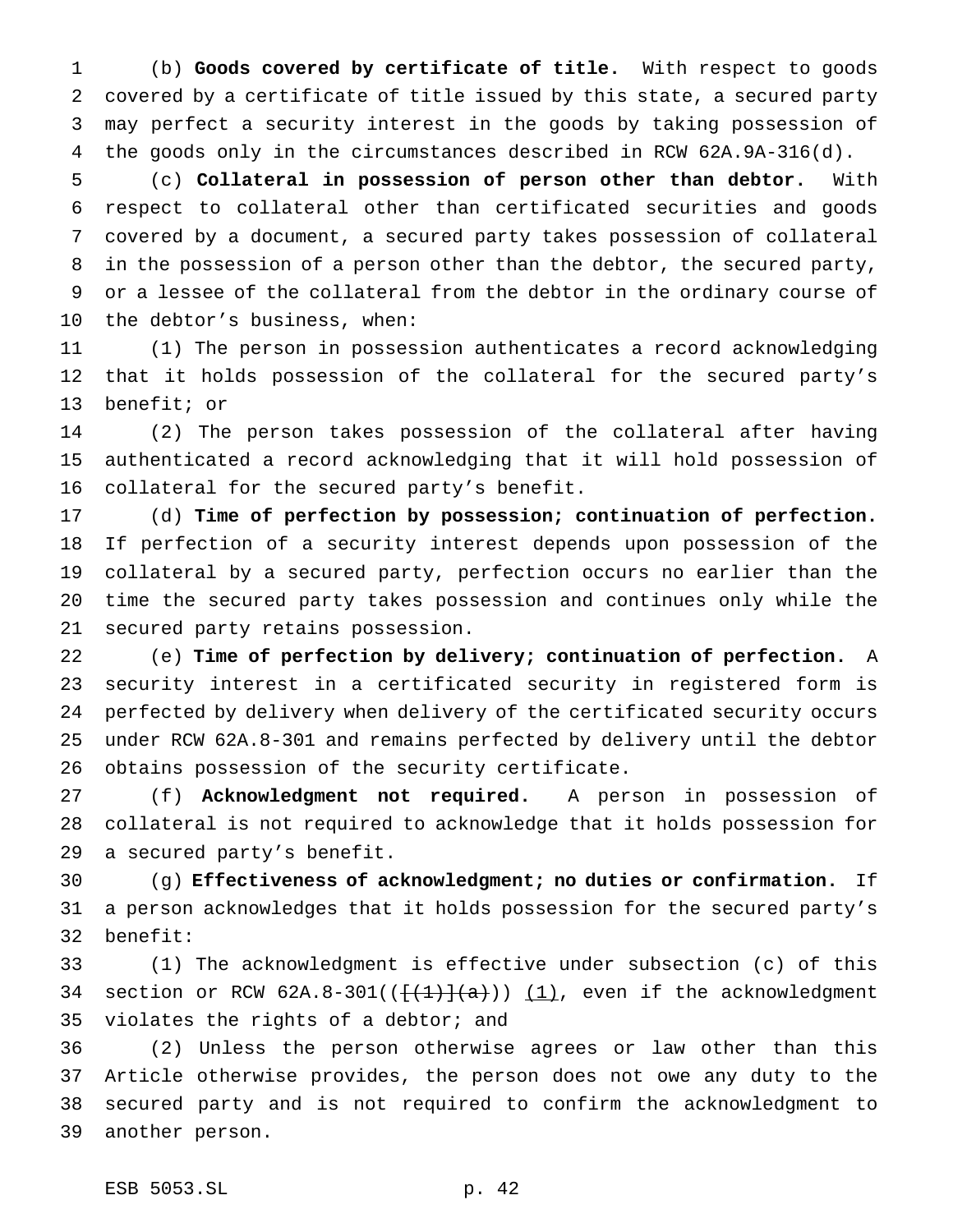(h) **Secured party's delivery to person other than debtor.** A secured party having possession of collateral does not relinquish possession by delivering the collateral to a person other than the debtor or a lessee of the collateral from the debtor in the ordinary course of the debtor's business if the person was instructed before the delivery or is instructed contemporaneously with the delivery:

 (1) To hold possession of the collateral for the secured party's benefit; or

(2) To redeliver the collateral to the secured party.

 (i) **Effect of delivery under subsection (h); no duties or confirmation.** A secured party does not relinquish possession, even if a delivery under subsection (h) of this section violates the rights of a debtor. A person to which collateral is delivered under subsection (h) of this section does not owe any duty to the secured party and is not required to confirm the delivery to another person unless the person otherwise agrees or law other than this Article otherwise provides.

 **Sec. 27.** RCW 62A.9A-317 and 2000 c 250 s 9A-317 are each amended to read as follows:

 INTERESTS THAT TAKE PRIORITY OVER OR TAKE FREE OF SECURITY INTEREST OR AGRICULTURAL LIEN. (a) **Conflicting security interests and rights of lien creditors.** A security interest or agricultural lien is subordinate to the rights of:

(1) A person entitled to priority under RCW 62A.9A-322; and

 (2) Except as otherwise provided in subsection (e) of this section, a person that becomes a lien creditor before the earlier of the time: (A) The security interest or agricultural lien is perfected; or (B) One of the conditions specified in RCW 62A.9A-203(b)(3) is met 29 and a financing statement covering the collateral is filed.

 (b) **Buyers that receive delivery.** Except as otherwise provided in subsection (e) of this section, a buyer, other than a secured party, of tangible chattel paper, documents, goods, instruments, or a security certificate takes free of a security interest or agricultural lien if the buyer gives value and receives delivery of the collateral without knowledge of the security interest or agricultural lien and before it is perfected.

 (c) **Lessees that receive delivery.** Except as otherwise provided in subsection (e) of this section, a lessee of goods takes free of a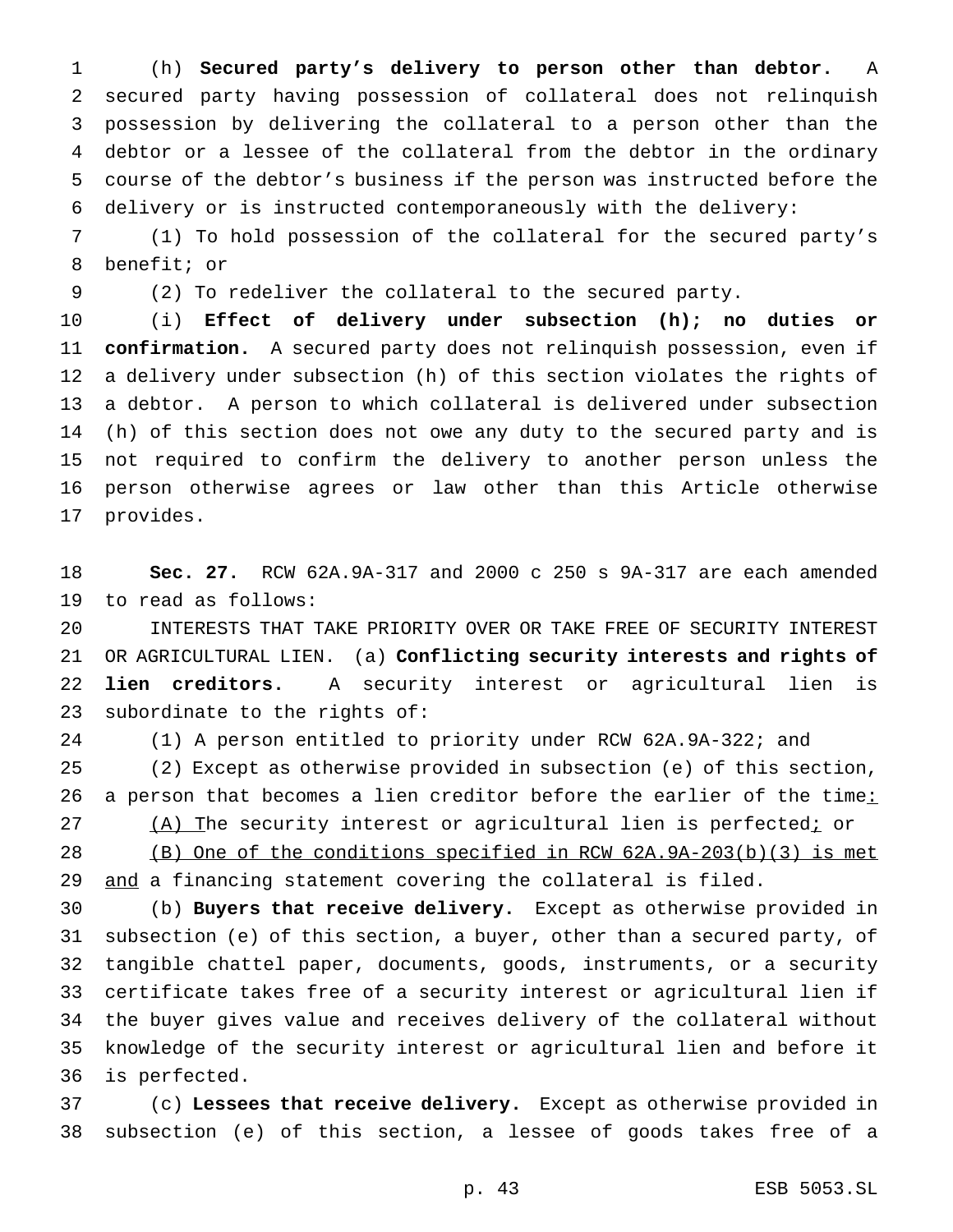security interest or agricultural lien if the lessee gives value and receives delivery of the collateral without knowledge of the security interest or agricultural lien and before it is perfected.

 (d) **Licensees and buyers of certain collateral.** A licensee of a general intangible or a buyer, other than a secured party, of accounts, electronic chattel paper, general intangibles, or investment property other than a certificated security takes free of a security interest if the licensee or buyer gives value without knowledge of the security interest and before it is perfected.

 (e) **Purchase-money security interest.** Except as otherwise provided in RCW 62A.9A-320 and 62A.9A-321, if a person files a financing statement with respect to a purchase-money security interest before or within twenty days after the debtor receives delivery of the collateral, the security interest takes priority over the rights of a buyer, lessee, or lien creditor which arise between the time the security interest attaches and the time of filing.

 **Sec. 28.** RCW 62A.9A-322 and 2000 c 250 s 9A-322 are each amended to read as follows:

 PRIORITIES AMONG CONFLICTING SECURITY INTERESTS IN AND AGRICULTURAL LIENS ON SAME COLLATERAL. (a) **General priority rules.** Except as otherwise provided in this section, priority among conflicting security interests and agricultural liens in the same collateral is determined according to the following rules:

 (1) Conflicting perfected security interests and agricultural liens rank according to priority in time of filing or perfection. Priority dates from the earlier of the time a filing covering the collateral is first made or the security interest or agricultural lien is first perfected, if there is no period thereafter when there is neither filing nor perfection.

 (2) A perfected security interest or agricultural lien has priority over a conflicting unperfected security interest or agricultural lien.

 (3) The first security interest or agricultural lien to attach or become effective has priority if conflicting security interests and agricultural liens are unperfected.

 (b) **Time of perfection: Proceeds and supporting obligations.** For 36 the purposes  $((6f))$  of subsection  $(a)(1)$  of this section: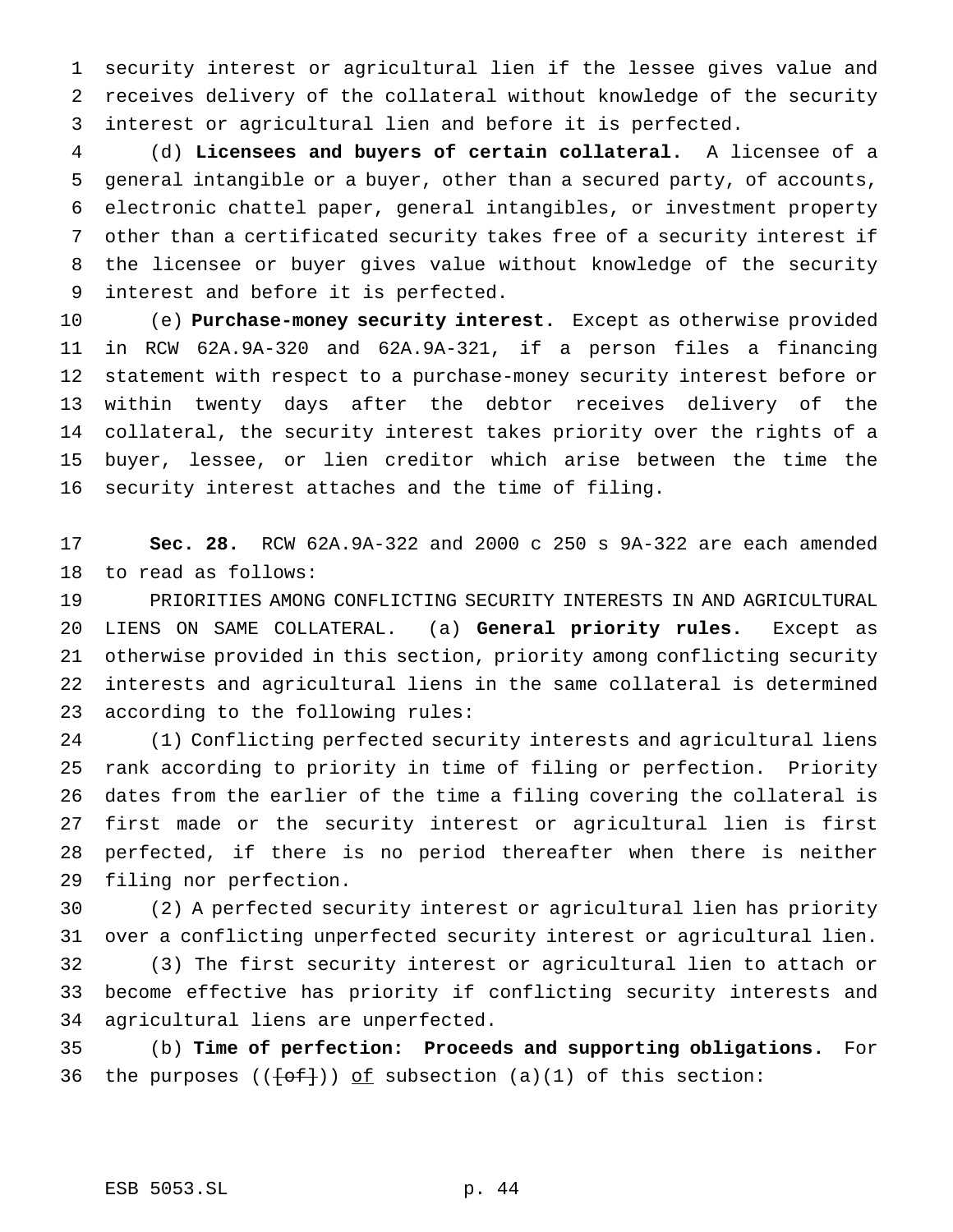(1) The time of filing or perfection as to a security interest in collateral is also the time of filing or perfection as to a security interest in proceeds; and

 (2) The time of filing or perfection as to a security interest in collateral supported by a supporting obligation is also the time of filing or perfection as to a security interest in the supporting obligation.

 (c) **Special priority rules: Proceeds and supporting obligations.** Except as otherwise provided in subsection (f) of this section, a security interest in collateral which qualifies for priority over a conflicting security interest under RCW 62A.9A-327, 62A.9A-328, 62A.9A-329, 62A.9A-330, or 62A.9A-331 also has priority over a conflicting security interest in:

(1) Any supporting obligation for the collateral; and

(2) Proceeds of the collateral if:

(A) The security interest in proceeds is perfected;

 (B) The proceeds are cash proceeds or of the same type as the collateral; and

 (C) In the case of proceeds that are proceeds of proceeds, all intervening proceeds are cash proceeds, proceeds of the same type as the collateral, or an account relating to the collateral.

 (d) **First-to-file priority rule for certain collateral.** Subject to subsection (e) of this section and except as otherwise provided in subsection (f) of this section, if a security interest in chattel paper, deposit accounts, negotiable documents, instruments, investment property, or letter-of-credit rights is perfected by a method other than filing, conflicting perfected security interests in proceeds of the collateral rank according to priority in time of filing.

 (e) **Applicability of subsection (d) of this section.** Subsection (d) of this section applies only if the proceeds of the collateral are not cash proceeds, chattel paper, negotiable documents, instruments, investment property, or letter-of-credit rights.

 (f) **Limitations on subsections (a) through (e) of this section.** Subsections (a) through (e) of this section are subject to:

 (1) Subsection (g) of this section and the other provisions of this part;

 (2) RCW 62A.4-210 with respect to a security interest of a collecting bank;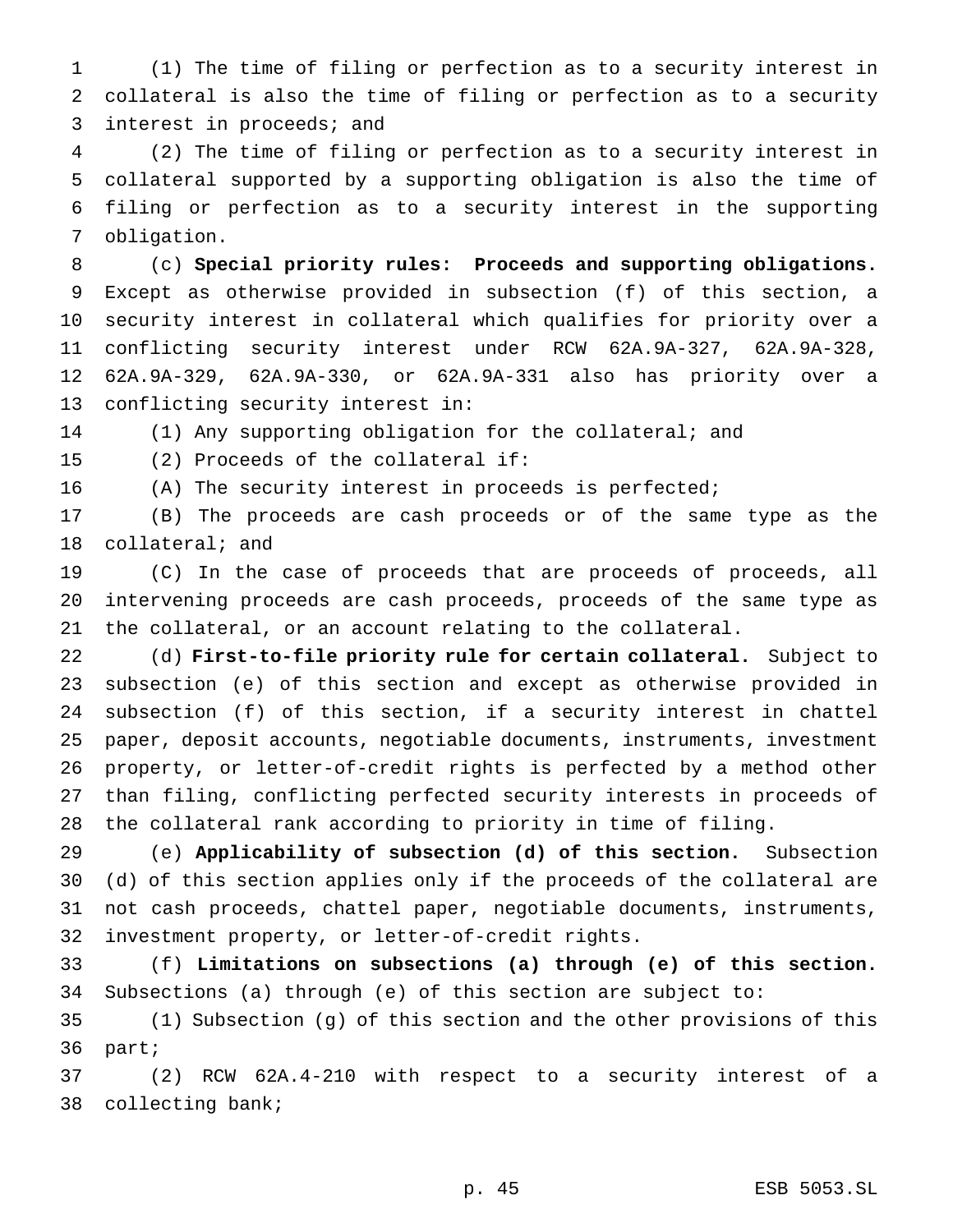(3) RCW 62A.5-118 with respect to a security interest of an issuer or nominated person; and

 (4) RCW 62A.9A-110 with respect to a security interest arising under Article 2 or 2A.

 (g) **Priority under agricultural lien statute.** A perfected agricultural lien on collateral has priority over a conflicting security interest in or agricultural lien on the same collateral if the statute creating the agricultural lien so provides. Conflicts as to priority between and among security interests in crops and agricultural liens subject to chapter 60.11 RCW are governed by the provisions of that chapter.

 **Sec. 29.** RCW 62A.9A-328 and 2000 c 250 s 9A-328 are each amended to read as follows:

 PRIORITY OF SECURITY INTERESTS IN INVESTMENT PROPERTY. The following rules govern priority among conflicting security interests in the same investment property:

 (1) A security interest held by a secured party having control of investment property under RCW 62A.9A-106 has priority over a security interest held by a secured party that does not have control of the investment property.

21 (2) Except as otherwise provided in ((<del>[subsections]</del>)) subsections (3) and (4) of this section, conflicting security interests held by secured parties each of which has control under RCW 62A.9A-106 rank according to priority in time of:

(a) If the collateral is a security, obtaining control;

 (b) If the collateral is a security entitlement carried in a securities account and:

 (i) If the secured party obtained control under RCW 29 62A.8-106( $(\{d\},\{1\},\{4\},\{a\})$ )  $(4)(a)$ , the secured party's becoming the person for which the securities account is maintained;

 (ii) If the secured party obtained control under RCW 32 62A.8-106( $(\overline{(4)}\overline{(2)}$   $\overline{(\overline{(4)}\overline{(b)}})$ )  $\overline{(4)}\overline{(b)}$ , the securities intermediary's agreement to comply with the secured party's entitlement orders with respect to security entitlements carried or to be carried in the securities account; or

 (iii) If the secured party obtained control through another person 37 under RCW  $62A.8-106((\{d\},\{3\} - \{(4\},\{c\}))) (4)(c)$ , the time on which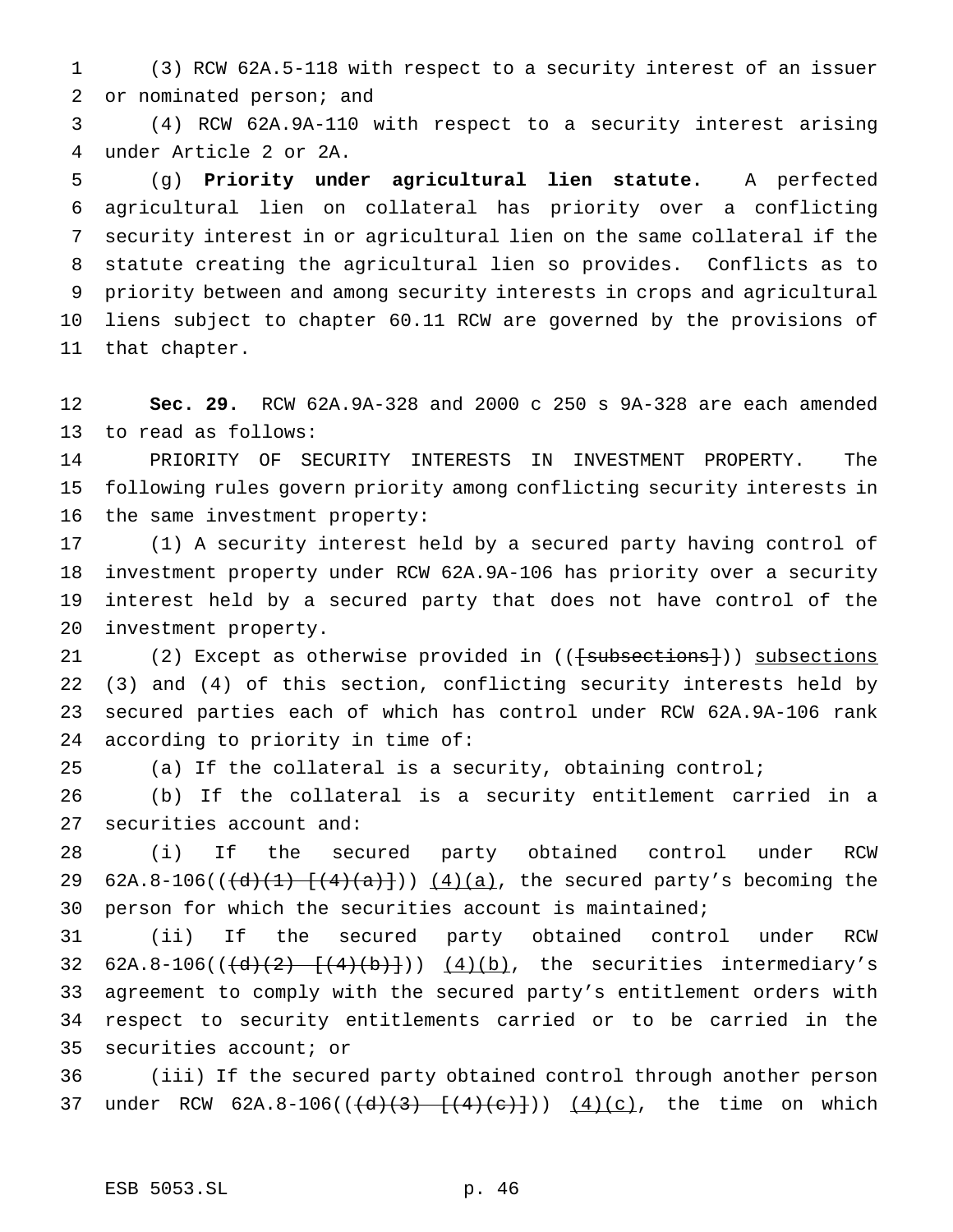priority would be based under this paragraph if the other person were the secured party; or

 (C) If the collateral is a commodity contract carried with a commodity intermediary, the satisfaction of the requirement for control specified in RCW 62A.9A-106(b)(2) with respect to commodity contracts carried or to be carried with the commodity intermediary.

 (3) A security interest held by a securities intermediary in a security entitlement or a securities account maintained with the securities intermediary has priority over a conflicting security interest held by another secured party.

 (4) A security interest held by a commodity intermediary in a commodity contract or a commodity account maintained with the commodity intermediary has priority over a conflicting security interest held by another secured party.

 (5) A security interest in a certificated security in registered form which is perfected by taking delivery under RCW 62A.9A-313(a) and not by control under RCW 62A.9A-314 has priority over a conflicting security interest perfected by a method other than control.

 (6) Conflicting security interests created by a broker, securities intermediary, or commodity intermediary which are perfected without control under RCW 62A.9A-106 rank equally.

 (7) In all other cases, priority among conflicting security interests in investment property is governed by RCW 62A.9A-322 and 62A.9A-323.

 **Sec. 30.** RCW 62A.9A-331 and 2000 c 250 s 9A-331 are each amended to read as follows:

 PRIORITY OF RIGHTS OF PURCHASERS OF INSTRUMENTS, DOCUMENTS, AND SECURITIES UNDER OTHER ARTICLES; PRIORITY OF INTERESTS IN FINANCIAL ASSETS AND SECURITY ENTITLEMENTS UNDER ARTICLE 8. (a) **Rights under Articles 3, 7, and 8 not limited.** This Article does not limit the rights of a holder in due course of a negotiable instrument, a holder to which a negotiable document of title has been duly negotiated, or a protected purchaser of a security. These holders or purchasers take priority over an earlier security interest, even if perfected, to the extent provided in Articles 3, 7, and 8.

 (b) **Protection under Article 8.** This Article does not limit the rights of or impose liability on a person to the extent that the person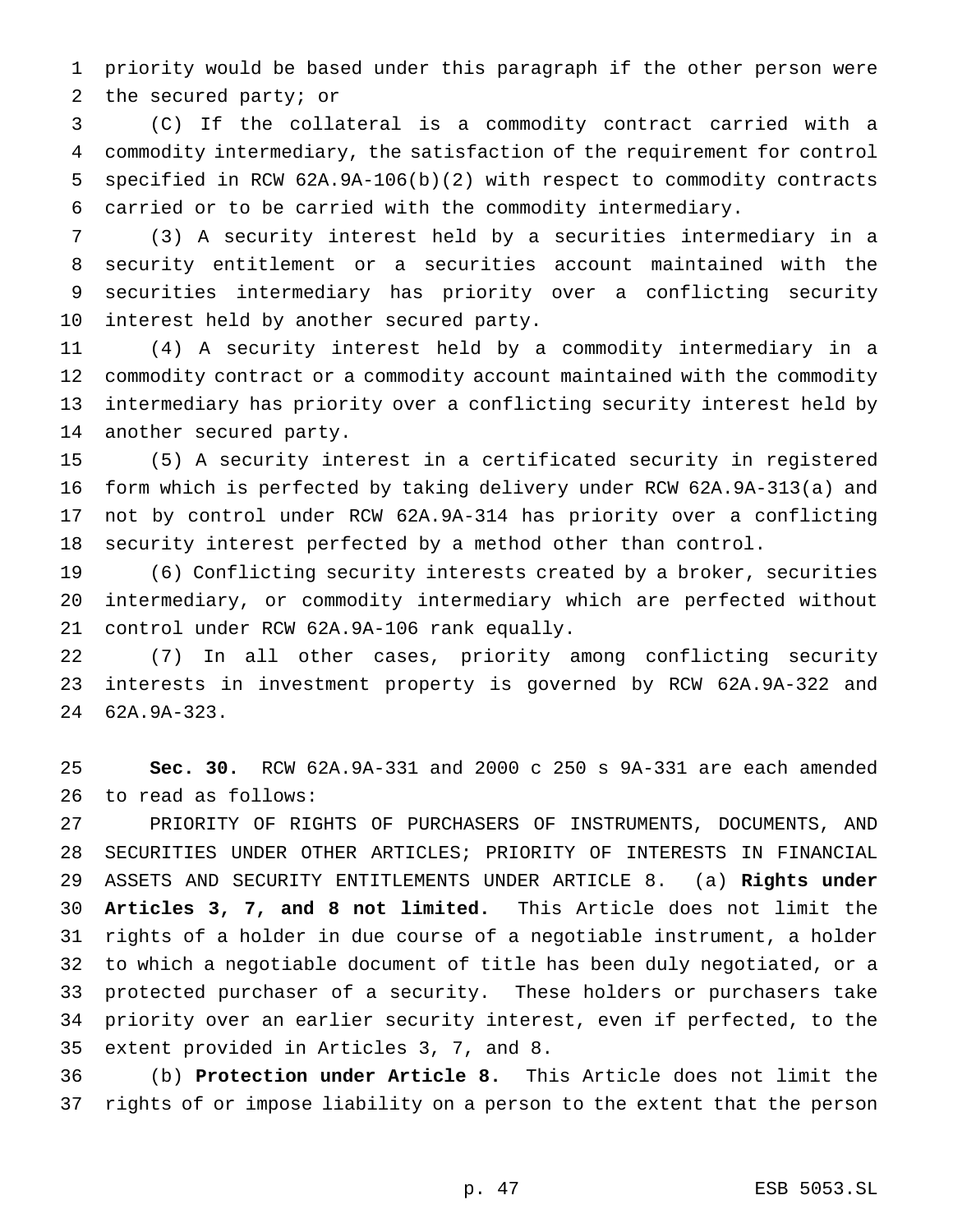1 is protected against the assertion of ((an adverse)) a claim under Article 8.

 (c) **Filing not notice.** Filing under this Article does not constitute notice of a claim or defense to the holders, or purchasers, or persons described in subsections (a) and (b) of this section.

 **Sec. 31.** RCW 62A.9A-333 and 2000 c 250 s 9A-333 are each amended to read as follows:

 PRIORITY OF CERTAIN LIENS ARISING BY OPERATION OF LAW. (a) **"Possessory lien."** In this section, "possessory lien" means an interest, other than a security interest or an agricultural lien:

 (1) Which secures payment or performance of an obligation for services or materials furnished with respect to goods by a person in 13 the ordinary course of the person's business;

 (2) Which is created by statute or rule of law in favor of the person; and

 (3) Whose effectiveness depends on the person's possession of the goods.

 (b) **Priority of possessory lien.** A possessory lien on goods has priority over a security interest in the goods only if the lien is 20 created by a statute that expressly so provides  $($  (otherwise)).

 (c) A preparer lien or processor lien properly created pursuant to chapter 60.13 RCW or a depositor's lien created pursuant to chapter 22.09 RCW takes priority over any perfected or unperfected security interest.

 **Sec. 32.** RCW 62A.9A-334 and 2000 c 250 s 9A-334 are each amended to read as follows:

 PRIORITY OF SECURITY INTERESTS IN FIXTURES AND CROPS. (a) **Security interest in fixtures under this Article.** A security interest under this Article may be created in goods that are fixtures or may continue in goods that become fixtures. A security interest does not exist under this Article in ordinary building materials incorporated into an improvement on land.

 (b) **Security interest in fixtures under real-property law.** This Article does not prevent creation of an encumbrance upon fixtures under real property law.

 (c) **General rule: Subordination of security interest in fixtures.** In cases not governed by subsections (d) through (h) of this section,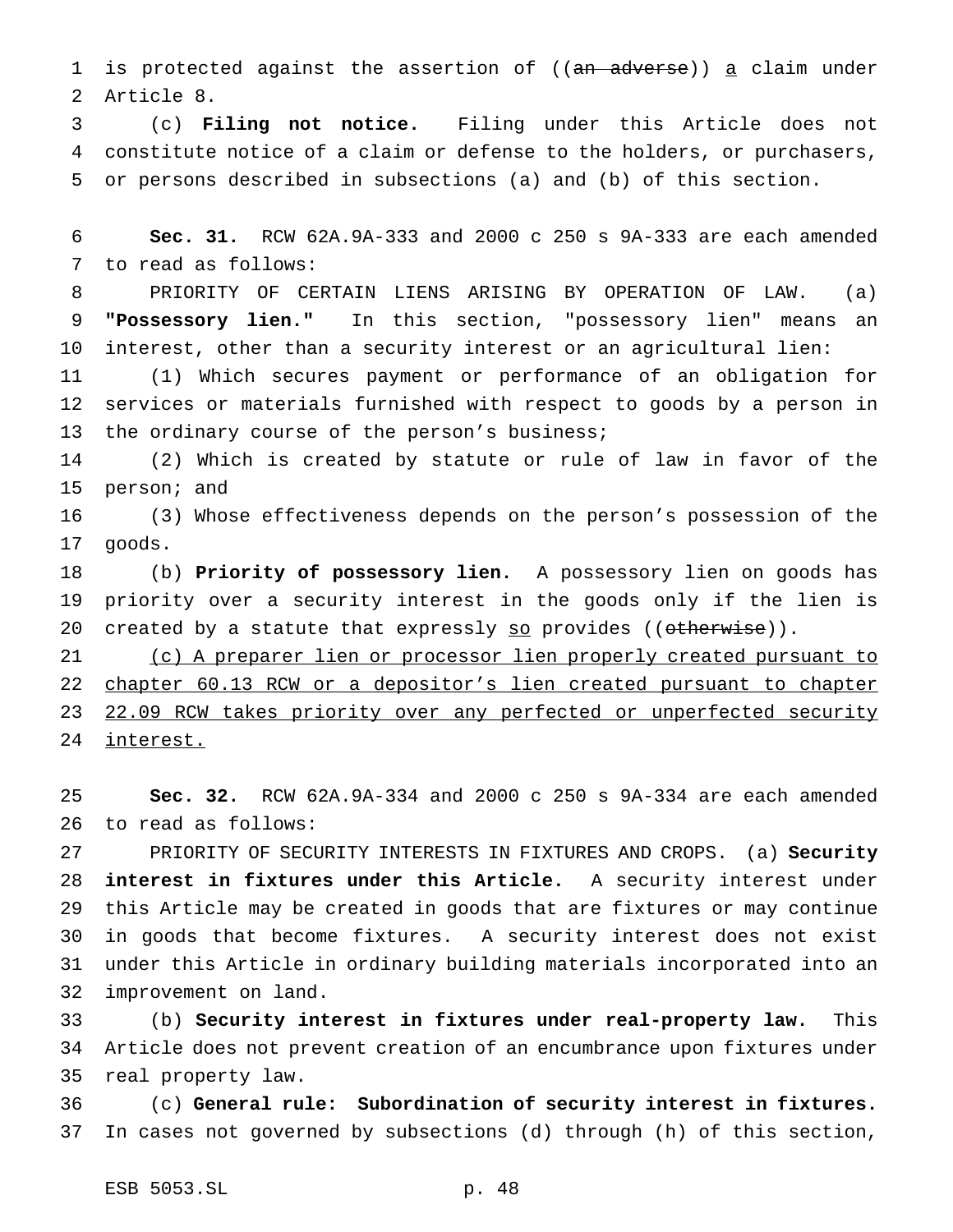a security interest in fixtures is subordinate to a conflicting interest of an encumbrancer or owner of the related real property other than the debtor.

 (d) **Fixtures purchase-money priority.** Except as otherwise provided in subsection (h) of this section, a perfected security interest in fixtures has priority over a conflicting interest of an encumbrancer or owner of the real property if the debtor has an interest of record in, or is in possession of, the real property and:

(1) The security interest is a purchase-money security interest;

 (2) The interest of the encumbrancer or owner arises before the goods become fixtures; and

 (3) The security interest is perfected by a fixture filing before the goods become fixtures or within twenty days thereafter.

 (e) **Priority of security interest in fixtures over interests in real property.** A perfected security interest in fixtures has priority over a conflicting interest of an encumbrancer or owner of the real property if:

 (1) The debtor has an interest of record in the real property or is in possession of the real property and the security interest:

 (A) Is perfected by a fixture filing before the interest of the 21 encumbrancer or owner is of record; and

 (B) Has priority over any conflicting interest of a predecessor in title of the encumbrancer or owner;

 (2) Before the goods become fixtures, the security interest is perfected by any method permitted by this Article and the fixtures are readily removable:

(A) Factory or office machines;

 (B) Equipment that is not primarily used or leased for use in the operation of the real property; or

 (C) Replacements of domestic appliances that are consumer goods; or (3) The conflicting interest is a lien on the real property obtained by legal or equitable proceedings after the security interest was perfected by any method permitted by this Article.

 (f) **Priority based on consent, disclaimer, or right to remove.** A security interest in fixtures, whether or not perfected, has priority over a conflicting interest of an encumbrancer or owner of the real property if: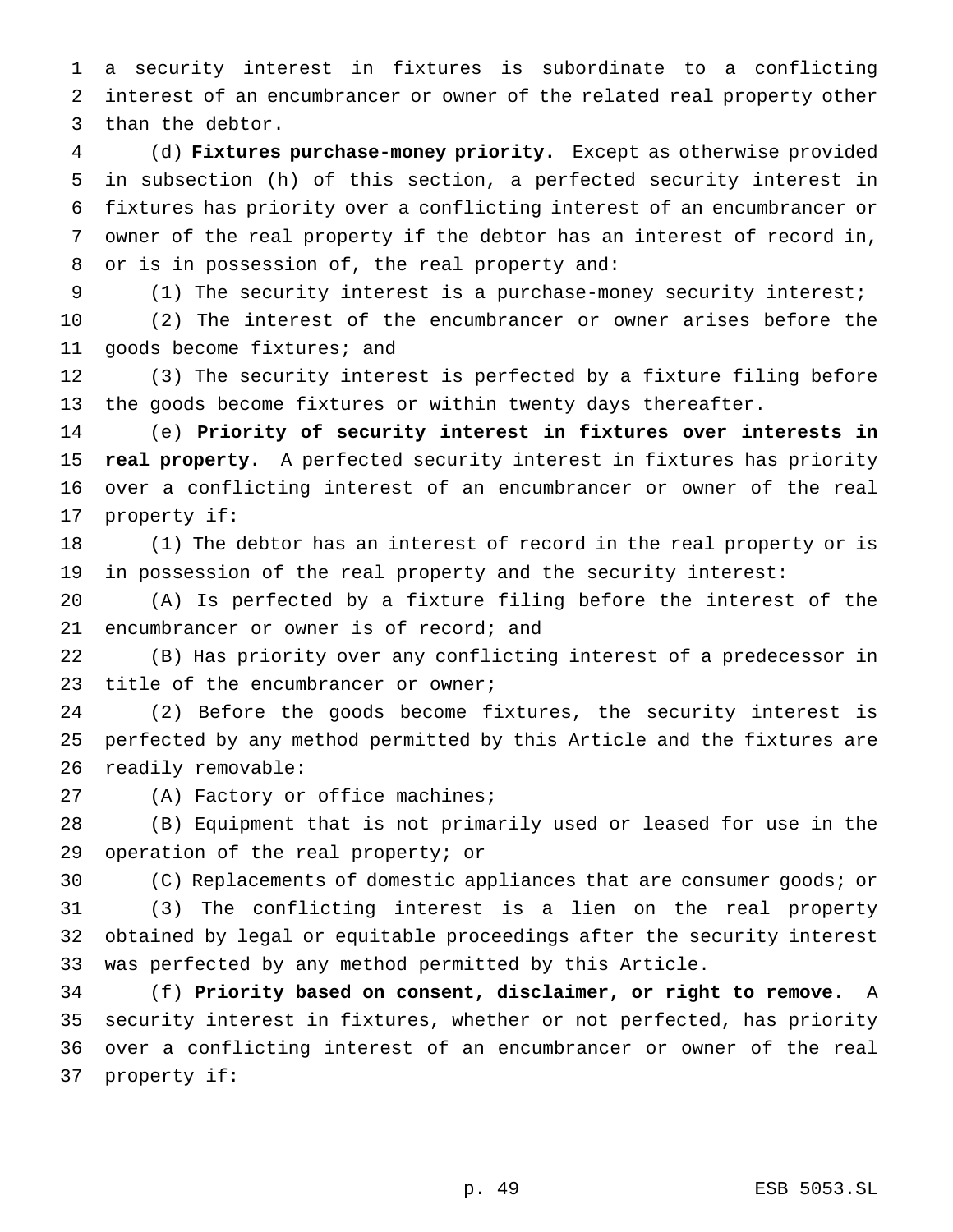(1) The encumbrancer or owner has, in an authenticated record, consented to the security interest or disclaimed an interest in the goods as fixtures; or

 (2) The debtor has a right to remove the goods as against the encumbrancer or owner.

 (g) **Continuation of subsection (f)(2) priority.** The priority of 7 the security interest under subsection  $(f)(2)$  of this section continues for a reasonable time if the debtor's right to remove the goods as against the encumbrancer or owner terminates.

 (h) **Priority of construction mortgage.** A mortgage is a construction mortgage to the extent that it secures an obligation incurred for the construction of an improvement on land, including the acquisition cost of the land, if a recorded record of the mortgage so indicates. Except as otherwise provided in subsections (e) and (f) of this section, a security interest in fixtures is subordinate to a construction mortgage if a record of the mortgage is recorded before the goods become fixtures and the goods become fixtures before the completion of the construction. A mortgage has this priority to the same extent as a construction mortgage to the extent that it is given to refinance a construction mortgage.

 (i) **Priority of security interest in crops.** A perfected security interest in crops growing on real property has priority over a conflicting interest of an encumbrancer or owner of the real property if the debtor has an interest of record in or is in possession of the real property.

 (j) **Subsection (i) prevails.** Subsection (i) of this section prevails over inconsistent provisions of any other statute except RCW 60.11.050.

 **Sec. 33.** RCW 62A.9A-336 and 2000 c 250 s 9A-336 are each amended to read as follows:

 COMMINGLED GOODS. (a) **"Commingled goods."** In this section, "commingled goods" means goods that are physically united with other goods in such a manner that their identity is lost in a product or mass.

 (b) **No security interest in commingled goods as such.** A security interest does not exist in commingled goods as such. However, a security interest may attach to a product or mass that results when goods become commingled goods.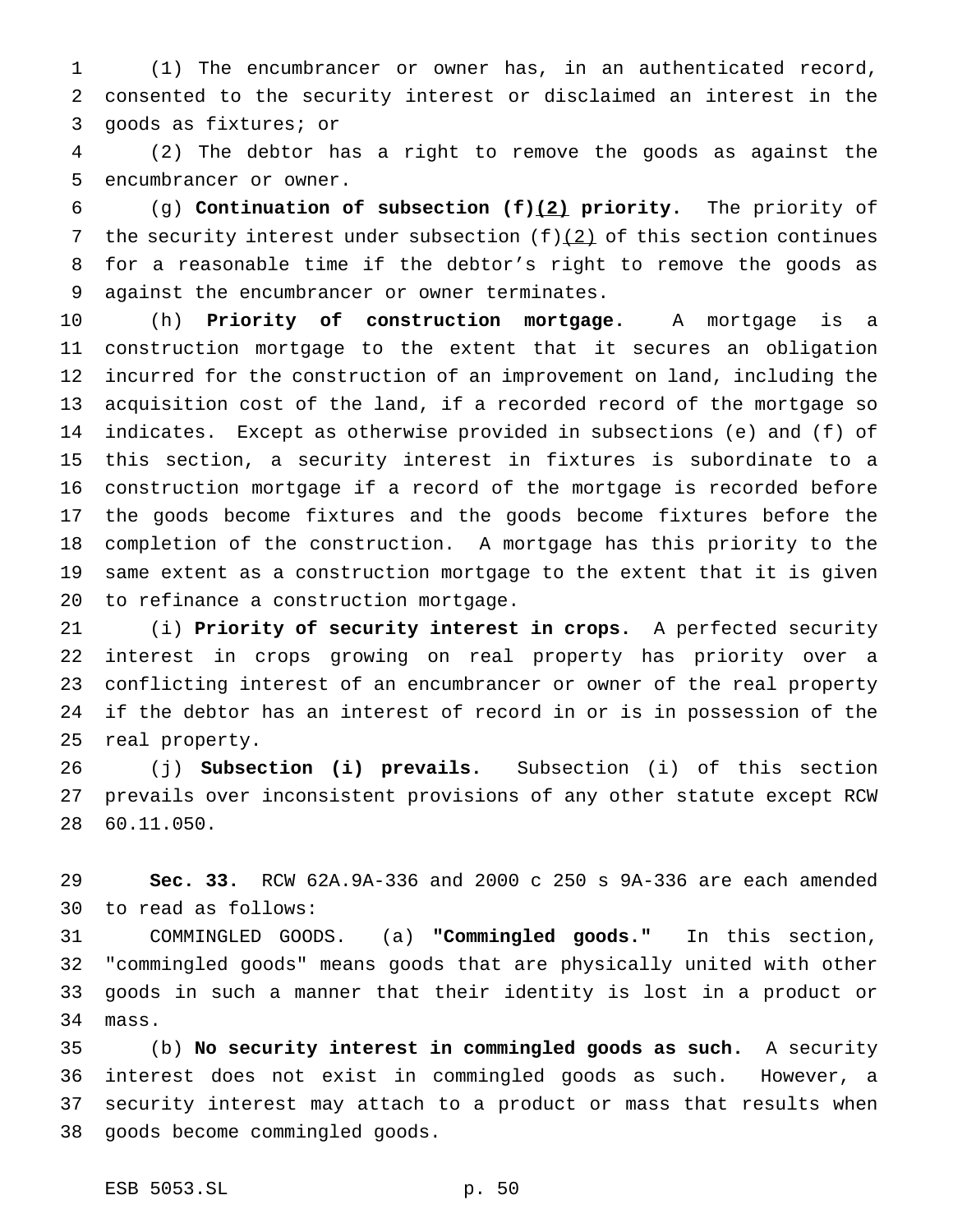(c) **Attachment of security interest to product or mass.** If collateral becomes commingled goods, a security interest attaches to the product or mass.

 (d) **Perfection of security interest.** If a security interest in collateral is perfected before the collateral becomes commingled goods, the security interest that attaches to the product or mass under subsection (c) of this section is perfected.

 (e) **Priority of security interest.** Except as otherwise provided in subsection (f) of this section, the other provisions of this part determine the priority of a security interest that attaches to the product or mass under subsection (c) of this section.

 (f) **Conflicting security interests in product or mass.** If more than one security interest attaches to the product or mass under subsection (c) of this section, the following rules determine priority: (1) A security interest that is perfected under subsection (d) of this section has priority over a security interest that is unperfected at the time the collateral becomes commingled goods.

 (2) If more than one security interest is perfected under subsection (d) of this section, the security interests rank equally in 20 proportion to the value of the collateral at the time it became commingled goods.

 **Sec. 34.** RCW 62A.9A-406 and 2000 c 250 s 9A-406 are each amended to read as follows:

 DISCHARGE OF ACCOUNT DEBTOR; NOTIFICATION OF ASSIGNMENT; IDENTIFICATION AND PROOF OF ASSIGNMENT; RESTRICTIONS ON ASSIGNMENT OF ACCOUNTS, CHATTEL PAPER, PAYMENT INTANGIBLES, AND PROMISSORY NOTES INEFFECTIVE. (a) **Discharge of account debtor; effect of notification.** Subject to subsections (b) through (i) of this section, an account debtor on an account, chattel paper, or a payment intangible may discharge its obligation by paying the assignor until, but not after, the account debtor receives a notification, authenticated by the assignor or the assignee, that the amount due or to become due has been assigned and that payment is to be made to the assignee. After receipt of the notification, the account debtor may discharge its obligation by paying the assignee and may not discharge the obligation by paying the assignor.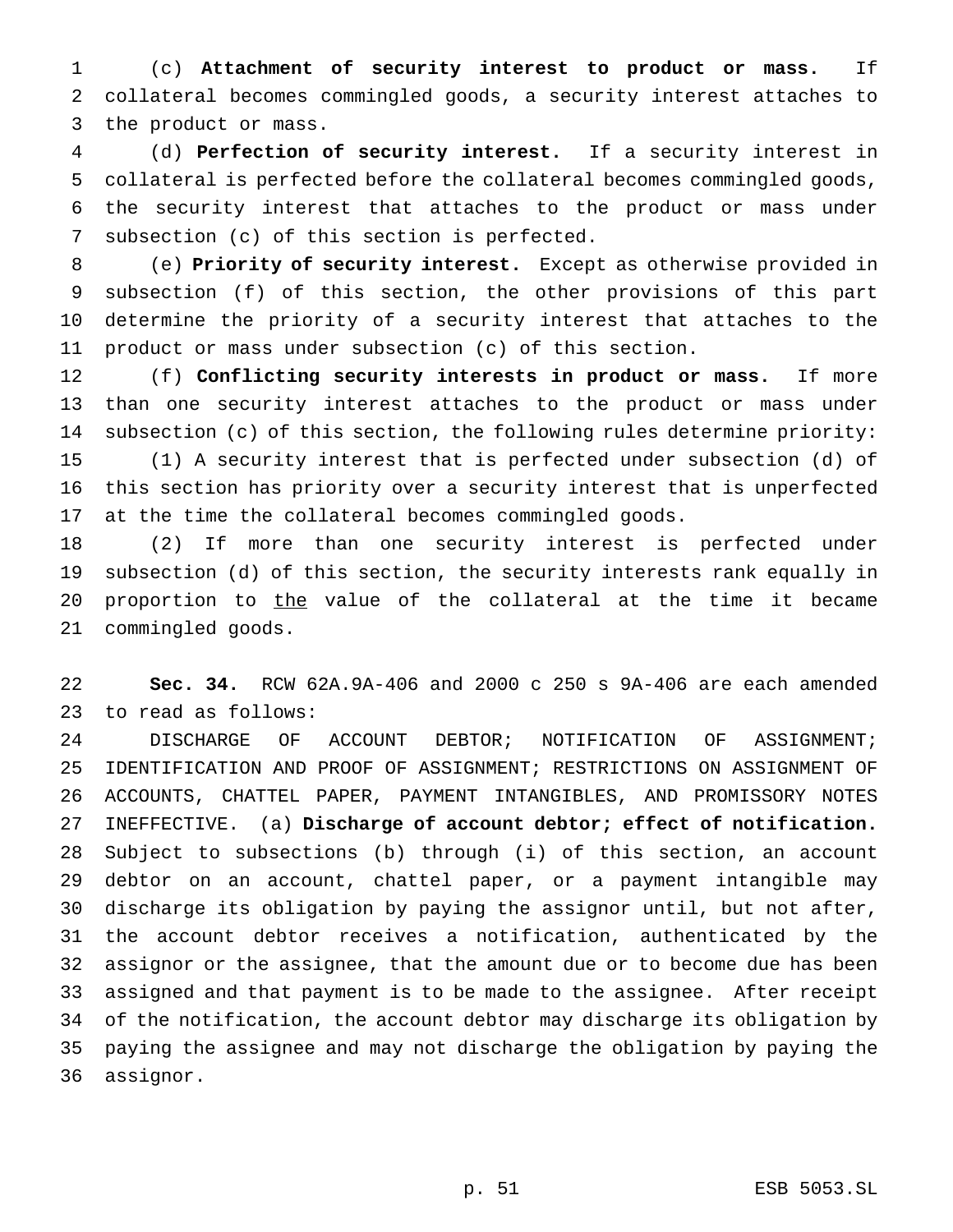(b) **When notification ineffective.** Subject to subsection (h) of this section, notification is ineffective under subsection (a) of this section:

(1) If it does not reasonably identify the rights assigned;

 (2) To the extent that an agreement between an account debtor and a seller of a payment intangible limits the account debtor's duty to pay a person other than the seller and the limitation is effective under law other than this Article; or

 (3) At the option of an account debtor, if the notification notifies the account debtor to make less than the full amount of any installment or other periodic payment to the assignee, even if:

12 (A) Only a portion of the account, chattel paper, or ((general)) 13 payment intangible has been assigned to that assignee;

(B) A portion has been assigned to another assignee; or

 (C) The account debtor knows that the assignment to that assignee is limited.

 (c) **Proof of assignment.** Subject to subsection (h) of this section, if requested by the account debtor, an assignee shall seasonably furnish reasonable proof that the assignment has been made. Unless the assignee complies, the account debtor may discharge its obligation by paying the assignor, even if the account debtor has received a notification under subsection (a) of this section.

 (d) **Term restricting assignment generally ineffective.** Except as otherwise provided in subsection (e) of this section and RCW 62A.2A-303 and 62A.9A-407, and subject to subsection (h) of this section, a term in an agreement between an account debtor and an assignor or in a promissory note is ineffective to the extent that it:

 (1) Prohibits, restricts, or requires the consent of the account debtor or person obligated on the promissory note to the assignment or transfer of, or the creation, attachment, perfection, or enforcement of a security interest in, the account, chattel paper, payment intangible, or promissory note; or

 (2) Provides that the assignment or transfer or the creation, attachment, perfection, or enforcement of the security interest may give rise to a default, breach, right of recoupment, claim, defense, termination, right of termination, or remedy under the account, chattel paper, payment intangible, or promissory note.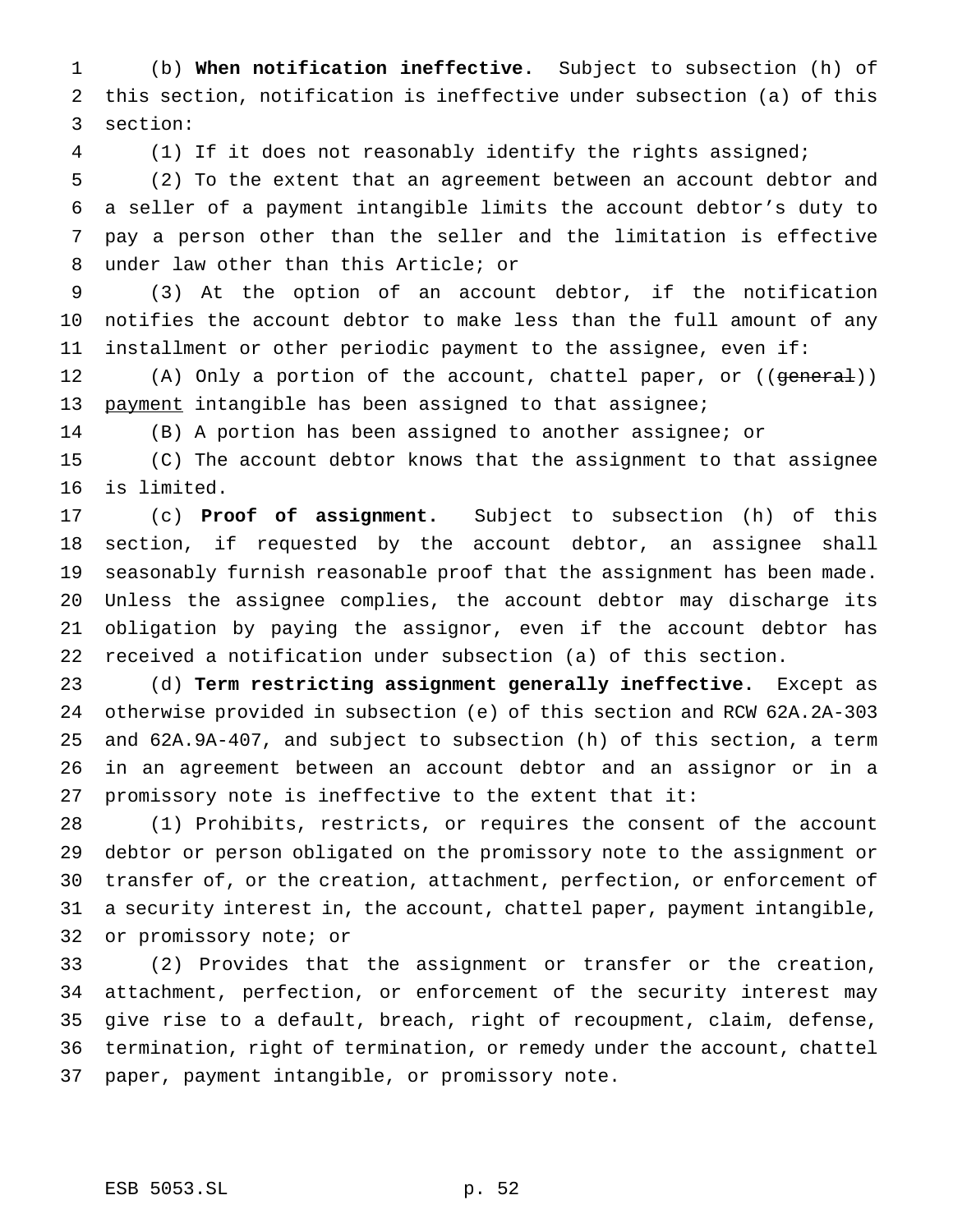(e) **Inapplicability of subsection (d) to certain sales.** Subsection (d) of this section does not apply to the sale of a payment intangible or promissory note.

(f) [Reserved]

 (g) **Subsection (b)(3) not waivable.** Subject to subsection (h) of this section, an account debtor may not waive or vary its option under subsection (b)(3) of this section.

 (h) **Rule for individual under other law.** This section is subject to law other than this Article which establishes a different rule for an account debtor who is an individual and who incurred the obligation primarily for personal, family, or household purposes.

 (i) **Inapplicability to health-care-insurance receivable.** This section does not apply to an assignment of a health-care-insurance receivable.

 **Sec. 35.** RCW 62A.9A-407 and 2000 c 250 s 9A-407 are each amended to read as follows:

 RESTRICTIONS ON CREATION OR ENFORCEMENT OF SECURITY INTEREST IN LEASEHOLD INTEREST OR IN LESSOR'S RESIDUAL INTEREST. (a) **Term restricting assignment generally ineffective.** Except as otherwise provided in subsection (b) of this section, a term in a lease agreement is ineffective to the extent that it:

 (1) Prohibits, restricts, or requires the consent of a party to the lease to the assignment or transfer of, or the creation, attachment, 24 perfection, or enforcement of a security interest in<sub> $<sub>L</sub>$ </sub> an interest of a</sub> party under the lease contract or in the lessor's residual interest in 26 the goods; or

 (2) Provides that the assignment or transfer or the creation, attachment, perfection, or enforcement of the security interest may give rise to a default, breach, right of recoupment, claim, defense, termination, right of termination, or remedy under the lease.

 (b) **Effectiveness of certain terms.** Except as otherwise provided in RCW 62A.2A-303(7), a term described in subsection (a)(2) of this section is effective to the extent that there is:

 (1) A transfer by the lessee of the lessee's right of possession or use of the goods in violation of the term; or

 (2) A delegation of a material performance of either party to the lease contract in violation of the term.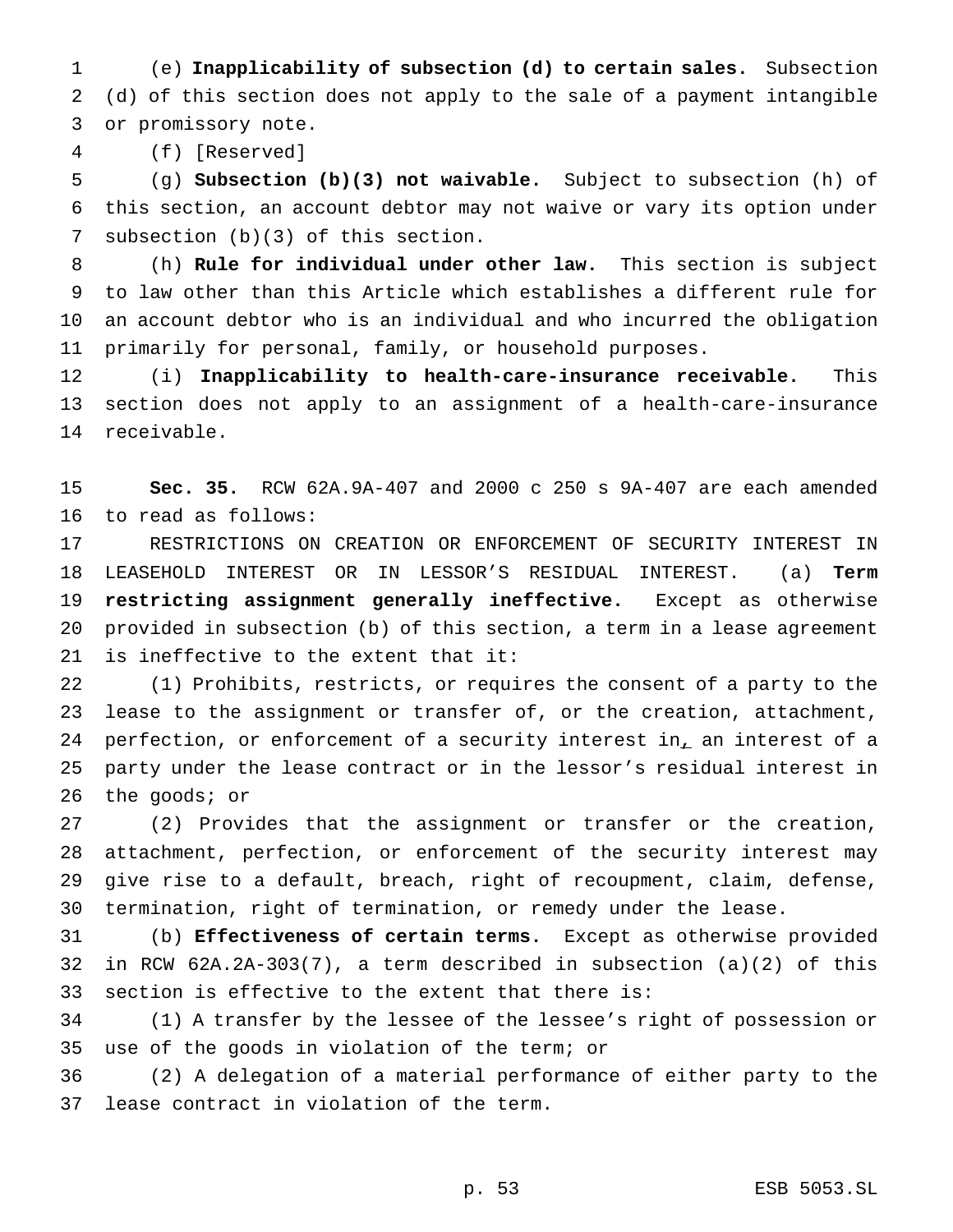(c) **Security interest not material impairment.** The creation, attachment, perfection, or enforcement of a security interest in the lessor's interest under the lease contract or the lessor's residual interest in the goods is not a transfer that materially impairs the lessee's prospect of obtaining return performance or materially changes the duty of or materially increases the burden or risk imposed on the lessee within the purview of RCW 62A.2A-303(4) unless, and then only to the extent that, enforcement actually results in a delegation of material performance of the lessor.

 **Sec. 36.** RCW 62A.9A-509 and 2000 c 250 s 9A-509 are each amended to read as follows:

 PERSONS ENTITLED TO FILE A RECORD. (a) **Person entitled to file record.** A person may file an initial financing statement, amendment that adds collateral covered by a financing statement, or amendment that adds a debtor to a financing statement only if:

16 (1) The debtor authorizes the filing in an authenticated record or pursuant to subsection (b) or (c) of this section; or

 (2) The person holds an agricultural lien that has become effective at the time of filing and the financing statement covers only collateral in which the person holds an agricultural lien.

 (b) **Security agreement as authorization.** By authenticating or becoming bound as debtor by a security agreement, a debtor or new debtor authorizes the filing of an initial financing statement, and an amendment, covering:

(1) The collateral described in the security agreement; and

 (2) Property that becomes collateral under RCW 62A.9A-315(a)(2), whether or not the security agreement expressly covers proceeds.

 (c) **Acquisition of collateral as authorization.** By acquiring collateral in which a security interest or agricultural lien continues under RCW 62A.9A-315(a)(1), a debtor authorizes the filing of an initial financing statement, and an amendment, covering the collateral and property that becomes collateral under RCW 62A.9A-315(a)(2).

 (d) **Person entitled to file certain amendments.** A person may file an amendment other than an amendment that adds collateral covered by a financing statement or an amendment that adds a debtor to a financing statement only if:

(1) The secured party of record authorizes the filing; or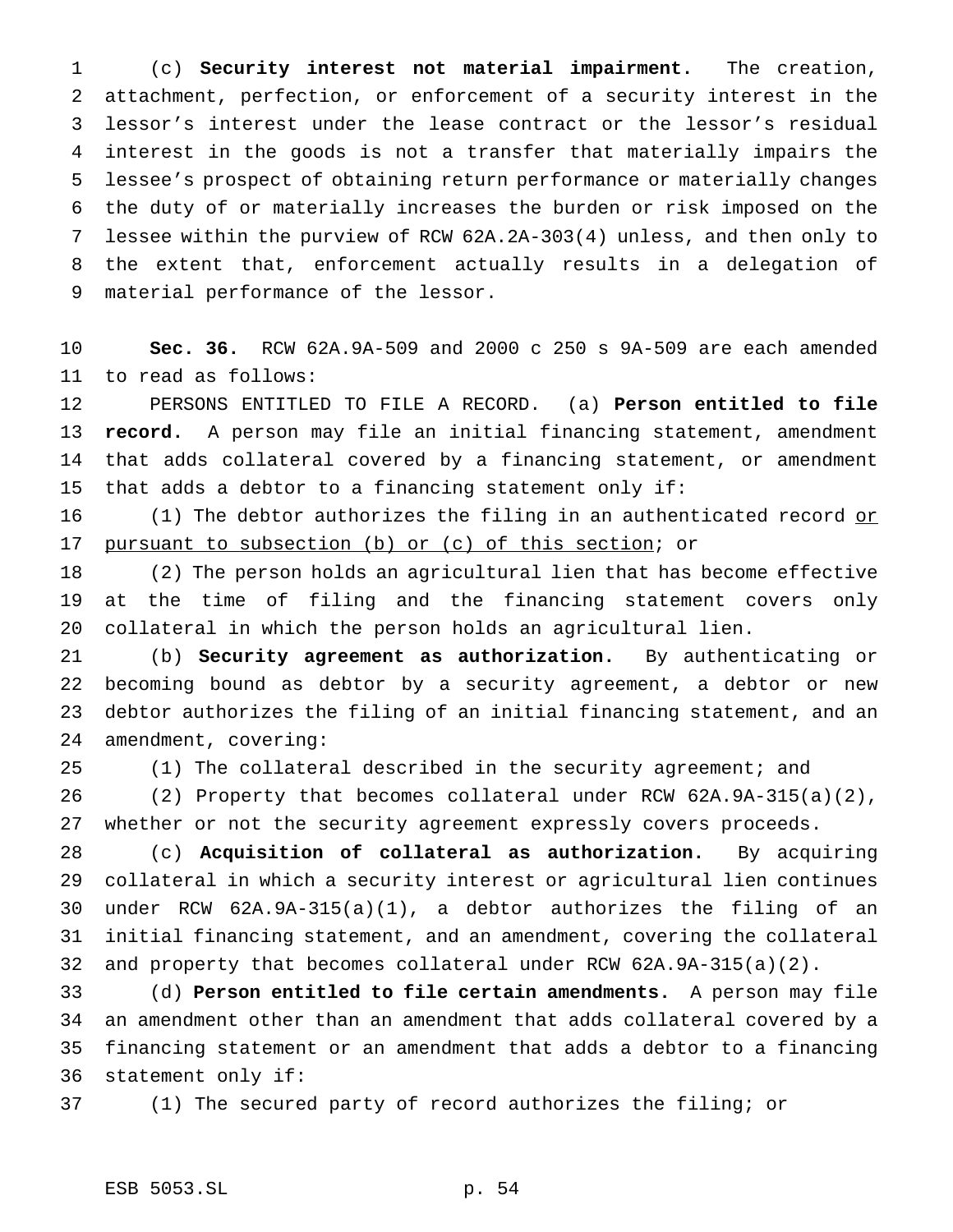(2) The amendment is a termination statement for a financing statement as to which the secured party of record has failed to file or send a termination statement as required by RCW 62A.9A-513 (a) or (c), the debtor authorizes the filing, and the termination statement indicates that the debtor authorized it to be filed.

 (e) **Multiple secured parties of record.** If there is more than one secured party of record for a financing statement, each secured party of record may authorize the filing of an amendment under subsection (d) of this section.

 **Sec. 37.** RCW 62A.9A-513 and 2000 c 250 s 9A-513 are each amended to read as follows:

 TERMINATION STATEMENT. (a) **Consumer goods.** A secured party shall cause the secured party of record for a financing statement to file a termination statement for the financing statement if the financing statement covers consumer goods and:

 (1) There is no obligation secured by the collateral covered by the financing statement and no commitment to make an advance, incur an 18 obligation, or otherwise give value; or

 (2) The debtor did not authorize the filing of the initial financing statement.

 (b) **Time for compliance with subsection (a) of this section.** To comply with subsection (a) of this section, a secured party shall cause the secured party of record to file the termination statement:

 (1) Within one month after there is no obligation secured by the collateral covered by the financing statement and no commitment to make an advance, incur an obligation, or otherwise give value; or

 (2) If earlier, within twenty days after the secured party receives an authenticated demand from a debtor.

 (c) **Other collateral.** In cases not governed by subsection (a) of this section, within twenty days after a secured party receives an authenticated demand from a debtor, the secured party shall cause the secured party of record for a financing statement to send to the debtor a termination statement for the financing statement or file the termination statement in the filing office if:

 (1) Except in the case of a financing statement covering accounts or chattel paper that has been sold or goods that are the subject of a consignment, there is no obligation secured by the collateral covered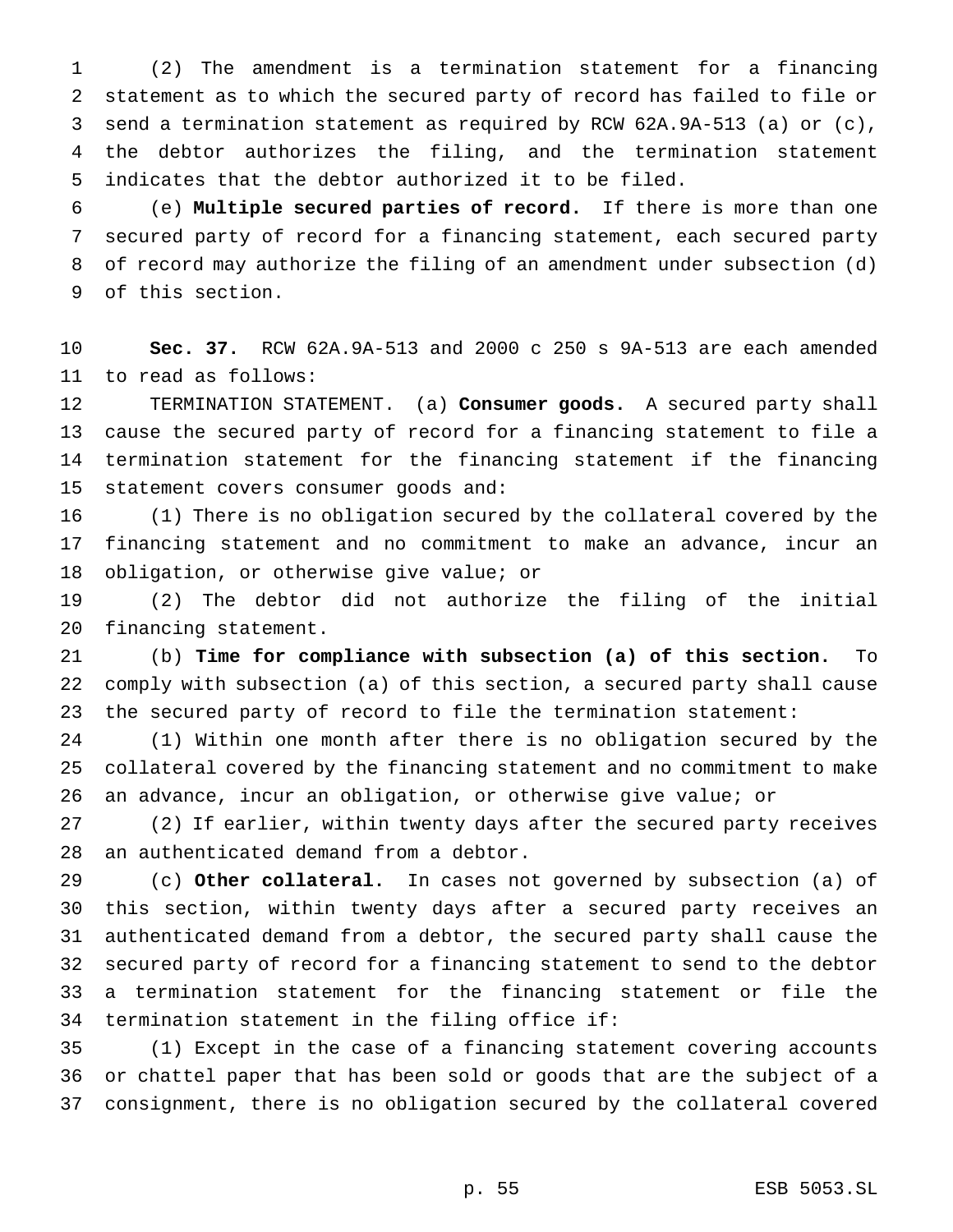by the financing statement and no commitment to make an advance, incur an obligation, or otherwise give value;

 (2) The financing statement covers accounts or chattel paper that has been sold but as to which the account debtor or other person obligated has discharged its obligation;

 (3) The financing statement covers goods that were the subject of a consignment to the debtor but are not in the debtor's possession; or (4) The debtor did not authorize the filing of the initial financing statement.

 (d) **Effect of filing termination statement.** Except as otherwise provided in RCW 62A.9A-510, upon the filing of a termination statement with the filing office, the financing statement to which the 13 termination statement relates ceases to be effective. Except as otherwise provided in RCW 62A.9A-510, for purposes of RCW 62A.9A-519(g), 62A.9A-522(a), and 62A.9A-523(c), the filing with the filing office of a termination statement relating to a financing 17 statement that indicates that the debtor is a transmitting utility also 18 causes the effectiveness of the financing statement to lapse.

 **Sec. 38.** RCW 62A.9A-516 and 2000 c 250 s 9A-516 are each amended to read as follows:

 WHAT CONSTITUTES FILING; EFFECTIVENESS OF FILING. (a) **What constitutes filing.** Except as otherwise provided in subsection (b) of this section, communication of a record to a filing office and tender of the filing fee or acceptance of the record by the filing office constitutes filing.

 (b) **Refusal to accept record; filing does not occur.** Filing does not occur with respect to a record that a filing office refuses to accept because:

 (1) The record is not communicated by a method or medium of communication authorized by the filing office;

 (2) An amount equal to or greater than the applicable filing fee is 32 not tendered or, in the case of a filing office described in RCW 62A.9A-501(a)(1), an amount equal to the applicable filing fee is not tendered;

 (3) The filing office is unable to index the record because: (A) In the case of an initial financing statement, the record does not provide a name for the debtor;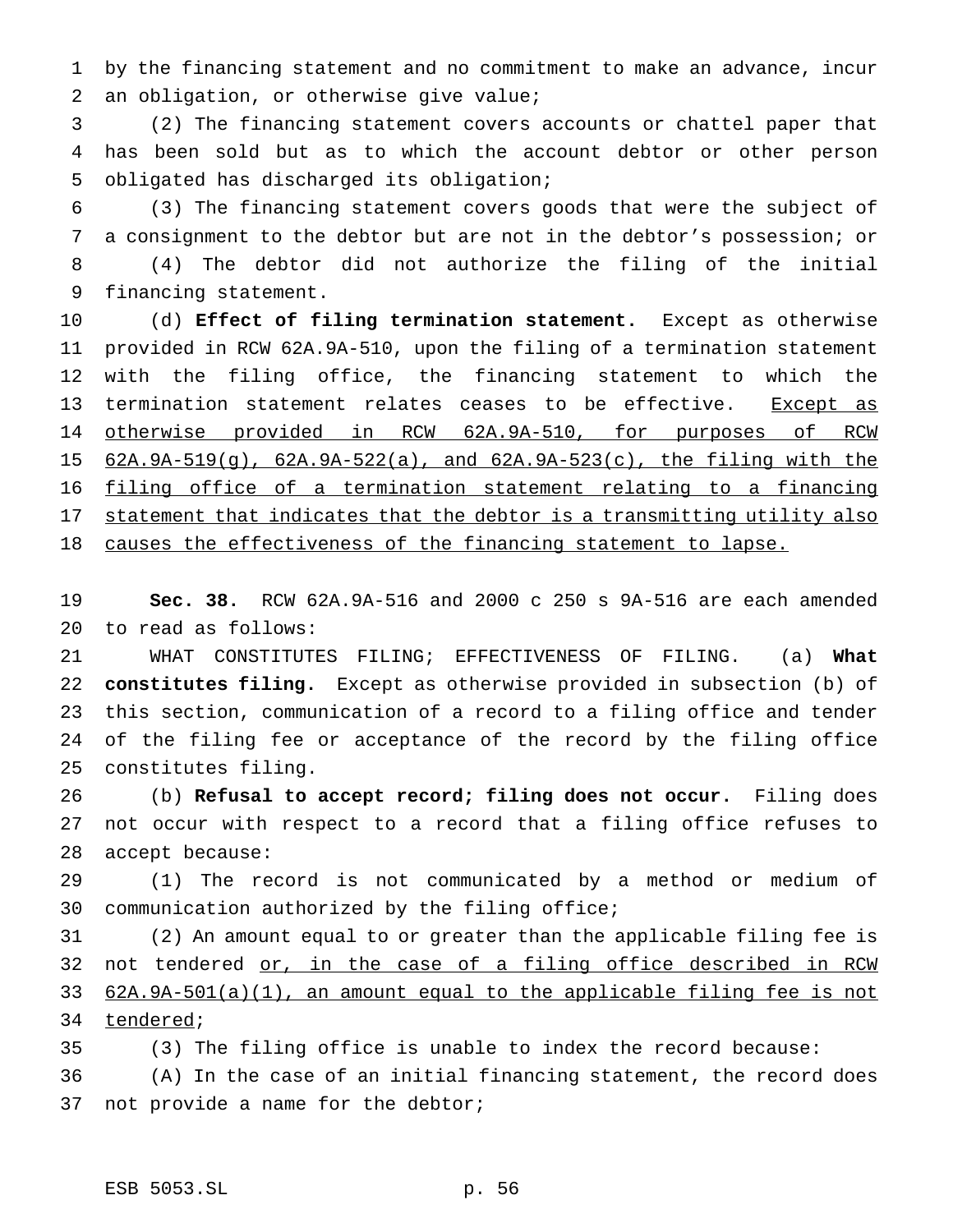(B) In the case of an amendment or correction statement, the record:

 (i) Does not identify the initial financing statement as required by RCW 62A.9A-512 or 62A.9A-518, as applicable; or

 (ii) Identifies an initial financing statement whose effectiveness has lapsed under RCW 62A.9A-515;

 (C) In the case of an initial financing statement that provides the name of a debtor identified as an individual or an amendment that provides a name of a debtor identified as an individual which was not previously provided in the financing statement to which the record relates, the record does not identify the debtor's last name; or

 (D) In the case of a record filed or recorded in the filing office described in RCW 62A.9A-501(a)(1), the record does not provide a name 14 for the debtor or a sufficient description of the real property to 15 which  $((i+))$  the record relates;

 (4) In the case of an initial financing statement or an amendment that adds a secured party of record, the record does not provide a name and mailing address for the secured party of record;

 (5) In the case of an initial financing statement or an amendment that provides a name of a debtor which was not previously provided in the financing statement to which the amendment relates, the record does not:

(A) Provide a mailing address for the debtor;

 (B) Indicate whether the debtor is an individual or an organization; or

 (C) If the financing statement indicates that the debtor is an organization, provide:

(i) A type of organization for the debtor;

(ii) A jurisdiction of organization for the debtor; or

 (iii) An organizational identification number for the debtor or indicate that the debtor has none;

 (6) In the case of an assignment reflected in an initial financing statement under RCW 62A.9A-514(a) or an amendment filed under RCW 62A.9A-514(b), the record does not provide a name and mailing address for the assignee; or

 (7) In the case of a continuation statement, the record is not filed within the six-month period prescribed by RCW 62A.9A-515(d).

 (c) **Rules applicable to subsection (b) of this section.** For purposes of subsection (b) of this section: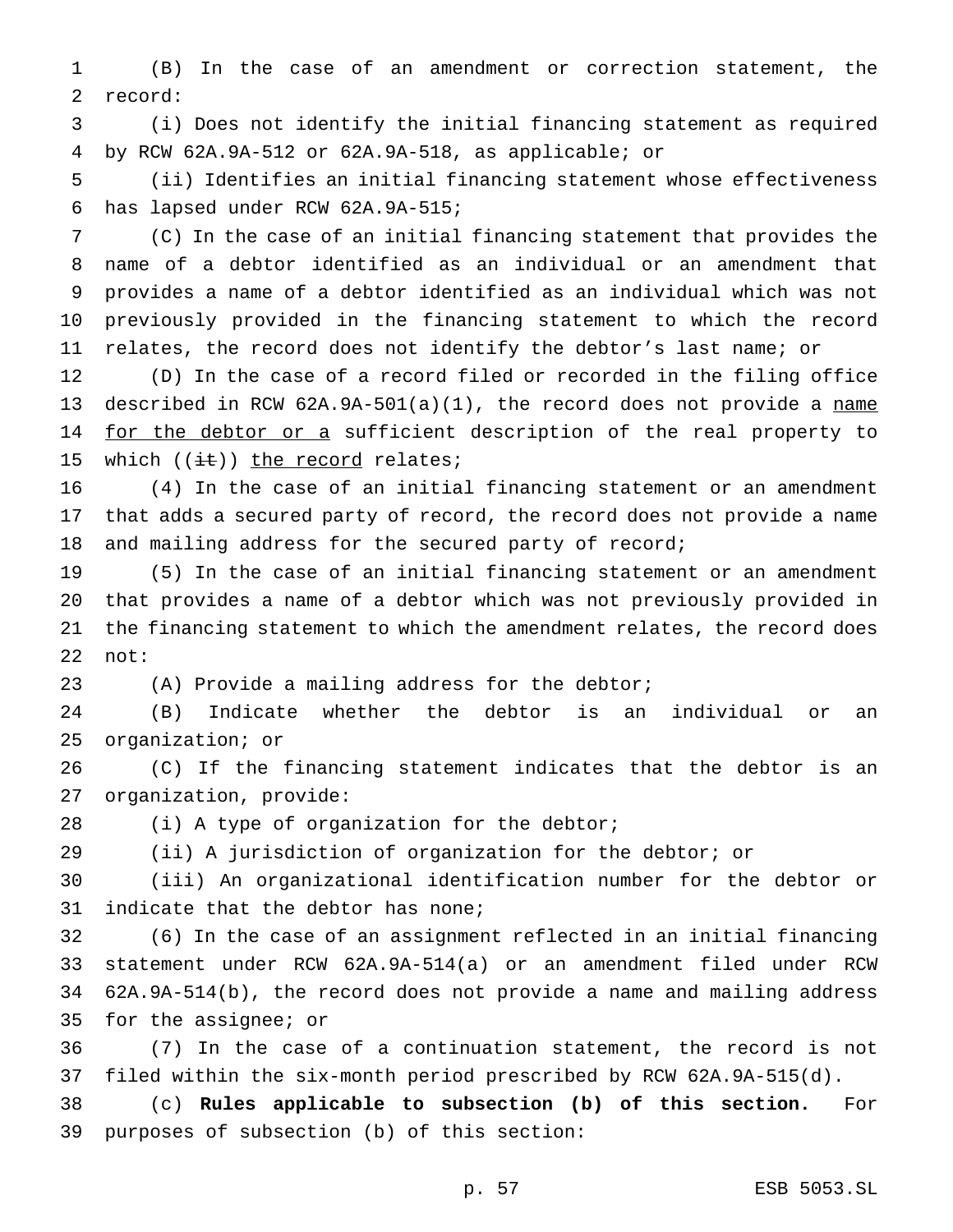(1) A record does not provide information if the filing office is unable to read or decipher the information; and

 (2) A record that does not indicate that it is an amendment or identify an initial financing statement to which it relates, as required by RCW 62A.9A-512, 62A.9A-514, or 62A.9A-518, is an initial financing statement.

 (d) **Refusal to accept record; record effective as filed record.** A record that is communicated to the filing office with tender of the filing fee, but which the filing office refuses to accept for a reason other than one set forth in subsection (b) of this section, is effective as a filed record except as against a purchaser of the collateral which gives value in reasonable reliance upon the absence of the record from the files.

 **Sec. 39.** RCW 62A.9A-520 and 2000 c 250 s 9A-520 are each amended to read as follows:

 ACCEPTANCE AND REFUSAL TO ACCEPT RECORD. (a) **Mandatory refusal to accept record.** ((A)) The filing office described in RCW 62A.9A-18 501(a)(2) shall refuse to accept a record for filing for a reason set 19 forth in RCW 62A.9A-516(b) ((and)). A filing office described in RCW 62A.9A-501(a)(1) shall refuse to accept a record for filing for a reason set forth in RCW 62A.9A-516(b) (1) through (4) and any filing 22 office may refuse to accept a record for filing only for a reason set forth in RCW 62A.9A-516(b).

 (b) **Communication concerning refusal.** If a filing office refuses to accept a record for filing, it shall communicate to the person that presented the record the fact of and reason for the refusal and the date and time the record would have been filed had the filing office accepted it. The communication must be made at the time and in the manner prescribed by filing-office rule but, in the case of a filing office described in RCW 62A.9A-501(a)(2), in no event more than two business days after the filing office receives the record.

 (c) **When filed financing statement effective.** A filed financing statement satisfying RCW 62A.9A-502 (a) and (b) is effective, even if the filing office is required to refuse to accept it for filing under subsection (a) of this section. However, RCW 62A.9A-338 applies to a filed financing statement providing information described in RCW 62A.9A-516(b)(5) which is incorrect at the time the financing statement is filed.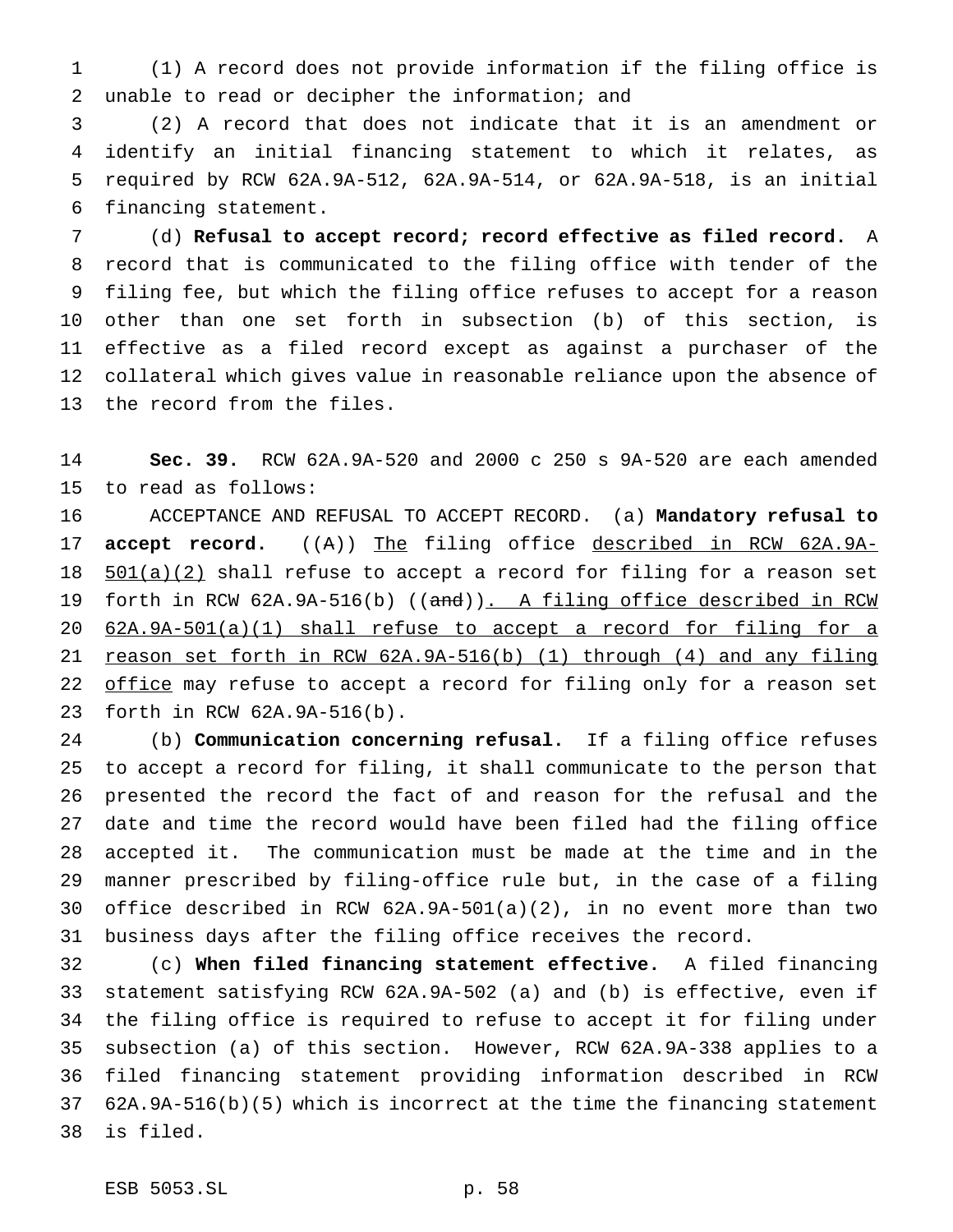(d) **Separate application to multiple debtors.** If a record communicated to a filing office provides information that relates to more than one debtor, this part applies as to each debtor separately.

 **Sec. 40.** RCW 62A.9A-523 and 2000 c 250 s 9A-523 are each amended to read as follows:

 INFORMATION FROM FILING OFFICE; SALE OR LICENSE OF RECORDS. (a) **Acknowledgment of filing written record.** If a person that files a written record requests an acknowledgment of the filing, the filing office shall send to the person an image of the record showing the number assigned to the record pursuant to RCW 62A.9A-519(a)(1) and the date and time of the filing of the record. However, if the person furnishes a copy of the record to the filing office, the filing office may instead:

 (1) Note upon the copy the number assigned to the record pursuant to RCW 62A.9A-519(a)(1) and the date and time of the filing of the record; and

(2) Send the copy to the person.

 (b) **Acknowledgment of filing other record.** If a person files a record other than a written record, the filing office shall communicate to the person an acknowledgment that provides:

(1) The information in the record;

 (2) The number assigned to the record pursuant to RCW 62A.9A-519(a)(1); and

(3) The date and time of the filing of the record.

 (c) **Communication of requested information.** The filing office shall communicate or otherwise make available in a record the following information to any person that requests it:

 (1) Whether there is on file on a date and time specified by the filing office, but not a date earlier than three business days before the filing office receives the request, any financing statement that:

 (A) Designates a particular debtor or, if the request so states, 32 designates a particular debtor at the address specified in the request; (B) Has not lapsed under RCW 62A.9A-515 with respect to all secured parties of record; and

 (C) If the request so states, has lapsed under RCW 62A.9A-515 and a record of which is maintained by the filing office under RCW 62A.9A-522(a);

(2) The date and time of filing of each financing statement; and

p. 59 ESB 5053.SL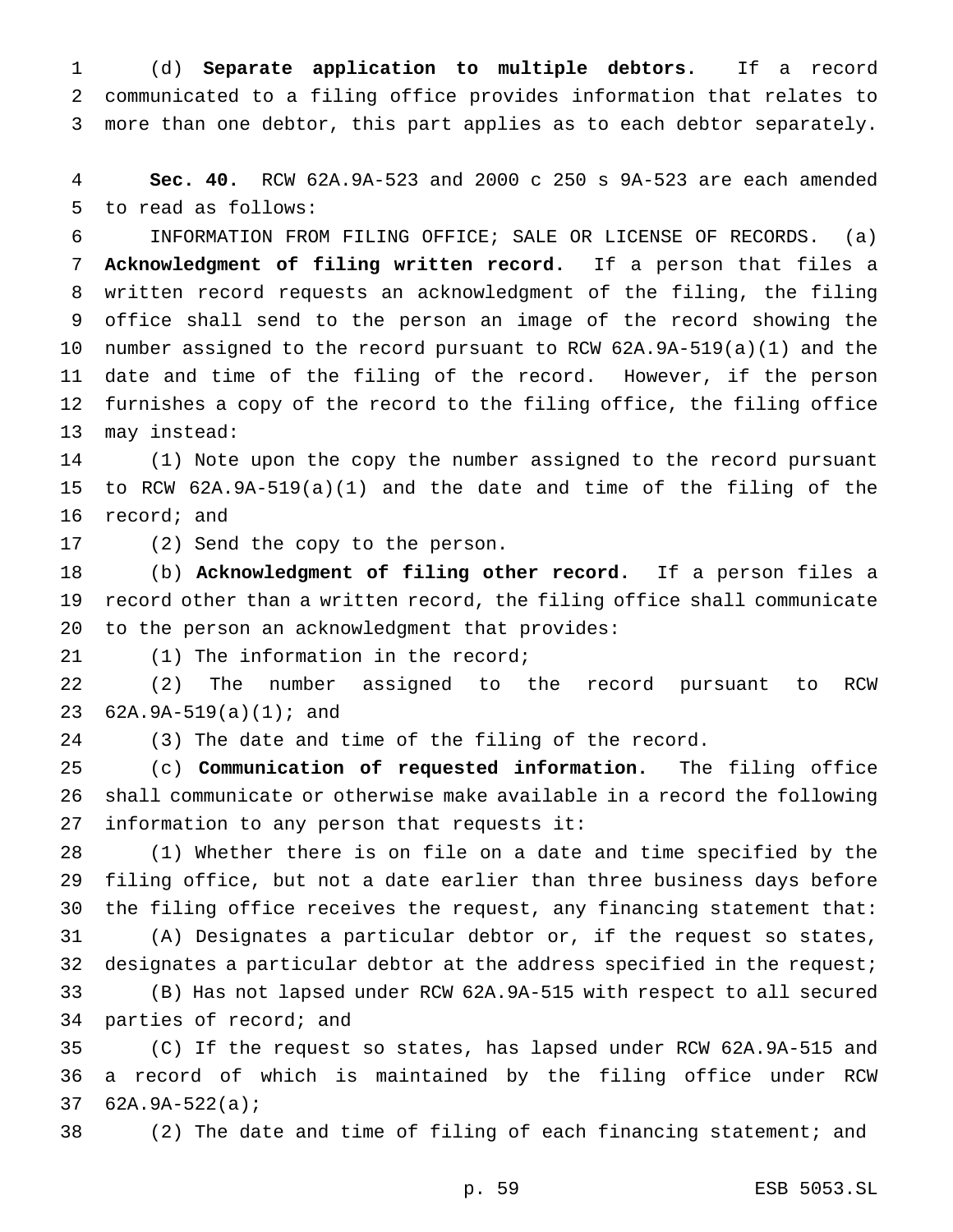(3) The information provided in each financing statement.

 (d) **Medium for communicating information.** In complying with its duty under subsection (c) of this section, the filing office may communicate information in any medium. However, if requested, the filing office shall communicate information by issuing a record that can be admitted into evidence in the courts of this state without extrinsic evidence of its authenticity.

 (e) **Timeliness of filing office performance.** The filing office 9 described in RCW 62A.9A-501(a)(2) shall perform the acts required by subsections (a) through (d) of this section at the time and in the manner prescribed by filing-office rule, but not later than two business days after the filing office receives the request.

 (f) **Public availability of records.** At least weekly, the filing office described in RCW 62A.9A-501(a)(2) shall offer to sell or license to the public on a nonexclusive basis, in bulk, copies of all records filed in it under this part, in every medium from time to time available to the filing office. If information provided pursuant to this section includes a list of individuals, disclosure of the list is specifically authorized.

 **Sec. 41.** RCW 62A.9A-608 and 2000 c 250 s 9A-608 are each amended to read as follows:

 APPLICATION OF PROCEEDS OF COLLECTION OR ENFORCEMENT; LIABILITY FOR DEFICIENCY AND RIGHT TO SURPLUS. (a) **Application of proceeds, surplus, and deficiency if obligation secured.** If a security interest or agricultural lien secures payment or performance of an obligation, the following rules apply:

 (1) A secured party shall apply or pay over for application the 28 cash proceeds of collection or enforcement under ((this section)) RCW 62A.9A-607 in the following order to:

 (A) The reasonable expenses of collection and enforcement and, to the extent provided for by agreement and not prohibited by law, reasonable attorneys' fees and legal expenses incurred by the secured party;

 (B) The satisfaction of obligations secured by the security interest or agricultural lien under which the collection or enforcement is made; and

 (C) The satisfaction of obligations secured by any subordinate security interest in or other lien on the collateral subject to the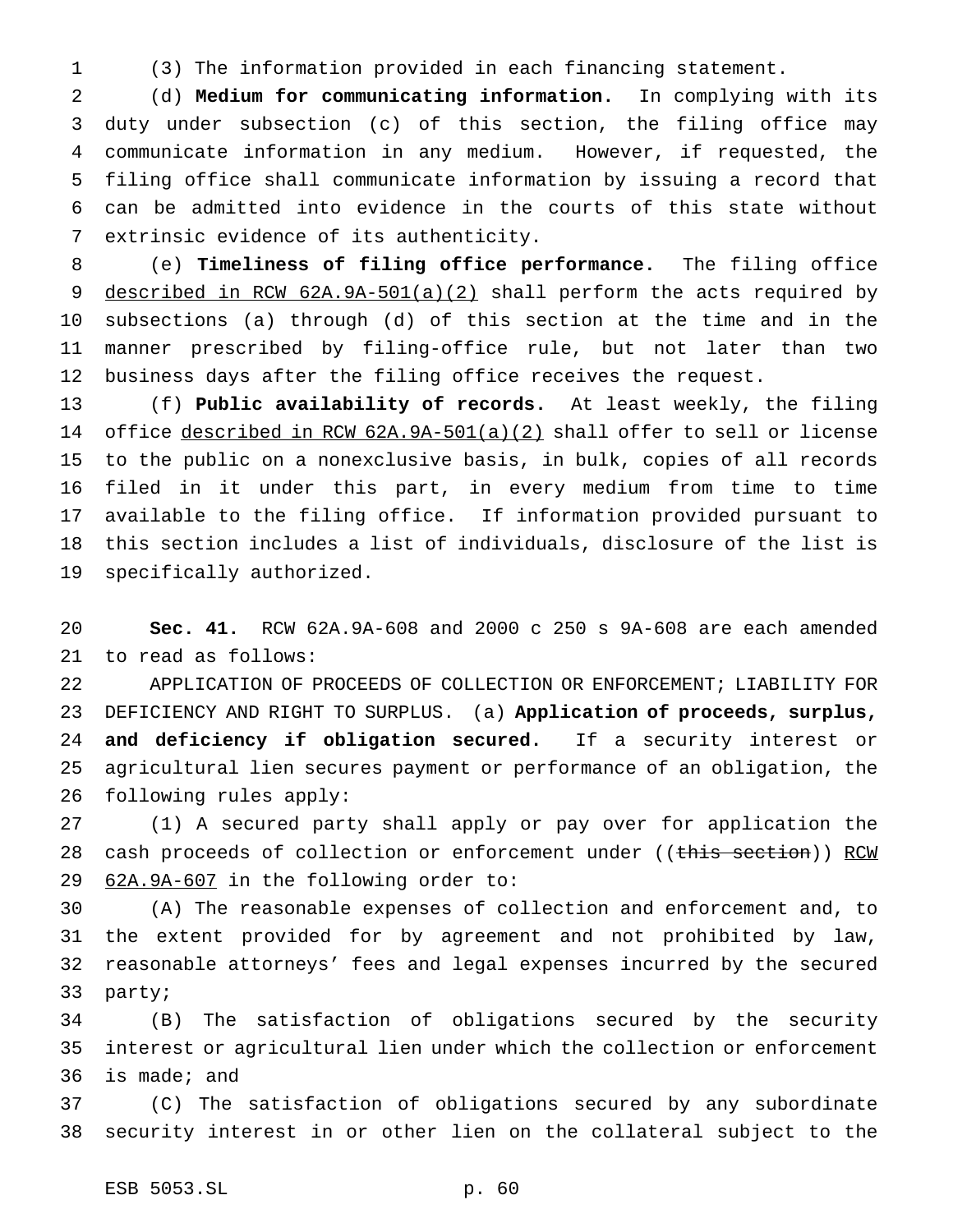security interest or agricultural lien under which the collection or enforcement is made if the secured party receives an authenticated demand for proceeds before distribution of the proceeds is completed. (2) If requested by a secured party, a holder of a subordinate security interest or other lien shall furnish reasonable proof of the interest or lien within a reasonable time. Unless the holder complies, the secured party need not comply with the holder's demand under (1)(C) of this subsection.

 (3) A secured party need not apply or pay over for application 10 noncash proceeds of collection and enforcement under ((this section)) RCW 62A.9A-607 unless the failure to do so would be commercially unreasonable. A secured party that applies or pays over for application noncash proceeds shall do so in a commercially reasonable manner.

 (4) A secured party shall account to and pay a debtor for any surplus, and the obligor is liable for any deficiency.

 (b) **No surplus or deficiency in sales of certain rights to payment.** If the underlying transaction is a sale of accounts, chattel paper, payment intangibles, or promissory notes, the debtor is not entitled to any surplus, and the obligor is not liable for any deficiency.

 **Sec. 42.** RCW 62A.9A-613 and 2000 c 250 s 9A-613 are each amended to read as follows:

 CONTENTS AND FORM OF NOTIFICATION BEFORE DISPOSITION OF COLLATERAL: GENERAL. Except in a consumer-goods transaction, the following rules apply:

 (1) The contents of a notification of disposition are sufficient if the notification:

(A) Describes the debtor and the secured party;

 (B) Describes the collateral that is the subject of the intended disposition;

(C) States the method of intended disposition;

 (D) States that the debtor is entitled to an accounting of the unpaid indebtedness and states the charge, if any, for an accounting; and

35 (E) States the time and place of a public ((sale)) disposition or the time after which any other disposition is to be made.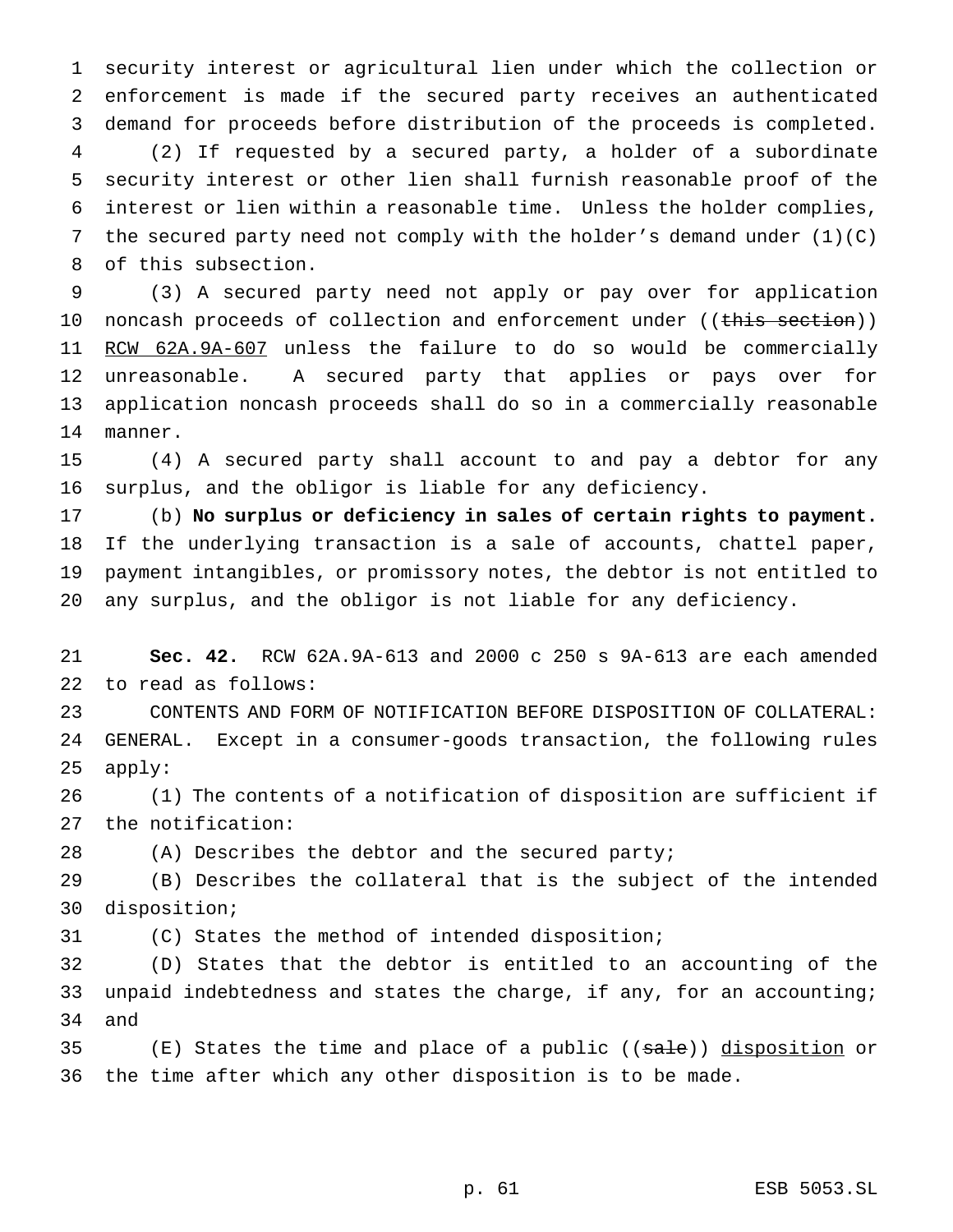(2) Whether the contents of a notification that lacks any of the 2 information specified in ((<del>[subsection]</del>)) subsection (1) of this section are nevertheless sufficient is a question of fact. (3) The contents of a notification providing substantially the 5 information specified in ((<del>[subsection]</del>)) subsection (1) of this section are sufficient, even if the notification includes:

7 (A) Information not specified by (( $\{\text{subsection}\}\)$ ) subsection (1) of 8 this section; or

9 (B) Minor errors that are not seriously misleading.

10 (4) A particular phrasing of the notification is not required.

11 (5) The following form of notification and the form appearing in 12 RCW 62A.9A-614(3), when completed, each provides sufficient 13 information:

## 14 **NOTIFICATION OF DISPOSITION OF COLLATERAL**

15 To: [Name of debtor, obligor, or other person to which the 16 notification is sent]

17 From: <u>[Name, address, and telephone number of secured party]</u>

18 Wame of Debtor(s): [Include only if debtor(s) are not an 19 addressee]

20 [For a public disposition:]

21 We will sell [or lease or license, as applicable] the [describe 22 collateral] [to the highest qualified bidder] in public as follows: 23 Day and Date:

24 Time:

25 Place:

26 [For <sup>a</sup> private disposition:]

27 We will sell [or lease or license, as applicable] the *[describe* 28 collateral] privately sometime after [day and date].

29 You are entitled to an accounting of the unpaid indebtedness 30 secured by the property that we intend to sell [or lease or license, as 31 applicable] [for a charge of \$<br>
1. You may request an 32 accounting by calling us at \_\_[telephone number] \_\_.

33 **Sec. 43.** RCW 62A.9A-615 and 2000 c 250 s 9A-615 are each amended 34 to read as follows:

 APPLICATION OF PROCEEDS OF DISPOSITION; LIABILITY FOR DEFICIENCY AND RIGHT TO SURPLUS. (a) **Application of proceeds.** A secured party shall apply or pay over for application the cash proceeds of 38 disposition under RCW 62A.9A-610 in the following order to: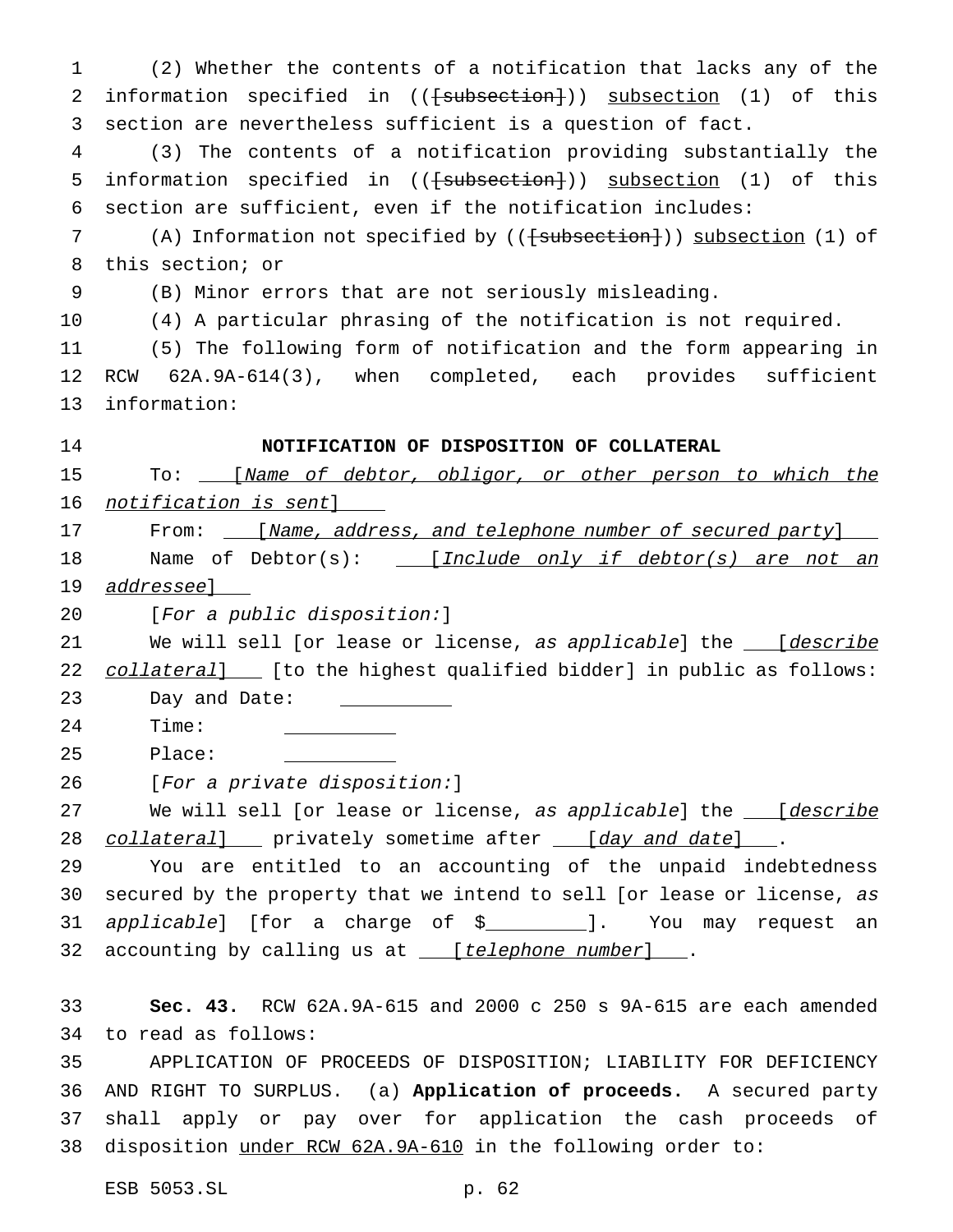(1) The reasonable expenses of retaking, holding, preparing for disposition, processing, and disposing, and, to the extent provided for by agreement and not prohibited by law, reasonable attorneys' fees and legal expenses incurred by the secured party;

 (2) The satisfaction of obligations secured by the security interest or agricultural lien under which the disposition is made;

 (3) The satisfaction of obligations secured by any subordinate security interest in or other subordinate lien on the collateral if:

 (A) The secured party receives from the holder of the subordinate security interest or other lien an authenticated demand for proceeds 11 before distribution of the proceeds is completed; and

 (B) In a case in which a consignor has an interest in the collateral, the subordinate security interest or other lien is senior 14 to the interest of the consignor; and

 (4) A secured party that is a consignor of the collateral if the secured party receives from the consignor an authenticated demand for proceeds before distribution of the proceeds is completed.

 (b) **Proof of subordinate interest.** If requested by a secured party, a holder of a subordinate security interest or other lien shall furnish reasonable proof of the interest or lien within a reasonable time. Unless the holder does so, the secured party need not comply with the holder's demand under subsection (a)(3) of this section.

 (c) **Application of noncash proceeds.** A secured party need not apply or pay over for application noncash proceeds of disposition under 25 ((this section)) RCW 62A.9A-610 unless the failure to do so would be commercially unreasonable. A secured party that applies or pays over for application noncash proceeds shall do so in a commercially reasonable manner.

 (d) **Surplus or deficiency if obligation secured.** If the security interest under which a disposition is made secures payment or performance of an obligation, after making the payments and applications required by subsection (a) of this section and permitted by subsection (c) of this section:

 (1) Unless subsection (a)(4) of this section requires the secured party to apply or pay over cash proceeds to a consignor, the secured party shall account to and pay a debtor for any surplus; and

(2) The obligor is liable for any deficiency.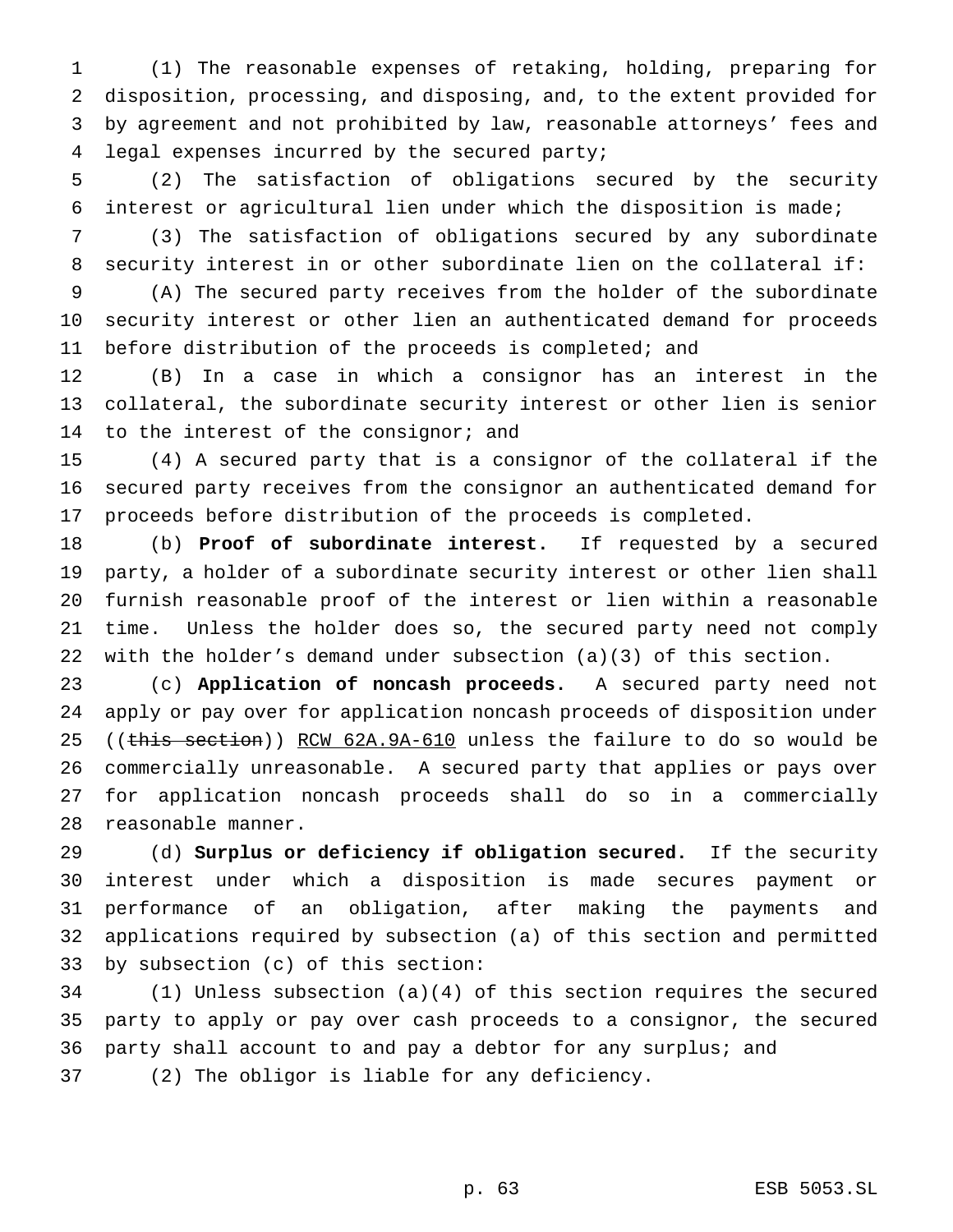(e) **No surplus or deficiency in sales of certain rights to payment.** If the underlying transaction is a sale of accounts, chattel paper, payment intangibles, or promissory notes:

- (1) The debtor is not entitled to any surplus; and
- (2) The obligor is not liable for any deficiency.

(f) [Reserved]

 (g) **Cash proceeds received by junior secured party.** A secured party that receives cash proceeds of a disposition in good faith and without knowledge that the receipt violates the rights of the holder of a security interest or other lien that is not subordinate to the security interest or agricultural lien under which the disposition is made:

 (1) Takes the cash proceeds free of the security interest or other lien;

 (2) Is not obligated to apply the proceeds of the disposition to the satisfaction of obligations secured by the security interest or other lien; and

 (3) Is not obligated to account to or pay the holder of the security interest or other lien for any surplus.

 **Sec. 44.** RCW 62A.9A-625 and 2000 c 250 s 9A-625 are each amended to read as follows:

 REMEDIES FOR SECURED PARTY'S FAILURE TO COMPLY WITH ARTICLE. (a) **Judicial orders concerning noncompliance.** If it is established that a secured party is not proceeding in accordance with this Article, a court may order or restrain collection, enforcement, or disposition of collateral on appropriate terms and conditions.

 (b) **Damages for noncompliance.** Subject to subsections (c), (d), and (f) of this section, a person is liable for damages in the amount of any loss caused by a failure to comply with this Article or by filing a false statement under RCW 62A.9A-607(b) or 62A.9A-619. Loss 31 caused by a failure to comply ((with a request under RCW 62A.9A-210)) may include loss resulting from the debtor's inability to obtain, or increased costs of, alternative financing.

 (c) **Persons entitled to recover damages; statutory damages in consumer-goods transaction.** Except as otherwise provided in RCW 62A.9A-628:

 (1) A person that, at the time of the failure, was a debtor, was an obligor, or held a security interest in or other lien on the collateral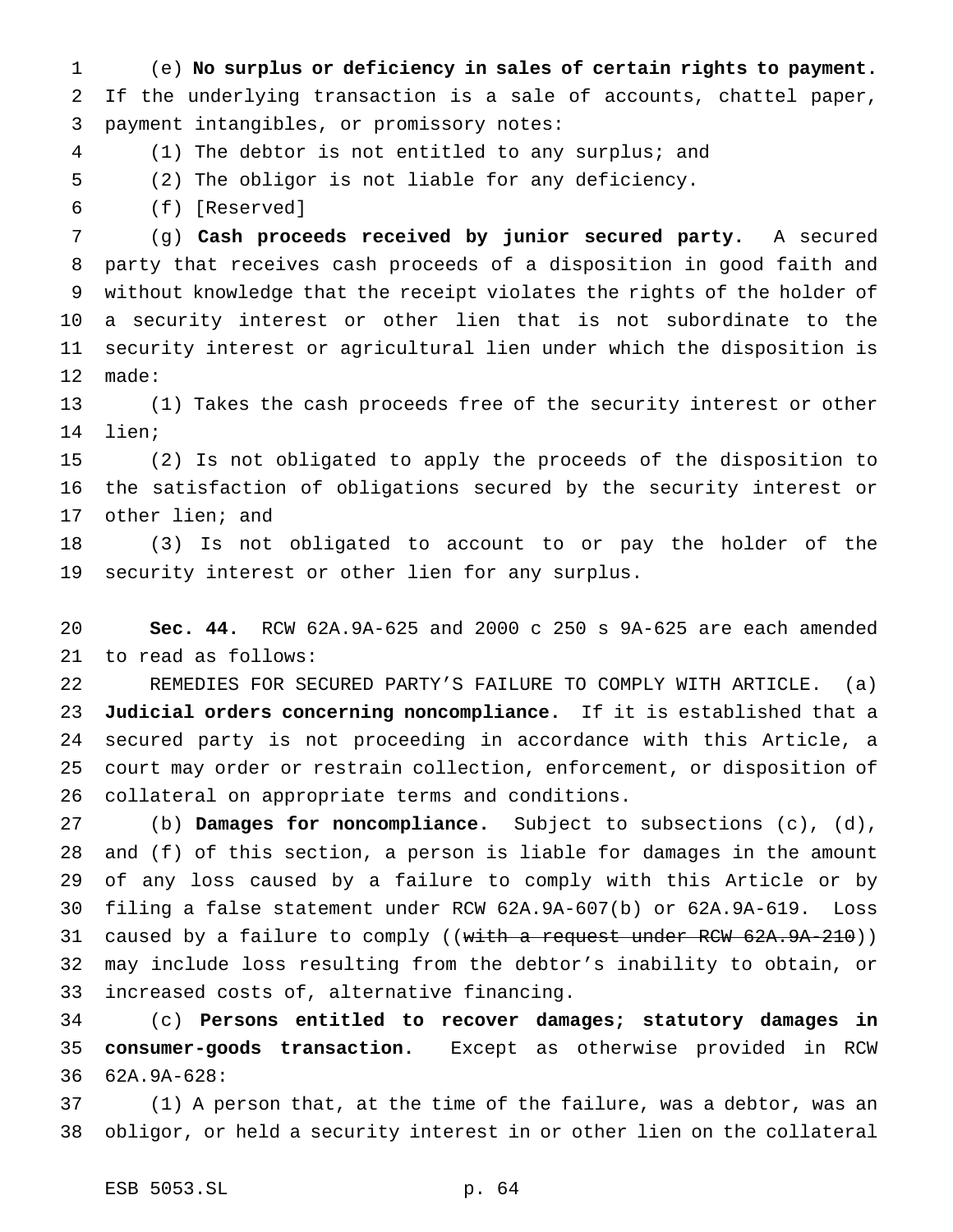may recover damages under subsection (b) of this section for its loss; and

 (2) If the collateral is consumer goods, a person that was a debtor or a secondary obligor at the time a secured party failed to comply with this part may recover for that failure in any event an amount not less than the credit service charge plus ten percent of the principal amount of the obligation or the time-price differential plus ten percent of the cash price.

 (d) **Recovery when deficiency eliminated or reduced.** A debtor whose deficiency is eliminated under RCW 62A.9A-626 may recover damages for the loss of any surplus. However, a debtor or secondary obligor 12 ((whose deficiency is eliminated or reduced under RCW 62A.9A-626)) may 13 not (( $\theta$ therwise)) recover under subsection (b) or (c)(2) of this section for noncompliance with the provisions of this part relating to 15 collection, enforcement, disposition, or acceptance to the extent that its deficiency is eliminated or reduced under RCW 62A.9A-626.

 (e) **Statutory damages: Noncompliance with specified provisions.** In addition to any damages recoverable under subsection (b) of this section, the debtor, consumer obligor, or person named as a debtor in a filed record, as applicable, may recover five hundred dollars in each case from a person that:

(1) Fails to comply with RCW 62A.9A-208;

(2) Fails to comply with RCW 62A.9A-209;

 (3) Files a record that the person is not entitled to file under RCW 62A.9A-509(a);

 (4) Fails to cause the secured party of record to file or send a termination statement as required by RCW 62A.9A-513 (a) or (c) within twenty days after the secured party receives an authenticated demand from a debtor;

 (5) Fails to comply with RCW 62A.9A-616(b)(1) and whose failure is part of a pattern, or consistent with a practice, of noncompliance; or (6) Fails to comply with RCW 62A.9A-616(b)(2).

 (f) **Statutory damages: Noncompliance with RCW 62A.9A-210.** A debtor or consumer obligor may recover damages under subsection (b) of this section and, in addition, five hundred dollars in each case from a person that, without reasonable cause, fails to comply with a request under RCW 62A.9A-210. A recipient of a request under RCW 62A.9A-210 which never claimed an interest in the collateral or obligations that are the subject of a request under RCW 62A.9A-210 has a reasonable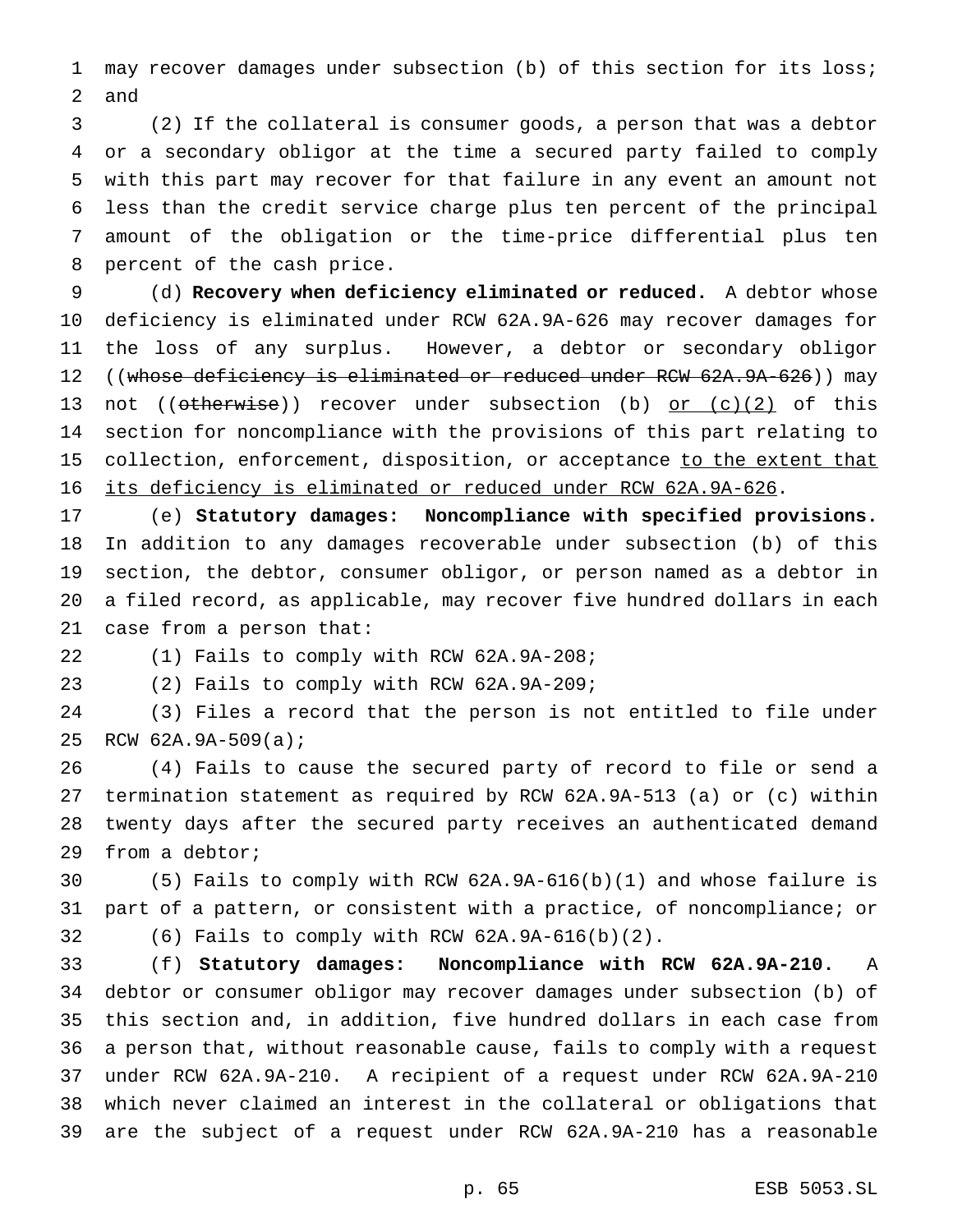excuse for failure to comply with the request within the meaning of this subsection.

 (g) **Limitation of security interest: Noncompliance with RCW 62A.9A-210.** If a secured party fails to comply with a request regarding a list of collateral or a statement of account under RCW 62A.9A-210, the secured party may claim a security interest only as 7 shown in the list or statement included in the request as against a person that is reasonably misled by the failure.

 **Sec. 45.** RCW 62A.9A-628 and 2000 c 250 s 9A-628 are each amended to read as follows:

 NONLIABILITY AND LIMITATION ON LIABILITY OF SECURED PARTY; LIABILITY OF SECONDARY OBLIGOR. (a) **Limitation of liability ((to debtor or obligor)) of secured party for noncompliance with article.** Unless a secured party knows that a person is a debtor or obligor, knows the identity of the person, and knows how to communicate with the person:

 (1) The secured party is not liable to the person, or to a secured party or lienholder that has filed a financing statement against the person, for failure to comply with this Article; and

 (2) The secured party's failure to comply with this Article does not affect the liability of the person for a deficiency.

 (b) **Limitation of liability ((to debtor, obligor, another secured party, or lienholder)) based on status as secured party.** A secured party is not liable because of its status as secured party:

 (1) To a person that is a debtor or obligor, unless the secured party knows:

(A) That the person is a debtor or obligor;

(B) The identity of the person; and

(C) How to communicate with the person; or

 (2) To a secured party or lienholder that has filed a financing statement against a person, unless the secured party knows:

(A) That the person is a debtor; and

(B) The identity of the person.

 (c) **Limitation of liability if reasonable belief that transaction not a consumer-goods transaction or consumer transaction.** A secured party is not liable to any person, and a person's liability for a deficiency is not affected, because of any act or omission arising out of the secured party's reasonable belief that a transaction is not a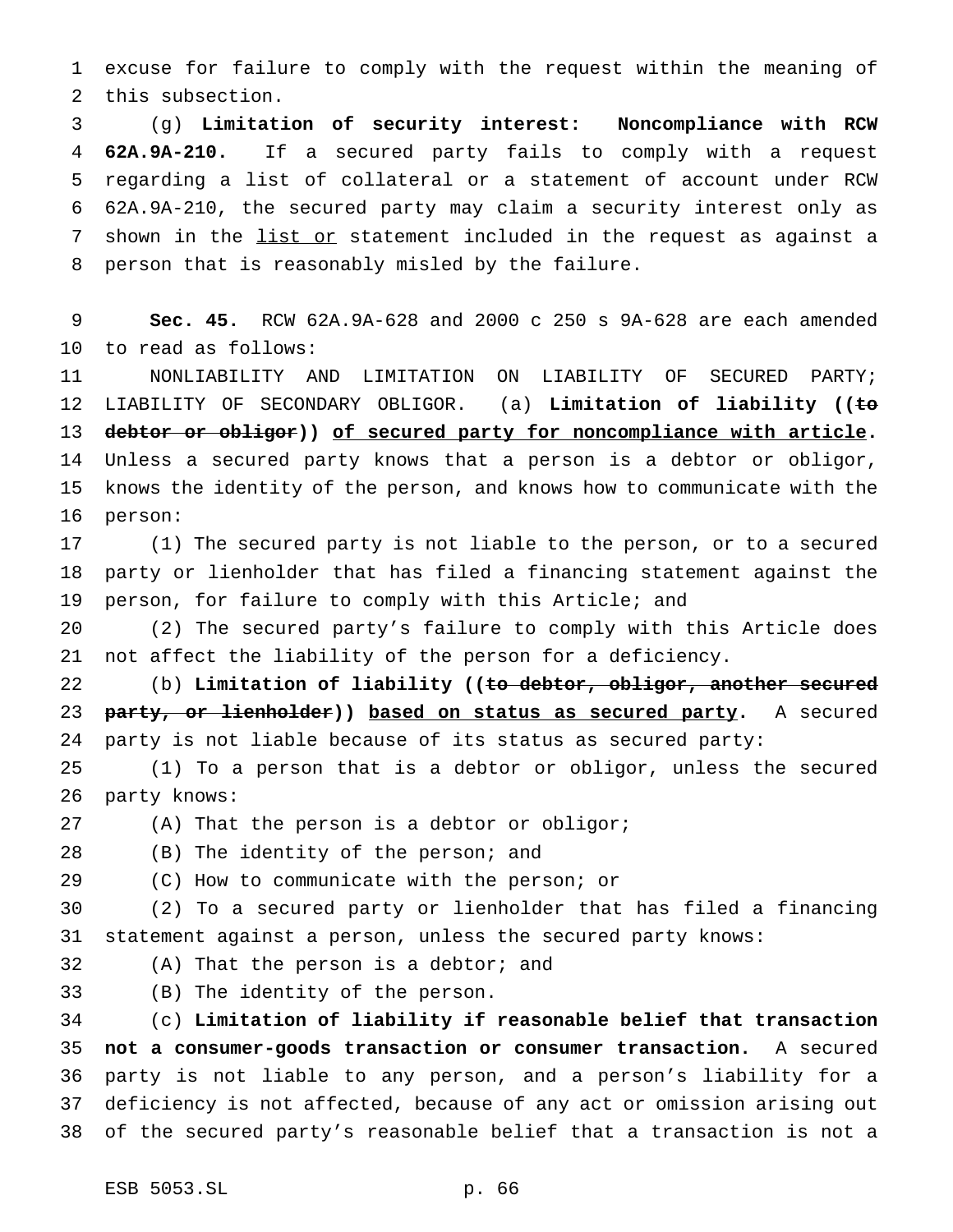consumer-goods transaction or a consumer transaction or that goods are not consumer goods, if the secured party's belief is based on its reasonable reliance on:

 (1) A debtor's representation concerning the purpose for which collateral was to be used, acquired, or held; or

 (2) An obligor's representation concerning the purpose for which a secured obligation was incurred.

 (d) **Limitation of liability for statutory damages.** A secured party is not liable to any person under RCW 62A.9A-625(c)(2) for its failure to comply with RCW 62A.9A-616.

 (e) **Limitation of multiple liability for statutory damages.** A secured party is not liable under RCW 62A.9A-625(c)(2) more than once with respect to any one secured obligation.

 **Sec. 46.** RCW 62A.9A-702 and 2000 c 250 s 9A-702 are each amended to read as follows:

 SAVINGS CLAUSE. (a) **Preeffective-date transactions or liens.** 17 Except as otherwise provided in this section, ((chapter 250, Laws of 2000)) Article 62A.9A RCW applies to a transaction or lien within its scope, even if the transaction or lien was entered into or created before July 1, 2001.

 (b) **Continuing validity.** Except as otherwise provided in subsection (c) of this section and RCW 62A.9A-703 through 23 ((62A.9A-708)) section 53 of this act:

 (1) Transactions and liens that were not governed by Article 62A.9 RCW, were validly entered into or created before July 1, 2001, and 26 would be subject to ((chapter 250, Laws of 2000)) Article 62A.9A RCW if they had been entered into or created after July 1, 2001, and the rights, duties, and interests flowing from those transactions and liens remain valid after July 1, 2001; and

 (2) The transactions and liens may be terminated, completed, 31 consummated, and enforced as required or permitted by ((chapter 250, 32 Laws of 2000)) Article 62A.9A RCW or by the law that otherwise would 33 apply if ((chapter 250, Laws of 2000)) Article 62A.9A RCW had not taken effect.

 (c) **Preeffective-date proceedings.** ((Chapter 250, Laws of 2000)) Article 62A.9A RCW does not affect an action, case, or proceeding commenced before July 1, 2001.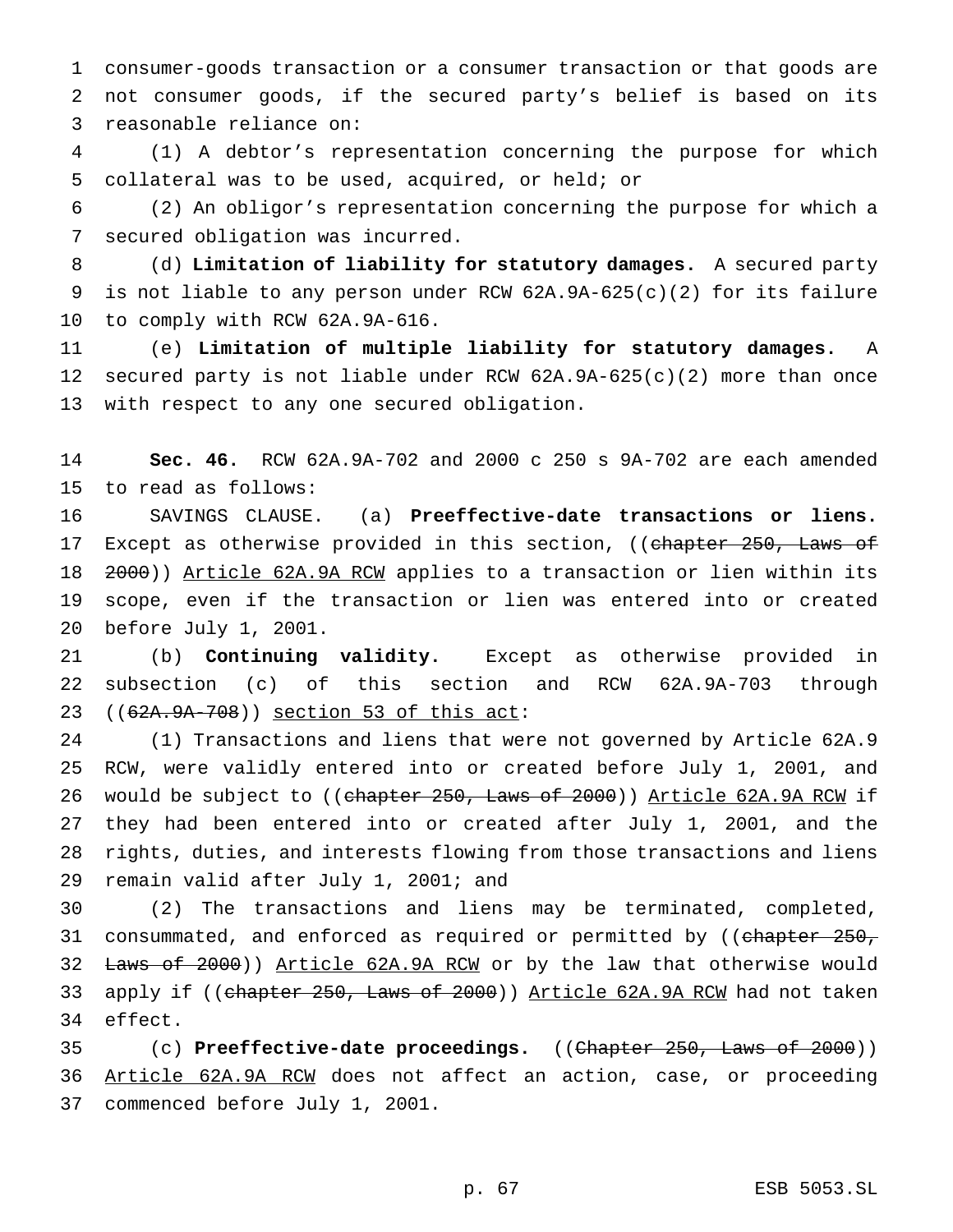**Sec. 47.** RCW 62A.9A-703 and 2000 c 250 s 9A-703 are each amended to read as follows:

 SECURITY INTEREST PERFECTED BEFORE EFFECTIVE DATE. (a) **Continuing priority over lien creditor: Perfection requirements satisfied.** A security interest that is enforceable immediately before July 1, 2001, and would have priority over the rights of a person that becomes a lien 7 creditor at that time is a perfected security interest under ((chapter 8 250, Laws of 2000)) Article 62A.9A RCW if, ((when [on or before])) on 9 or before July 1, 2001, the applicable requirements for enforceability 10 and perfection under ((chapter 250, Laws of 2000)) Article 62A.9A RCW are satisfied without further action.

 (b) **Continuing priority over lien creditor: Perfection requirements not satisfied.** Except as otherwise provided in RCW 62A.9A-705, if, immediately before July 1, 2001, a security interest is enforceable and would have priority over the rights of a person that becomes a lien creditor at that time, but the applicable requirements 17 for enforceability or perfection under ((chapter 250, Laws of 2000)) 18 Article 62A.9A RCW are not satisfied ((when [on or before])) on or 19 before July 1, 2001, the security interest:

 (1) Is a perfected security interest for one year after July 1, 2001;

 (2) Remains enforceable thereafter only if the security interest becomes enforceable under RCW 62A.9A-203 before the year expires; and (3) Remains perfected thereafter only if the applicable 25 requirements for perfection under ((chapter 250, Laws of 2000)) Article 26 62A.9A RCW are satisfied before the year expires.

 **Sec. 48.** RCW 62A.9A-704 and 2000 c 250 s 9A-704 are each amended to read as follows:

 SECURITY INTEREST UNPERFECTED BEFORE EFFECTIVE DATE. A security interest that is enforceable immediately before July 1, 2001, but which would be subordinate to the rights of a person that becomes a lien creditor at that time:

 (1) Remains an enforceable security interest for one year after July 1, 2001;

 (2) Remains enforceable thereafter if the security interest becomes 36 enforceable under RCW 62A.9A-203 ((when [on or before])) on or before 37 July 1, 2001, or within one year thereafter; and

(3) Becomes perfected: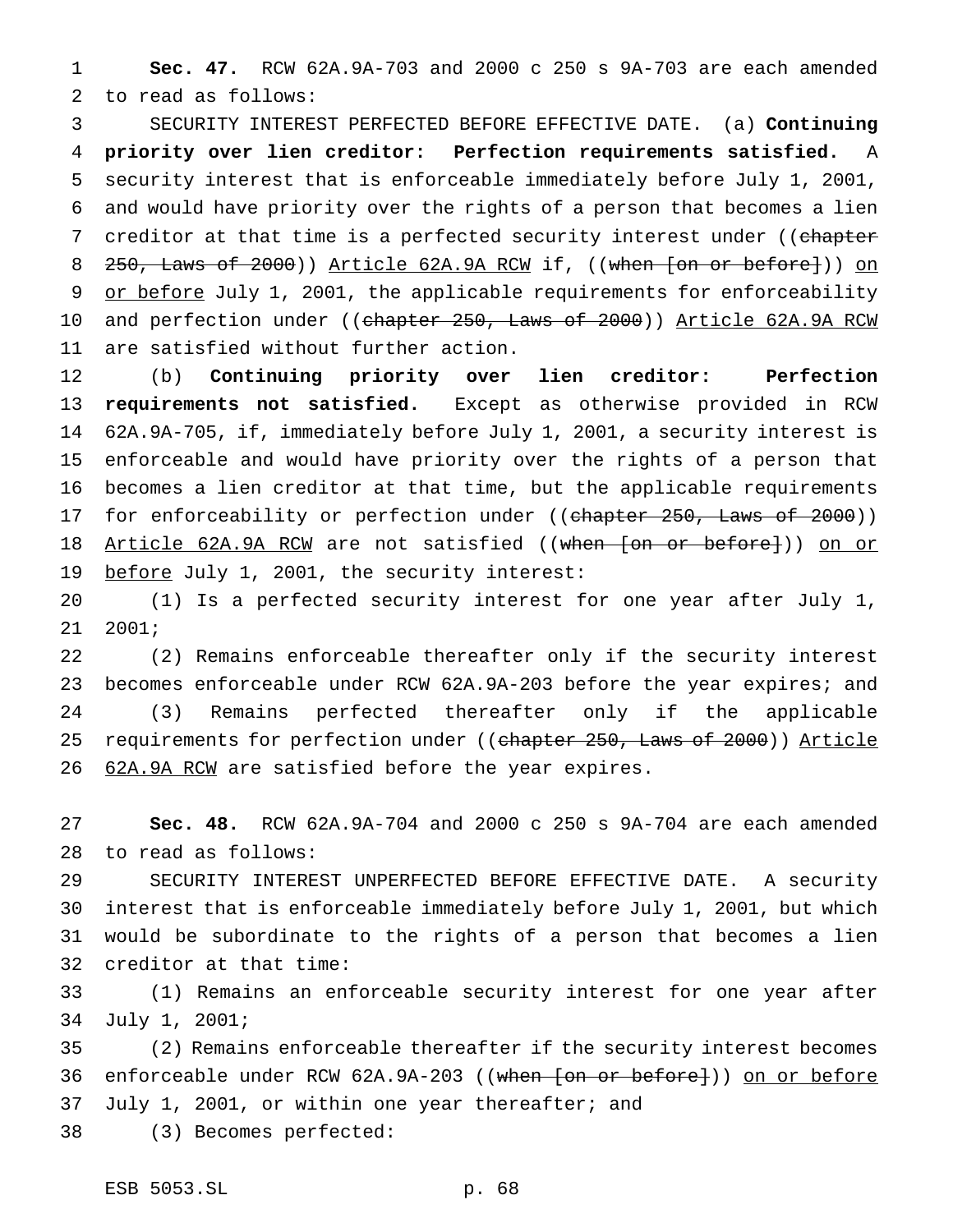(A) Without further action, ((when [on or before])) on July 1, 2 2001, if the applicable requirements for perfection under ((chapter 250, Laws of 2000)) Article 62A.9A RCW are satisfied before or at that time; or

 (B) When the applicable requirements for perfection are satisfied if the requirements are satisfied after that time.

 **Sec. 49.** RCW 62A.9A-705 and 2000 c 250 s 9A-705 are each amended to read as follows:

 EFFECTIVENESS OF ACTION TAKEN BEFORE EFFECTIVE DATE. (a) **Preeffective-date action; one-year perfection period unless reperfected.** If action, other than the filing of a financing statement, is taken before July 1, 2001, and the action would have resulted in priority of a security interest over the rights of a person that becomes a lien creditor had the security interest become enforceable before July 1, 2001, the action is effective to perfect a 16 security interest that attaches under ((chapter 250, Laws of 2000)) 17 Article 62A.9A RCW within one year after July 1, 2001. An attached security interest becomes unperfected one year after July 1, 2001, unless the security interest becomes a perfected security interest 20 under ((chapter 250, Laws of 2000)) Article 62A.9A RCW before the expiration of that period.

 (b) **Preeffective-date filing.** The filing of a financing statement before July 1, 2001, is effective to perfect a security interest to the extent the filing would satisfy the applicable requirements for 25 perfection under ((chapter 250, Laws of 2000)) Article 62A.9A RCW.

 (c) **Preeffective-date filing in jurisdiction formerly governing perfection.** ((Chapter 250, Laws of 2000)) Article 62A.9A RCW does not render ineffective an effective financing statement that, before July 1, 2001, is filed and satisfies the applicable requirements for perfection under the law of the jurisdiction governing perfection as 31 provided in former RCW ((62A.9A-103)) 62A.9-103. However, except as otherwise provided in subsections (d) and (e) of this section and RCW 62A.9A-706, the financing statement ceases to be effective at the earlier of:

 (1) The time the financing statement would have ceased to be effective under the law of the jurisdiction in which it is filed; or (2) June 30, 2006.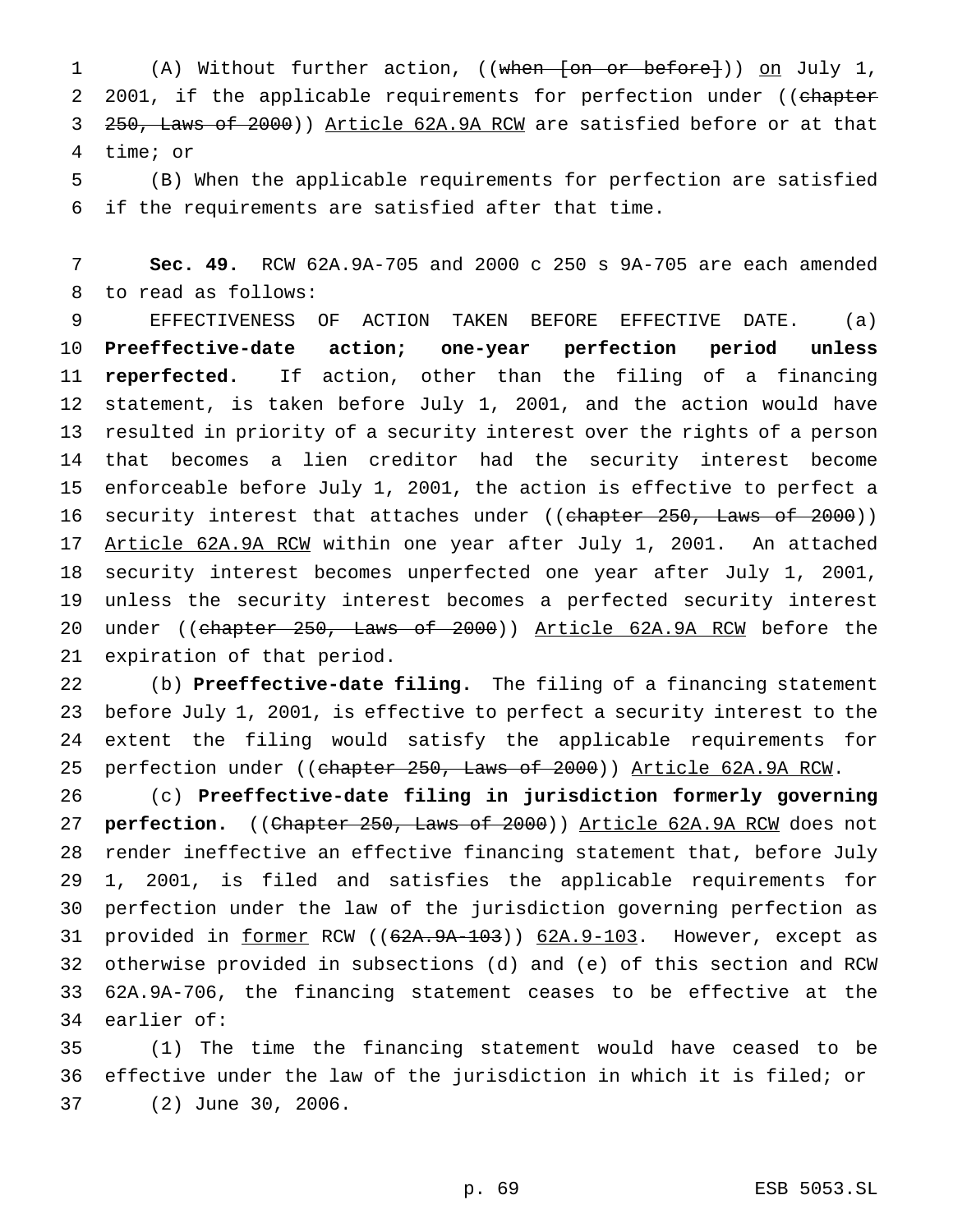(d) **Continuation statement.** The filing of a continuation statement after July 1, 2001, does not continue the effectiveness of the financing statement filed before July 1, 2001. However, upon the timely filing of a continuation statement after July 1, 2001, and in accordance with the law of the jurisdiction governing perfection as provided in Part 3, the effectiveness of a financing statement filed in the same office in that jurisdiction before July 1, 2001, continues for the period provided by the law of that jurisdiction.

 (e) **Application of subsection (c)(2) of this section to transmitting utility financing statement.** Subsection (c)(2) of this section applies to a financing statement that, before July 1, 2001, is filed against a transmitting utility and satisfies the applicable requirements for perfection under the law of the jurisdiction governing 14 perfection as provided in former RCW ((62A.9A-103)) 62A.9-103 only to the extent that Part 3 provides that the law of a jurisdiction other than the jurisdiction in which the financing statement is filed governs perfection of a security interest in collateral covered by the financing statement.

 (f) **Application of Part 5.** A financing statement that includes a financing statement filed before July 1, 2001, and a continuation statement filed after July 1, 2001, is effective only to the extent that it satisfies the requirements of Part 5 for an initial financing statement.

 **Sec. 50.** RCW 62A.9A-706 and 2000 c 250 s 9A-706 are each amended to read as follows:

 WHEN INITIAL FINANCING STATEMENT SUFFICES TO CONTINUE EFFECTIVENESS OF FINANCING STATEMENT. (a) **Initial financing statement in lieu of continuation statement.** The filing of an initial financing statement in the office specified in RCW 62A.9A-501 continues the effectiveness of a financing statement filed before July 1, 2001, if:

 (1) The filing of an initial financing statement in that office 32 would be effective to perfect a security interest under ((chapter 250, 33 Laws of 2000)) Article 62A.9A RCW;

 (2) The preeffective-date financing statement was filed in an office in another state or another office in this state; and

 (3) The initial financing statement satisfies subsection (c) of this section.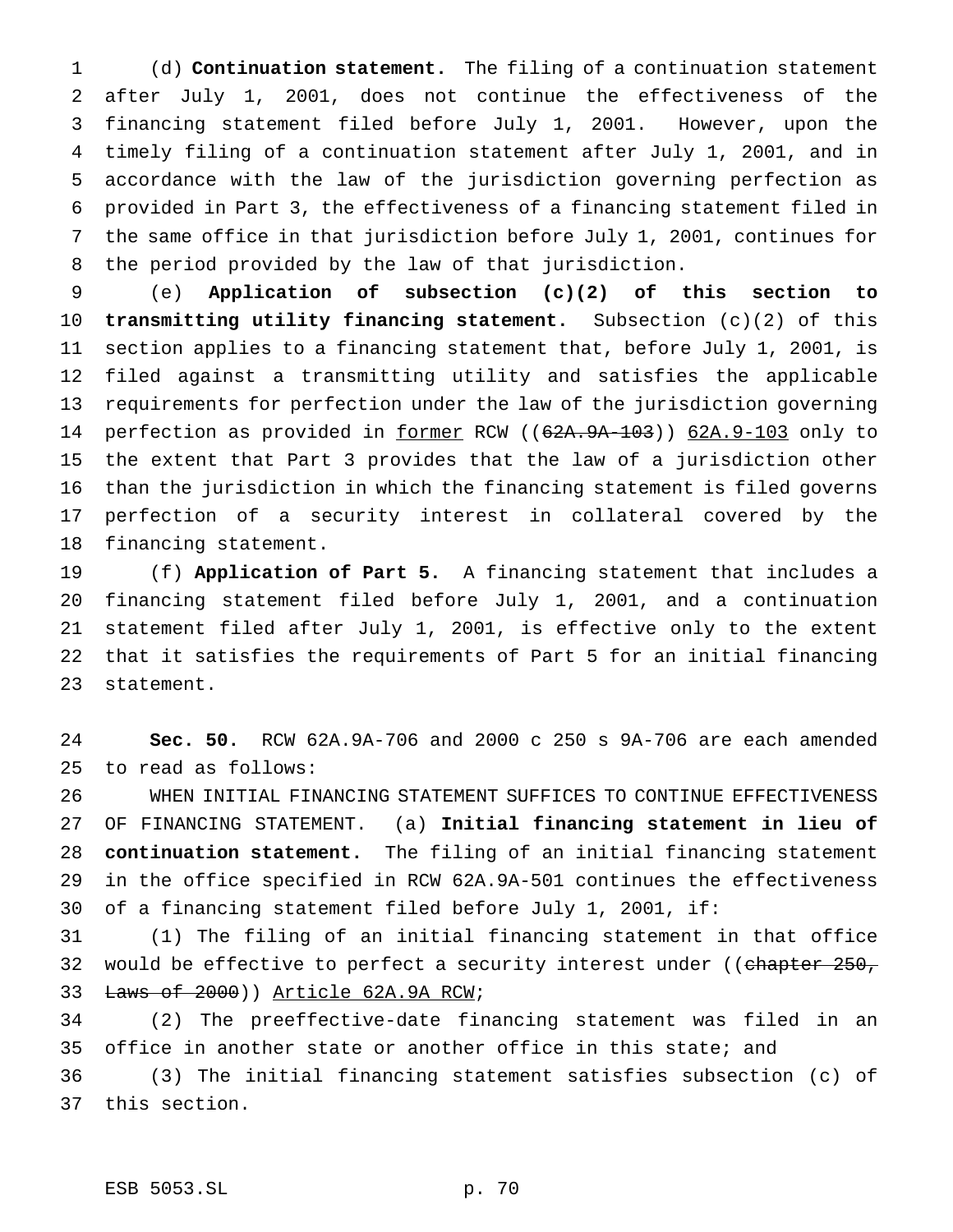(b) **Period of continued effectiveness.** The filing of an initial financing statement under subsection (a) of this section continues the effectiveness of the preeffective-date financing statement:

 (1) If the initial financing statement is filed before July 1, 2001, for the period provided in RCW 62A.9-403 with respect to a financing statement; and

 (2) If the initial financing statement is filed after July 1, 2001, for the period provided in RCW 62A.9A-515 with respect to an initial financing statement.

 (c) **Requirements for initial financing statement under subsection (a) of this section.** To be effective for purposes of subsection (a) of this section, an initial financing statement must:

 (1) Satisfy the requirements of Part 5 for an initial financing statement;

 (2) Identify the preeffective-date financing statement by indicating the office in which the financing statement was filed and providing the dates of filing and file numbers, if any, of the financing statement and of the most recent continuation statement filed with respect to the financing statement; and

 (3) Indicate that the preeffective-date financing statement remains effective.

 **Sec. 51.** RCW 62A.9A-707 and 2000 c 250 s 9A-707 are each amended to read as follows:

 ((PERSONS ENTITLED TO FILE INITIAL FINANCING STATEMENT OR CONTINUATION STATEMENT. A person may file an initial financing 26 statement or a continuation statement under this part if:

27 (1) The secured party of record authorizes the filing; and

 $(2)$  The filing is necessary under this part:

29  $(A)$  To continue the effectiveness of a financing statement filed 30 before July 1, 2001; or

31 (B) To perfect or continue the perfection of a security interest.) AMENDMENT OF PREEFFECTIVE-DATE FINANCING STATEMENT. (a) **Preeffective-date financing statement.** In this section, "preeffective- date financing statement" means a financing statement filed before July 35 1, 2001. (b) **Applicable law.** On or after July 1, 2001, a person may add or

37 delete collateral covered by, continue or terminate the effectiveness

of, or otherwise amend the information provided in, a preeffective-date

p. 71 ESB 5053.SL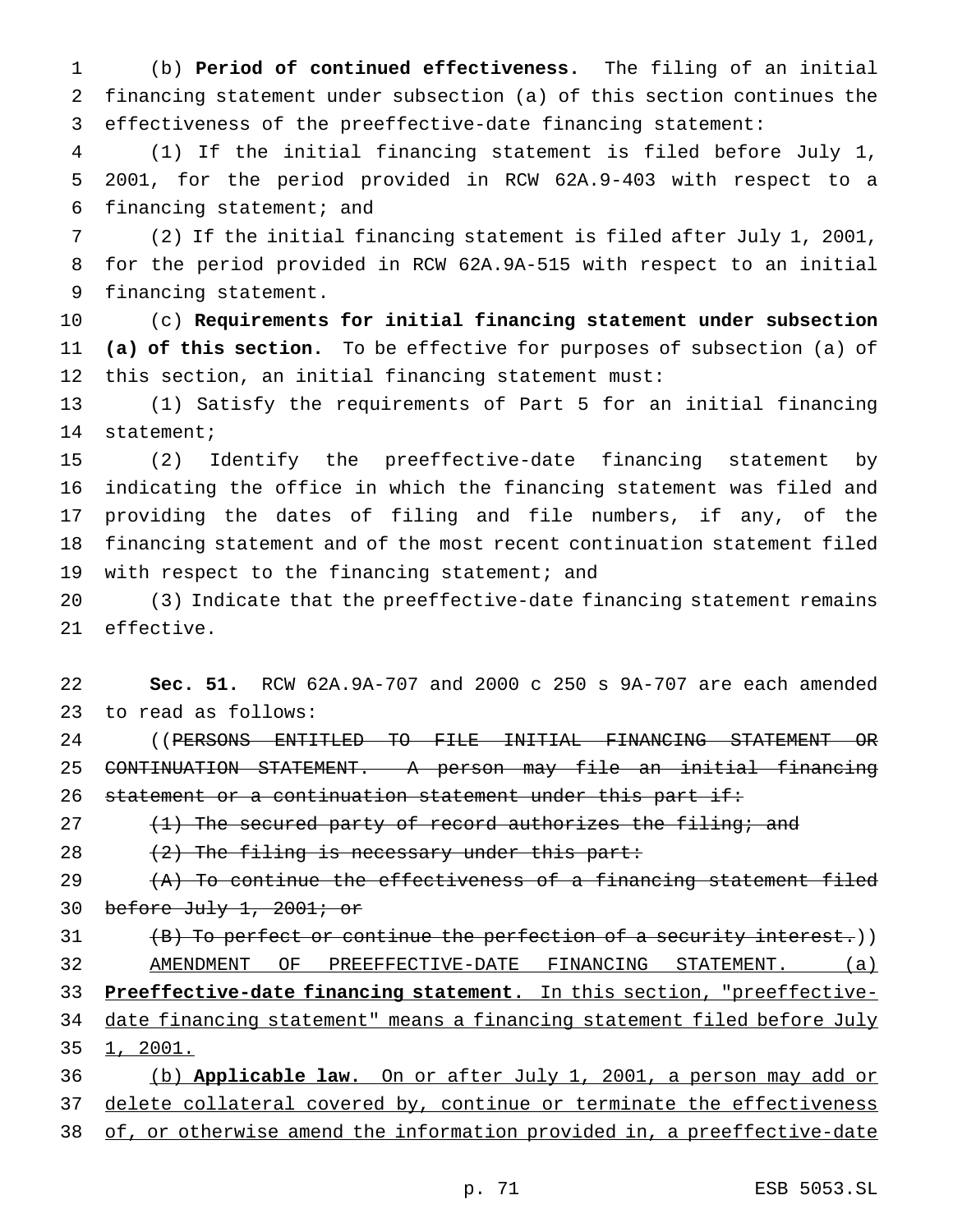1 financing statement only in accordance with the law of the jurisdiction governing perfection as provided in Part 3. However, the effectiveness 3 of a preeffective-date financing statement also may be terminated in accordance with the law of the jurisdiction in which the financing statement is filed. (c) **Method of amending: General rule.** Except as otherwise

 provided in subsection (d) of this section, if the law of this state governs perfection of a security interest, the information in a preeffective-date financing statement may be amended on or after July 1, 2001 only if:

 (1) The preeffective-date financing statement and an amendment are 12 filed in the office specified in RCW 62A.9A-501;

 (2) An amendment is filed in the office specified in RCW 62A.9A-501 concurrently with, or after the filing in that office of, an initial financing statement that satisfies RCW 62A.9A-706(c); or

 (3) An initial financing statement that provides the information as amended and satisfies RCW 62A.9A-706(c) is filed in the office specified in RCW 62A.9A-501.

 (d) **Method of amending: Continuation.** If the law of this state 20 governs perfection of a security interest, the effectiveness of a preeffective-date financing statement may be continued only under RCW 62A.9A-705 (d) and (f) or 62A.9A-706.

 (e) **Method of amending: Additional termination rule.** Whether or not the law of this state governs perfection of a security interest, the effectiveness of a preeffective-date financing statement filed in 26 this state may be terminated on or after July 1, 2001, by filing a termination statement in the office in which the preeffective-date financing statement is filed, unless an initial financing statement that satisfies RCW 62A.9A-706(c) has been filed in the office specified by the law of the jurisdiction governing perfection as provided in Part 3 as the office in which to file a financing statement.

 **Sec. 52.** RCW 62A.9A-708 and 2000 c 250 s 9A-708 are each amended to read as follows:

 ((PRIORITY. (a) **Law governing priority.** Chapter 250, Laws of 2000 35 determines the priority of conflicting claims to collateral. However, if the relative priorities of the claims were established before July 37 1, 2001, Article 62A.9 RCW determines priority.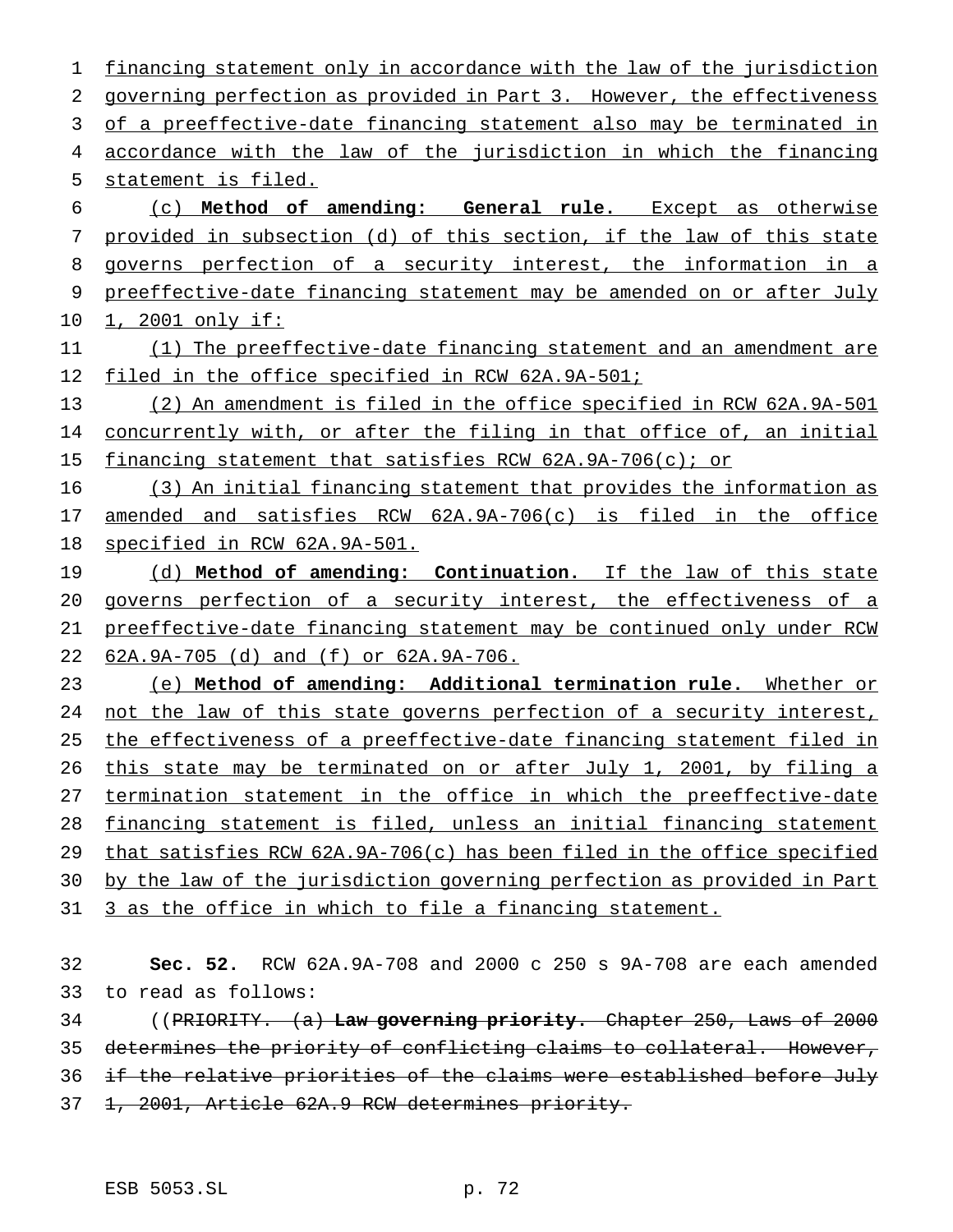(b) **Priority if security interest becomes enforceable under RCW 62A.9A-203.** For purposes of RCW 62A.9A-322(a), the priority of a security interest that becomes enforceable under RCW 62A.9A-203 dates from July 1, 2001, if the security interest is perfected under chapter 5 250, Laws of 2000 by the filing of a financing statement before July 1, 2001, which would not have been effective to perfect the security interest under Article 62A.9 RCW. This subsection does not apply to conflicting security interests each of which is perfected by the filing 9 of such a financing statement.) ) PERSONS ENTITLED TO FILE INITIAL 10 FINANCING STATEMENT OR CONTINUATION STATEMENT. A person may file an initial financing statement or a continuation statement under this part if:

(1) The secured party of record authorizes the filing; and

(2) The filing is necessary under this part:

(A) To continue the effectiveness of a financing statement filed

before July 1, 2001; or

(B) To perfect or continue the perfection of a security interest.

 NEW SECTION. **Sec. 53.** A new section is added to Article 62A.9A RCW, to be codified as RCW 62A.9A-709, to read as follows:

 PRIORITY. (a) **Law governing priority.** Article 62A.9A RCW determines the priority of conflicting claims to collateral. However, if the relative priorities of the claims were established before July 1, 2001, Article 62A.9 RCW determines priority.

 (b) **Priority if security interest becomes enforceable under RCW 62A.9A-203.** For purposes of RCW 62A.9A-322(a), the priority of a security interest that becomes enforceable under RCW 62A.9A-203 dates from July 1, 2001, if the security interest is perfected under Article 62A.9A RCW by the filing of a financing statement before July 1, 2001, which would not have been effective to perfect the security interest under Article 62A.9 RCW. This subsection does not apply to conflicting security interests each of which is perfected by the filing of such a financing statement.

 NEW SECTION. **Sec. 54.** RCW 60.11.9001 (Transition rule for existing filings) and 2000 c 250 s 1 are each repealed.

 NEW SECTION. **Sec. 55.** This act is necessary for the immediate preservation of the public peace, health, or safety, or support of the